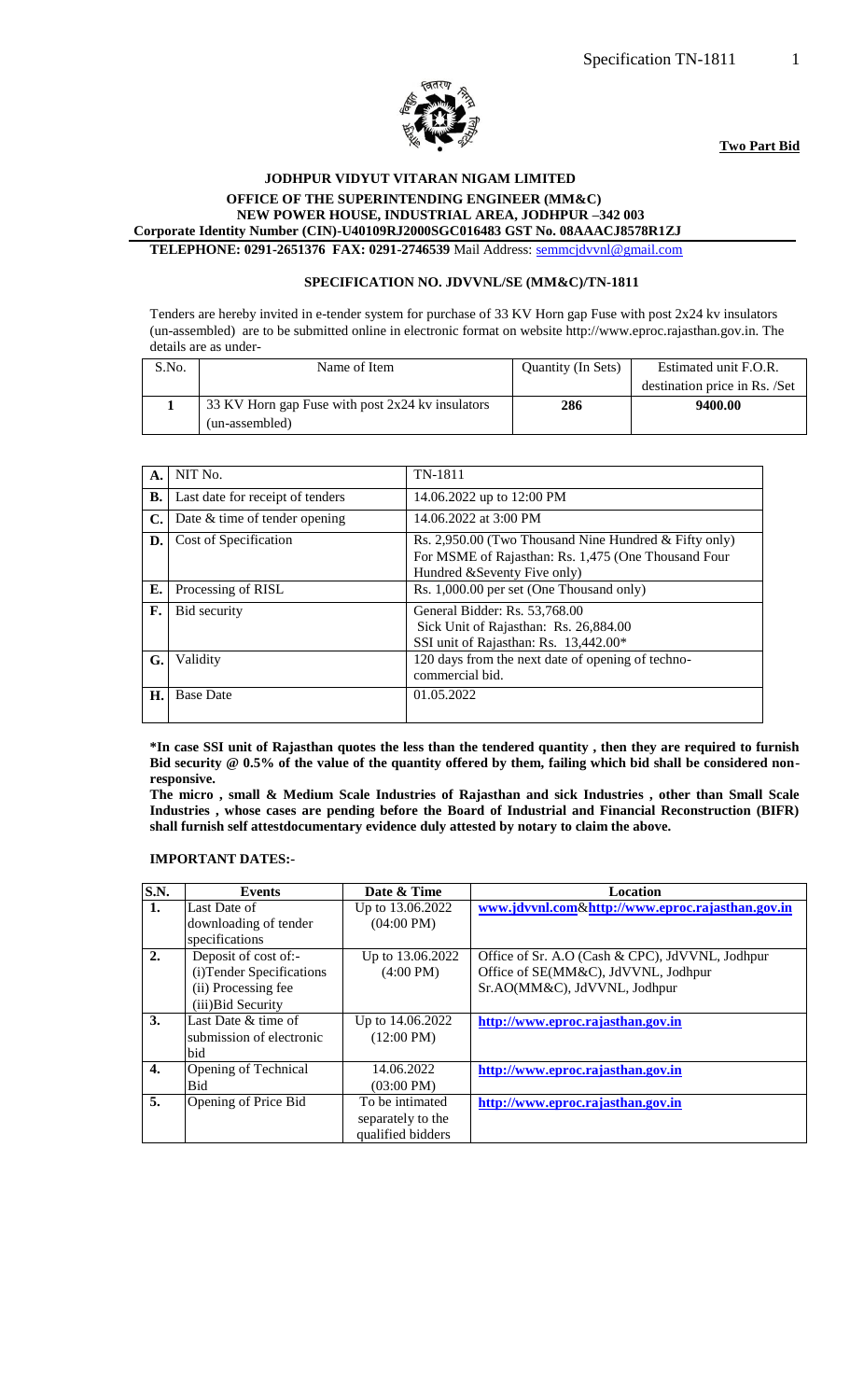| Section-I                              | INDEA<br><b>Instructions to Bidders</b>              | <b>For E-Tendering</b>             |
|----------------------------------------|------------------------------------------------------|------------------------------------|
| Section-II                             | <b>General Conditions of Contract</b>                |                                    |
| Section-III                            | Technical Specification For Horn gap Fuse with post  |                                    |
|                                        | 2x24 kv insulators (un-assembled) against TN-1811    |                                    |
| Schedule-I                             | Schedule of Requirement                              |                                    |
| Schedule-II(A) $&$<br>$Schedule-II(B)$ | P. V .Formula                                        |                                    |
| Schedule-III                           | Details of Standards.                                |                                    |
| Schedule-III A                         | Pre Qualification Requirement (PQR)                  |                                    |
| Schedule-III B                         | Bank Guarantee Form in lieu of Type Test             |                                    |
| Schedule-IV                            | <b>BOQ</b> (Price Schedule)                          | Online.                            |
| Schedule IV A                          | Details of tendered quantity, quantity offered along | The Bidder is required to justify  |
|                                        | with justification with reference to qualifying      | quantity offered as per qualifying |
|                                        | Requirement)                                         | Requirement.                       |
| Schedule V                             | Guaranteed Technical Particulars of Horn gap Fuse    |                                    |
|                                        | with post 2x24 kv insulators (un-assembled Against   |                                    |
|                                        | TN-1811                                              |                                    |
| Schedule V A                           | Departure from Guaranteed Technical Particulars.     |                                    |
| Schedule VI A                          | Departure from the requirement of Technical          |                                    |
|                                        | Specification.                                       |                                    |
| Schedule VI B                          | Departure from commercial terms & conditions of      |                                    |
|                                        | specification                                        |                                    |
| Schedule VII                           | List of Past supplies.                               |                                    |
| Schedule VIIA                          | C.A. Certificate for Quantity Justification          |                                    |
| Schedule VII B                         | Undertaking for CA certificate                       |                                    |
| Schedule VIII                          | Delivery schedule.                                   |                                    |
| Schedule IX                            | List of equipment & technical hands available with   |                                    |
|                                        | the tendering firm.                                  |                                    |
| Schedule X                             | General Particulars about the tender in brief        |                                    |
| Schedule-XI                            | Format of Affidavit for MSME                         |                                    |
| Appendix-I                             | Any other information                                |                                    |
| General                                | Amendments in ITB & GCC and addendum in ITB          |                                    |
| Appendix-A                             | Performa for Bank Guarantee in lieu of Bid Security  |                                    |
| Appendix-B                             | Declaration by the bidder                            |                                    |
| Annexure-A                             | Compliance with the Code of Integrity and No         |                                    |
|                                        | <b>Conflict of Interest</b>                          |                                    |

**INDEX**

**NOTE:**

- 1. Tender documents will be made available on e-Tendering portal [www.eproc.rajasthan.gov.in](http://www.eproc.rajasthan.gov.in/) The bidders, in their own interest are requested to read very carefully the tender document before submitting the bid only through online on website [www.eproc.rajasthan.gov.in](http://www.eproc.rajasthan.gov.in/). The bidders can download bid up to 04:00 p.m. one day prior to schedule date of opening of respective bid mentioned above documents and submit their bids online up to 12:00 p.m. on schedule of respective bid mentioned above.
- 2. Eligible bidders should submit their bid well in advance instead of waiting till last date, JdVVNL will not be responsible for non-submission of bids due to any website related problems.
- 3. The cost of Tender specification **Rs. 2950/-**(Non-Refundable) (50% for MSME of Rajasthan) to be paid by Demand Draft in Favour of the Sr. Accounts officer(Cash & CPC), JdVVNL, Jodhpur and tender processing fees Rs. **1000/-** shall be payable by demand draft in favour of The Managing Director RISL, Jaipur ( Non-Refundable). The bidders are required to deposit all these payments in the office of the SE(MM&C), JdVVNL, Jodhpur up to 4.00 PM one day prior to date of tendering otherwise their bids are liable to be rejected.
- 4. The Bid Security amount (as applicable) to be paid by demand draft/banker's cheque in favous of SR.AO(CASH & CPC), JDVVNL, Jodhpur (Payable at jodhpur) 342003 **up to 4.00 p.m upto one WORKING day prior to schedule date of opening** of respective bid or Bank guarantee, in specified format, of a scheduled bank in favour of superintending Engineer (MM&C), JDVVNL, Jodhpur be deposited to the Sr. Accounts Officer (MM&C),

JdVVNL, New Power House, Industrial Area,Jodhpur-342003 **up to 4.00 p.m. up to one WORKING day prior to schedule date of opening**of respective bid and obtain a receipt/acknowledgement thereof. No other mode of deposit shall be accepted. At the time of depositing the Bid Security amount or Bank Guarantee, the bidder shall also furnish self attested and duly attested by Notary, the documentary evidence of SSI/MSME unit of Rajasthan or of sick unit (as applicable) along with affidavit as per schedule XI on Non-Judicial Stamp of Rs. 100/-.

The Bank Guarantee against Bid Security be issued by Nationalized / Scheduled Bank. The same may be accepted after confirmation by issuing Bank. If any Bid Security Bank Guarantee not is proper format / not confirmed by the issuing Bank the same would not be accepted and the bidder would be immediately shorted out from bid process.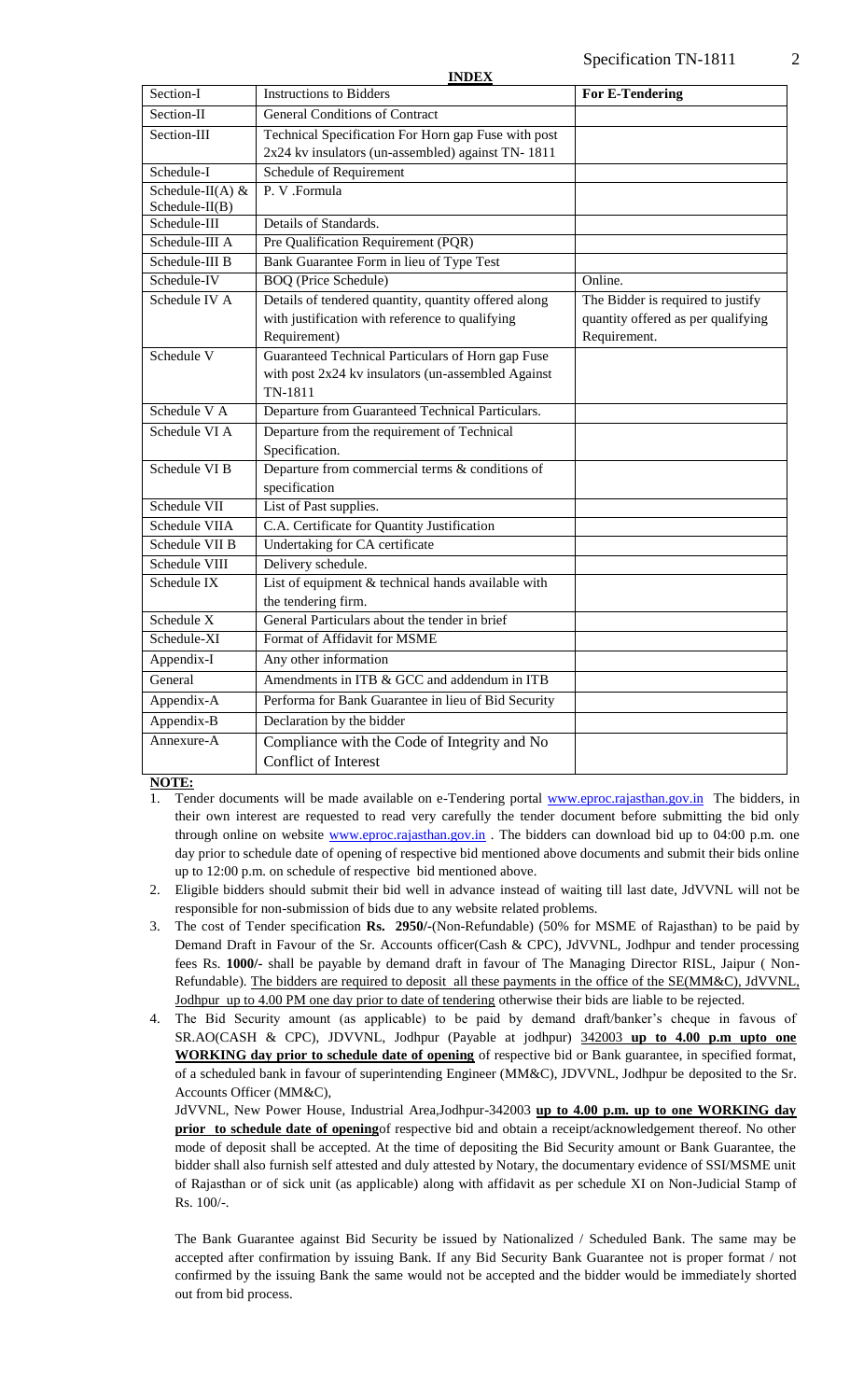#### **SECTION -III**

#### **TECHNICAL SPECIFICATION AND OTHER REQUIREMENT FOR 33 KV HORN GAP FUSE WITH POST 2X24 KV INSULATORS (UN-ASSEMBLED) AGAINST TN-1811**

#### 1.0 **SCOPE :**

This specification covers the design, manufacture, testing before dispatch, packing & forwarding and delivery of 33 KV Horn Gap Fuses (including hardwares and post insulators). The Horn Gap Fuses shall be required for protection of lines and distribution Transformers at various sites of Jodhpur Discom, the details of principal parameters/various parts of horn gap fuses are indicated in subsequent clauses hereunder.

1.1 It is not the intent to specify completely herein all details of the design and construction of equipments. However, the equipment shall conform in all respects to high standards of engineering, design and workmanship and shall be capable of performing in continuous commercial operation upto the Bidder's guarantee in a manner acceptable to the Purchaser, who will interpret the meanings of drawings and specifications and shall have the power to reject any work or material which in his judgment is not in accordance therewith. The offered equipment shall be complete with all components necessary for its effective and trouble free operation along with associated equipments, interlocks , protection schemes etc. Such components shall be deemed to be within the scope of supply, irrespective of whether those are specially brought out in this specification and/or the commercial order or not.

#### 2.0 SERVICE CONDITIONS :

Equipment to be supplied against this specification shall be suitable for satisfactory continuous operation under the following tropical conditions :

| $\mathbf{i}$ | Location                                       | In the state of Rajasthan              |
|--------------|------------------------------------------------|----------------------------------------|
| $\rm ii)$    | Max. ambient air temp. in shade (Deg.C)        | 50                                     |
| iii)         | Min. ambient air temp. (Deg.C)                 | $(-) 5$                                |
| iv)          | Average daily ambient air temperature (Deg.C.) | 45                                     |
| V)           | Max. yearly weighted ambient temp.(Deg.C.)     | 35                                     |
| $\rm vi)$    | Relative humidity (%)                          | 100                                    |
|              | vii) Average annual rainfall (mm)              | 100 to 1000mm<br>(depending upon area) |
| viii)        | No. of rainy days P.A.                         | 70                                     |
| ix)          | Max. wind pressure $(Kg/sq m)$                 | 195                                    |
| X)           | Max. altitude above mean sea level (mtrs)      | 1000                                   |
| xi)          | Isoceraunic level (month/year)                 | 4 months (June to Sept)                |
| xii)         | Seismic level (horizontal acceleration)        | 0.08 <sub>g</sub>                      |

Note : Moderately hot and humid tropical climate conducive to rust and fungus growth. The climatic conditions are also prone to wide variations in ambient conditions. Smoke is also present in the atmosphere. Heavy lightning also occurs during June to October.

#### 3.0 **PRINCIPAL PARAMETERS :**

**3.1** The equipment i.e. horn gap fuse unit covered in this specification shall be a complete unit with 2 x 24 KV Post Insulator type E-32 for use on 33 kV system The ratings of 33 kV Horn Gap Fuses with post insulators shall be as under :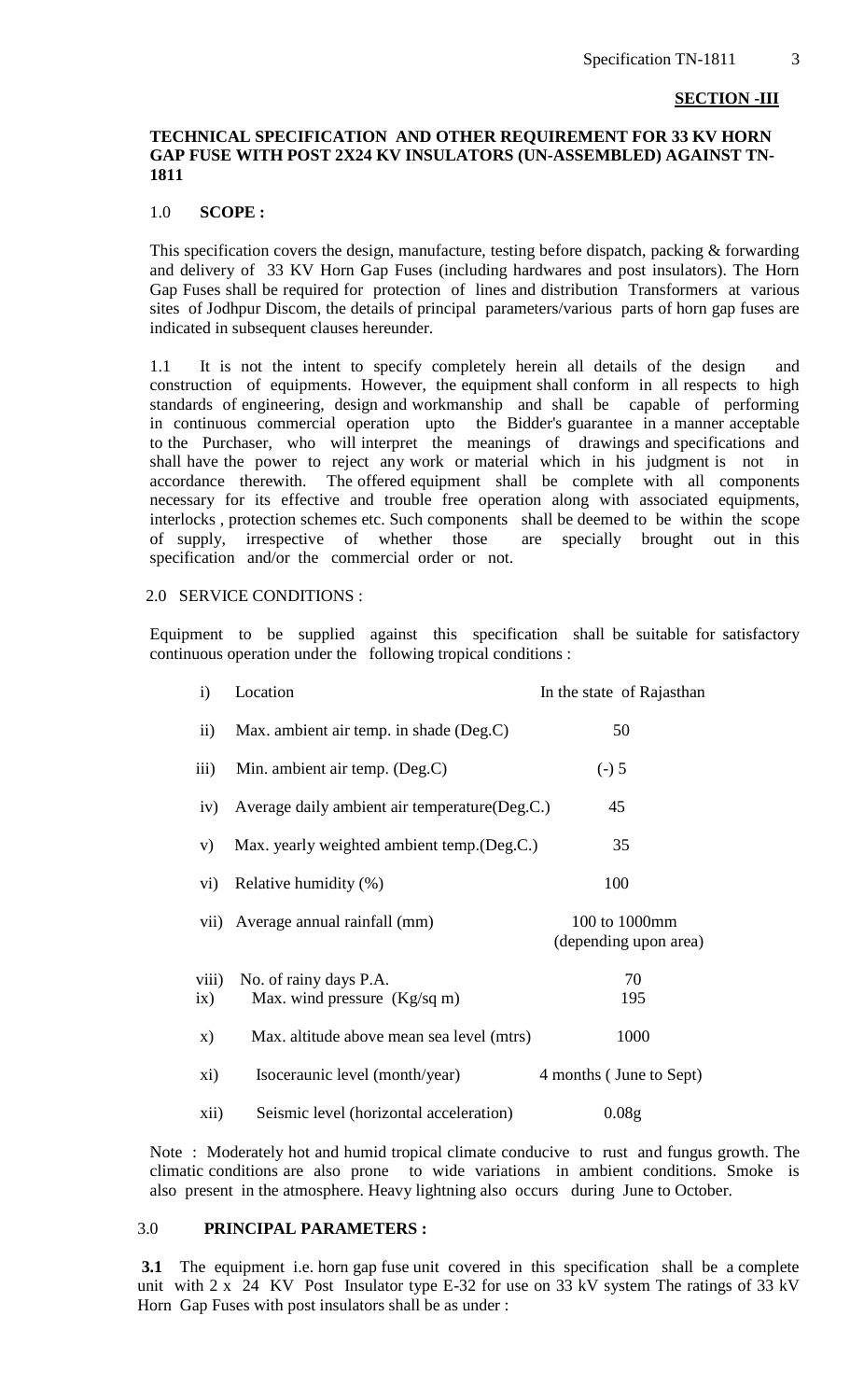|                                                        | Specification TN-1811 | 4 |
|--------------------------------------------------------|-----------------------|---|
| PARTICULARS/RATINGS                                    | Specified values      |   |
| <b>HG FUSES</b>                                        | $(33$ KV H.G.)        |   |
| a) Nominal system voltage kV (rms)                     | 33                    |   |
| b) Rated voltage kV(rms)                               | 36                    |   |
| c) Rated frequency(Hz)                                 | 50                    |   |
| d) One minute power frequency withstand voltage        | 70                    |   |
| $kV(rms)$ (To earth $\&$ between poles).               |                       |   |
| e) Impulse with stand voltage kV peak). (To earth $\&$ | 170                   |   |
| between poles).                                        |                       |   |
| f) Permissible temperature rise above ambient          | 40 deg. Cent.         |   |
| temp. $(50 \deg \text{cent.})$                         | 200                   |   |
| Rated Current (Amp)<br>g)                              |                       |   |

3.2 The minimum mechanical & electrical values/ characteristics of 24kV Post Insulators shall be as follows :

| S. No.           | Particulars                                 | Specified values         |
|------------------|---------------------------------------------|--------------------------|
|                  |                                             |                          |
| 1.               | <b>Torsional Strength</b>                   | 680mm                    |
| 2.               | <b>Cantilever Strength</b>                  | 9000 <sub>N</sub>        |
| 3.               | <b>Tensile Strength</b>                     | 30000 N                  |
| $\overline{4}$ . | <b>Compression Strength</b>                 | 40000 N                  |
| 5                | Highest system voltage (kV rms)             | 24                       |
| 6.               | Dry $&$ wet power frequency with stand test | 55                       |
|                  | voltage for one minute (kV rms)             |                          |
| 7.               | Impulse withstand test                      | 125 (KV Peak)            |
| 8.               | Visible discharge test                      | $18$ (KV rms)            |
| 9.               | Power frequency puncture withstand test     | 1.3 times the actual dry |
|                  | voltage (kV rms)                            | flash-over voltage of    |
|                  |                                             | the unit.                |

## **3.3 DIMENSIONAL CHARACTERISTICS OF POST INSULATORS :**

| S.No.            | Particulars.            | 2X24 kV<br>(33 KV HG fuse) |  |
|------------------|-------------------------|----------------------------|--|
| 1.               | Nominal system voltage. | $33$ kV                    |  |
| 2.               | No. of units            | Two                        |  |
| 3.               | Total height of         |                            |  |
|                  | i) unit                 | 254 mm                     |  |
|                  | ii) Stack               | 508 mm                     |  |
| $\overline{4}$ . | Diameter of Insula-     | $210$ mm                   |  |
|                  | ting part (max.)        |                            |  |
| 5.               | Minimum total creepage  |                            |  |
|                  | distance of each unit   | 430 mm                     |  |
|                  | 6. Top fitting pitch    | 76 mm                      |  |
|                  | circle diameter         |                            |  |
| 7.               | Bottom fitting          | 76 mm                      |  |
|                  | pitch circle            |                            |  |
|                  | diameter                |                            |  |

3.4 One set of Horn Gap Fuse Shall consist of three single phase units of Horn Gap Fuses.

#### **4.0 GENERAL TECHNICAL REQUIREMENTS :**

#### **HORN GAP FUSES :**

4.1 The hardwares of horn gap fuses shall be designed and manufactured as per IS. The horn gap fuse sets are to be used for protection of lines and distribution transformers. The bill of material to complete one set (i.e. for Three phases) shall be as per requirement.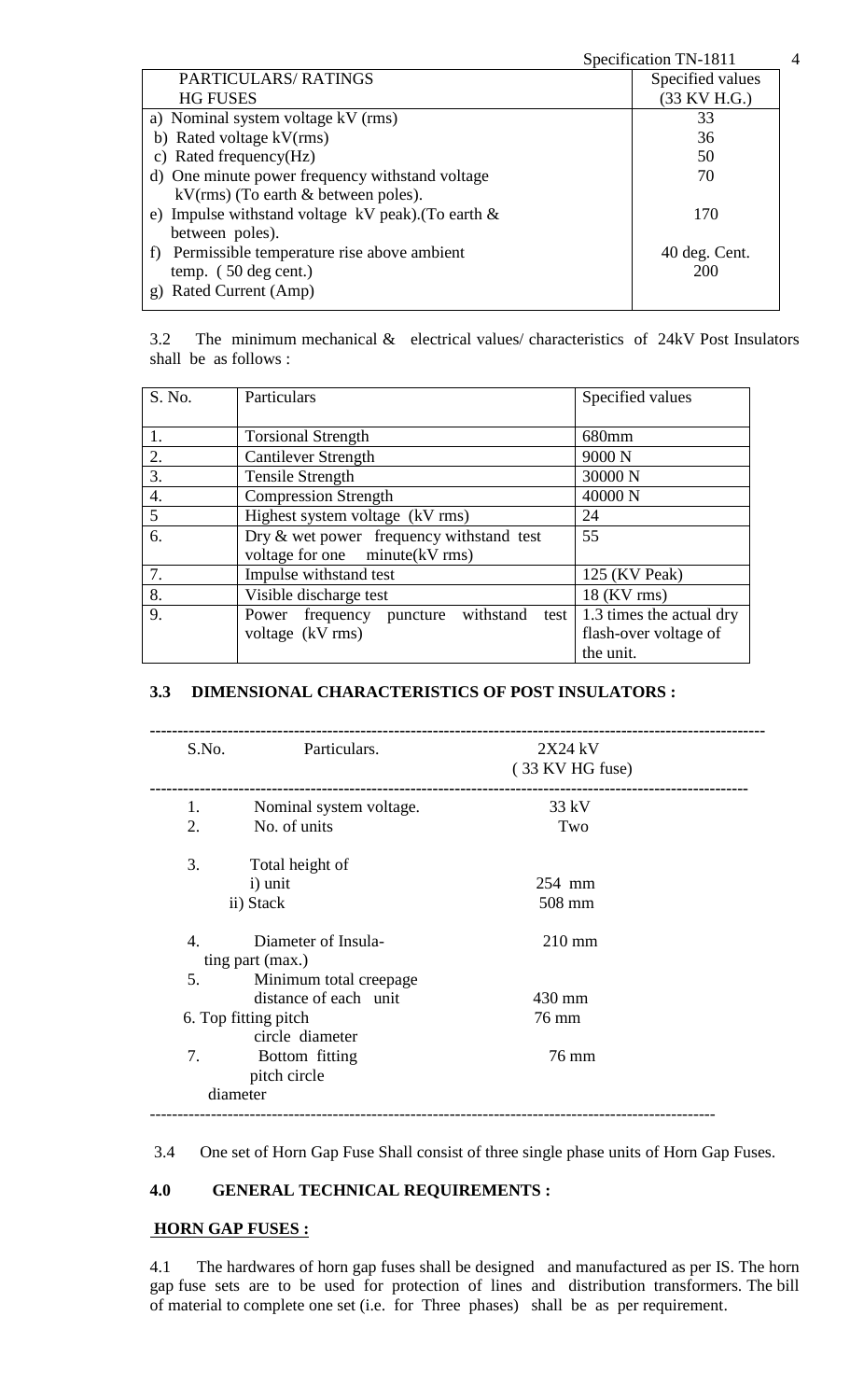4.2 The hardwares of Horn Gap Fuses shall be constructed out of the best quality of material suitable for weather conditions prevailing in Rajasthan. The workmanship shall be in accordance with the modern engineering practice. All ferrous parts shall be given an anticorrosive finish. The other parts shall be substantially non corrosive. The details of various specific parts for manufacture are as under :

## **(1) BASE CHANNEL :**

The base channel shall be of size 125mmX60mmx542 mm Long of Hot Dip Galvanized mild steel conforming to ISLC 75 of Tata Reference Book 1970 in case of 33 KV Horn Gap Fuses. The base channel should have holes for mounting post insulators.

## **(2) HORN STOOL :**

Two numbers of Horn Stools of Hot Dip Galvanized MS flat of size 50 x 6 mm will be used. The Horn Stool shall be fixed on the top of the post insulators with the help of electro galvanized bolts and spring washers. The Horn Stool must be rigid and strong enough for fixing the horn over the top of horn stool. Over the top of the horn stool, the horn will be fixed.

## **(3) ARCING HORN :**

Two numbers arcing horns of 12 mm dia of Hot Dip Galvanized M.S. round rod will be used. It will be aluminum painted. The base of arching horns should be projecting to 25 mm. It shall be fitted on horn stool with the help of horn clamps, nuts, bolts and spring washers. The length of the horn/height should be maintained. The horn should have a hole  $\&$  fixing brass thumb screw with fly nut and flat washer to tie and tighten with the fuse wire.

## **(4) BRASS THUMB SCREW :**

There shall be one tapped hole on each arcing horn. The brass thumb screw will be fixed in the tapped hole provided in each arcing horn. The fuse wire is to be tied with brass thumb screw and tightened with help of fly nut (Brass) and flat washer (Brass). The length of brass thumb screw will be fully threaded and screwed up to the whole depth of the horn. The design must be such that the changing of fuse wire is convenient. There is no loose connection/contact and there should not be any possibility of thumb/jamming on account of arcing when fuse is blown off.

## **(5) HORN CLAMPING ARRANGEMENT :**

There shall be two M.S. Horn clamp of size 50x105x6 mm fixed on horn stool with the help of bolts and nuts, spring washers for fixing the arcing horns and clamping the conductor. The lower part of the clamping for holding the required conductor shall be of size 50x50x6 mm. This shall be made from M.S. sheet. The clamp for 33 KV horn gap fuse shall be suitable for ACSR "DOG".

## **(6) EARTHING TERMINAL :**

One number earthing terminal shall be provided on the flange portion of base channel. The M.S bolt of 12 mm dia and 25 mm long shall be used with flat washer for this purpose.

## (**7) BOLTS, NUTS AND WASHERS :**

All the bolts, nuts and washers shall be electro-galvanized. However the thumb screw and its connecting fly nut and flat washer, to be used to fix fuse wire, will be of brass only. The size of various bolts, nuts and washers which are in the scope of supply are as below :

| S.NO. SIZE OF BOLTS, NUTS<br>AND WASHERS.                   | <b>TO BE UTILISED FOR</b> | qty. for 1 unit<br>of $33 KV$ |
|-------------------------------------------------------------|---------------------------|-------------------------------|
| Bolt size 12mm dia,<br>25mm long with flat<br>washer & nut. | Earthing terminal         | $4$ Nos.                      |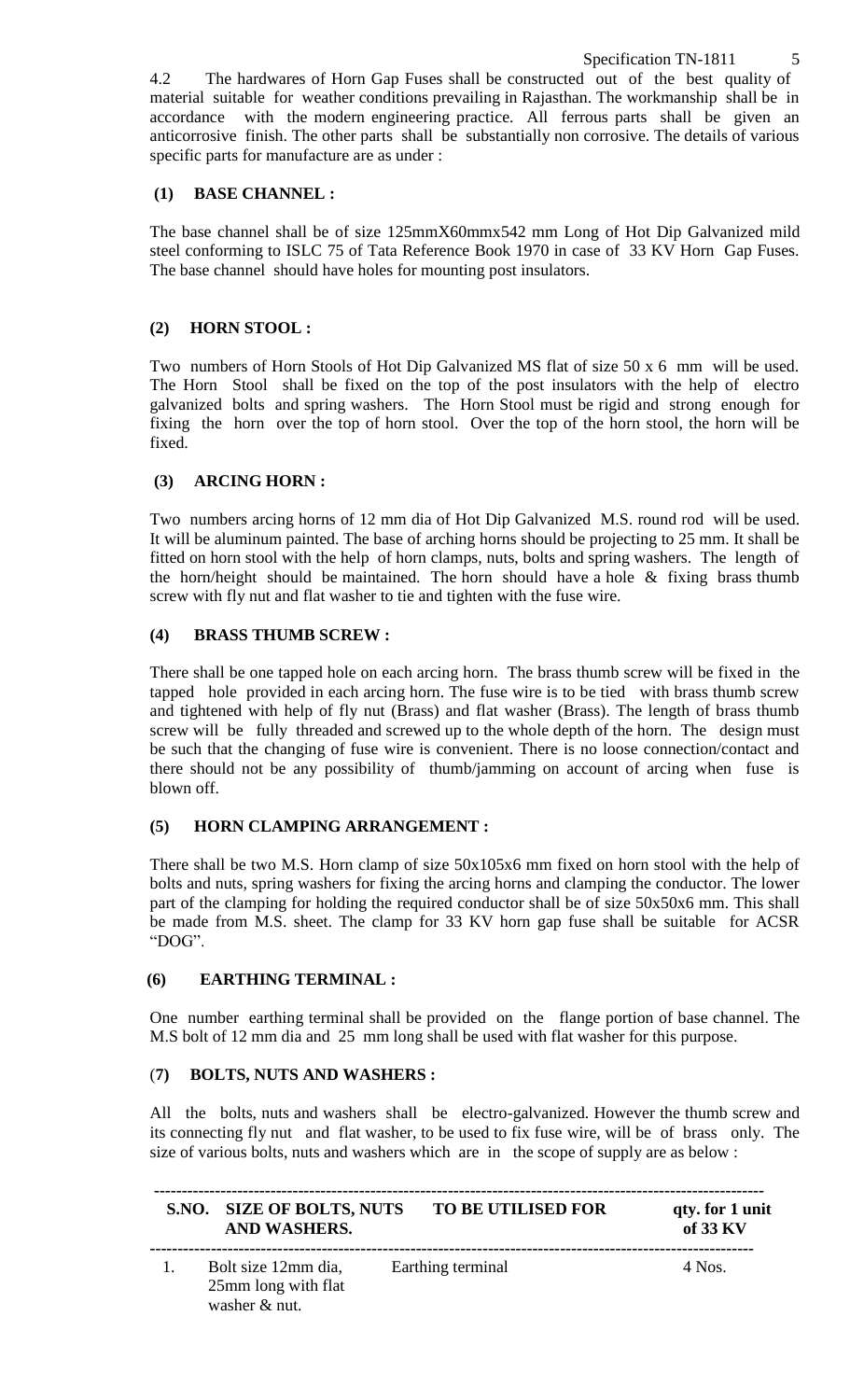| 2.<br>Bolt size 12mm dia,<br>38mm long with nuts<br>$&$ spring washer.                                                                                                                                                    | For fixing post<br>insulators on base.               | рреспренон 111 1011<br>8 Nos. |
|---------------------------------------------------------------------------------------------------------------------------------------------------------------------------------------------------------------------------|------------------------------------------------------|-------------------------------|
| 3.<br>Bolt size 12 mm dia,<br>25mm long with nuts<br>spring washers.                                                                                                                                                      | For fixing horn stool<br>above the post insulators.  | 4 Nos                         |
| 4. Bolt size 5/6 dia<br>1.25" long with nuts<br>and spring washers.                                                                                                                                                       | For fixing arcing horn on<br>horn stool and clamping | 16 Nos.                       |
| 5. Brass thumb screw<br>$(6mm \, dia. \, 30mm \, long)$<br>with Brass fly nut<br>(30mm wing dia) flat<br>washer (1mm thick,<br>20mm outer dia and<br>internal dia. such as<br>to accommodate the 6mm<br>dia brass screw). | For fixing fuse wire<br>on the arcing horn.          | $2$ Nos.                      |

#### **5.0 POST INSULATORS :**

5.1 The 24 kV post insulators units shall be pedestal post type (conforming to IS-5350 Part-III and IS-2544). The insulators shall be constructed out of the best quality of material suitable for weather conditions prevailing in Rajasthan. The workmanship shall be of the highest grade and the entire manufacture shall be in accordance with the modern Engineering practices.

5.2 Where Porcelain Insulators are offered, the insulator shall be made of homogeneous and vitreous porcelain of high mechanical and die-electric strength. It shall have sufficient mechanical strength to sustain electrical and mechanical loading on account of wind load, short circuit forces etc. Glazing of the porcelain shall be of uniform brown or dark brown colour with a smooth surface arranged to shed away rain water. The porcelain shall be free from laminations and other flaws or imperfections that might affect the mechanical or dielectric quality. It shall be thoroughly vitrified, tough and impervious to moisture. The porcelain and metal parts shall be assembled in such a manner and with such material that any thermal differential expansion between the metal and porcelain parts throughout the range of temperature specified in this specification shall not loosen the parts or create undue internal stresses which may affect the mechanical or electrical strength or rigidity of the unit as a whole or stack of two units. The assembly shall not have excessive concentration of electrical stresses in any section or across leakage surfaces. Cement used in the construction of post insulators shall not cause fracture by expansion or loosening by construction and proper care shall be taken to locate correctly the individual parts during cementing. The cement used shall not give rise to chemical reaction with metal fittings and its thickness shall be uniform. The insulator shall be suitable for water washing by rain or artificial means in service condition. Profile of the insulator shall also conform to the relevant IS.

5.3 Cap to be provided on top of the insulator shall be of malleable steel casting or of aluminum alloy . It shall be machine finished and hot dip galvanized in case of malleable steel casting. The cap of 24 kV Post Insulators shall have four numbers of tapped holes spaced on a pitch circle diameter of 76mm. The threads of the tapped holes in the post insulator metal fittings shall be cut after giving anti corrosion protection and shall be protected against rust by greasing or other similar means, all other threads shall be cut before giving anticorrosion protection and shall conform to IS:4218 or latest version thereof. The tapped holes shall be suitable for bolts with threads having anticorrosive protection. The effective depth of threads shall not be less than the nominal diameter of the bolt. The cap shall be so designed that it shall be free from visible corona.

5.4 The casting shall be free from blow holes, cracks and such other defects.

5.5 All the ferrous metal parts shall be given an anticorrosive finish and shall be hot dip galvanized smoothly as per IS:3638 (as amended upto date), IS:2633 or any other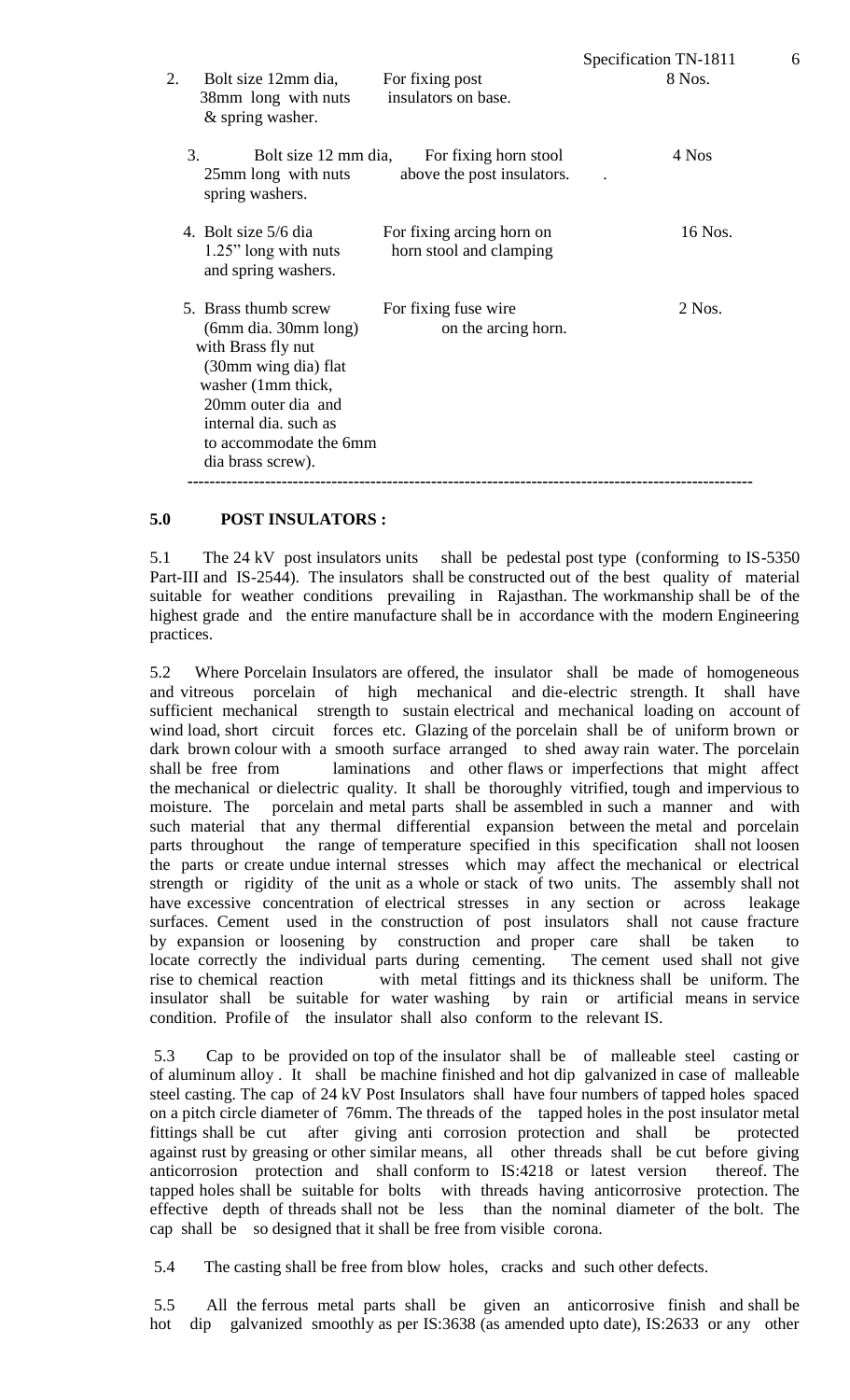equivalent authoritative standard. The other parts shall be substantially non corrosive. The material shall be galvanized only after shop operations upon it have been completed. The metal parts before galvanizing should be thoroughly cleaned of any paint, grease, rust, scales or alkali or any foreign deposit which are likely to come in the way of galvanizing process. The coating on the metal parts shall withstand minimum four one minute dips in copper sulphate solution as per the relevant IEC/IS.

5.6 The insulator unit shall be assembled in a suitable jig to ensure correct positioning of the top and bottom metal fittings relative to one another. The faces of the metal fittings shall be parallel and at right angles to the axis of the insulator and the corresponding holes in the top and the bottom metal fittings shall be in a vertical plane containing the axis of the insulator.

5.7 It shall be the sole responsibility of the Supplier to carry out thorough inspection and quality checks on the insulators at the insulator supplier's works, before offering the insulators for Purchaser's inspection.

 5.8 Two Nos. of 2 x 24 kV Post Insulator shall be provided on each pole of 33 kV Horn Gap Fuse set (Total six Nos. of 2 x 24 kV Post Insulator for three phases (Poles) of one set of H.G.)

5.9 The porcelain and hardware surface coming in contact with cement shall be coated with bituminous paint for cushioning to relieve mechanical stress caused by temperature variation and cement expansion.

5.10 The post insulators shall conform to IS:5350. The total creepage distance of 24 kV post insulator as individual unit shall be minimum 430 mm.

5.11 Following makes of the Post Insulators shall be acceptable for the supply of Horn gap Fuse Set

- i) M/s.Jaipur Glass & Potteries, Jaipur.
- ii) M/s.India Potteries, Kolkata.
- iii) M/s.Bikaner Ceramices, Bikaner.
- iv) M/s.CJI Porcelain, Khurja.
- v) M/s.Vishal Melleable, Ankeleshwar.
- vi) M/s.Allied Ceramices Pvt. Ltd., Kolkata.
- vii) M/s.WSI, Chennai.
- viii) M/s.IEC, Bhopal.
- ix) M/s.MIL, Allahabad.
- x) M/s.Jay Shree Insulators, Vadodara.
- xi) M/s.Birla NGK Insulators Pvt. Ltd., Halol.
- xii) M/s.MIL, Abu Road.
- xiii) M/s.Sarvana Insulators Ltd., Kurinji Padi, Dist Cuddalore, (Tamilnadu).
- xiv) M/s B.H.E.L.

**5.12** Besides above, the Post Insulators manufactured by the vendors approved by the Power Grid Corporation of India Ltd (PGCIL) and National Thermal Power Corporation (NTPC) shall also be acceptable**.** 

## **6.0 TESTS :**

## **6.1 TEST BEFORE DESPATCH :**

The parts of H.G. Fuses i.e. Hardwares and post insulators shall be subject to under mentioned tests separately at respective manufacturer's works before dispatch as per relevant standards.

#### **INSULATORS :**

## **A) Routine test**

- i) Visual examination
- ii) Routine electrical test
- iii) Routine mechanical test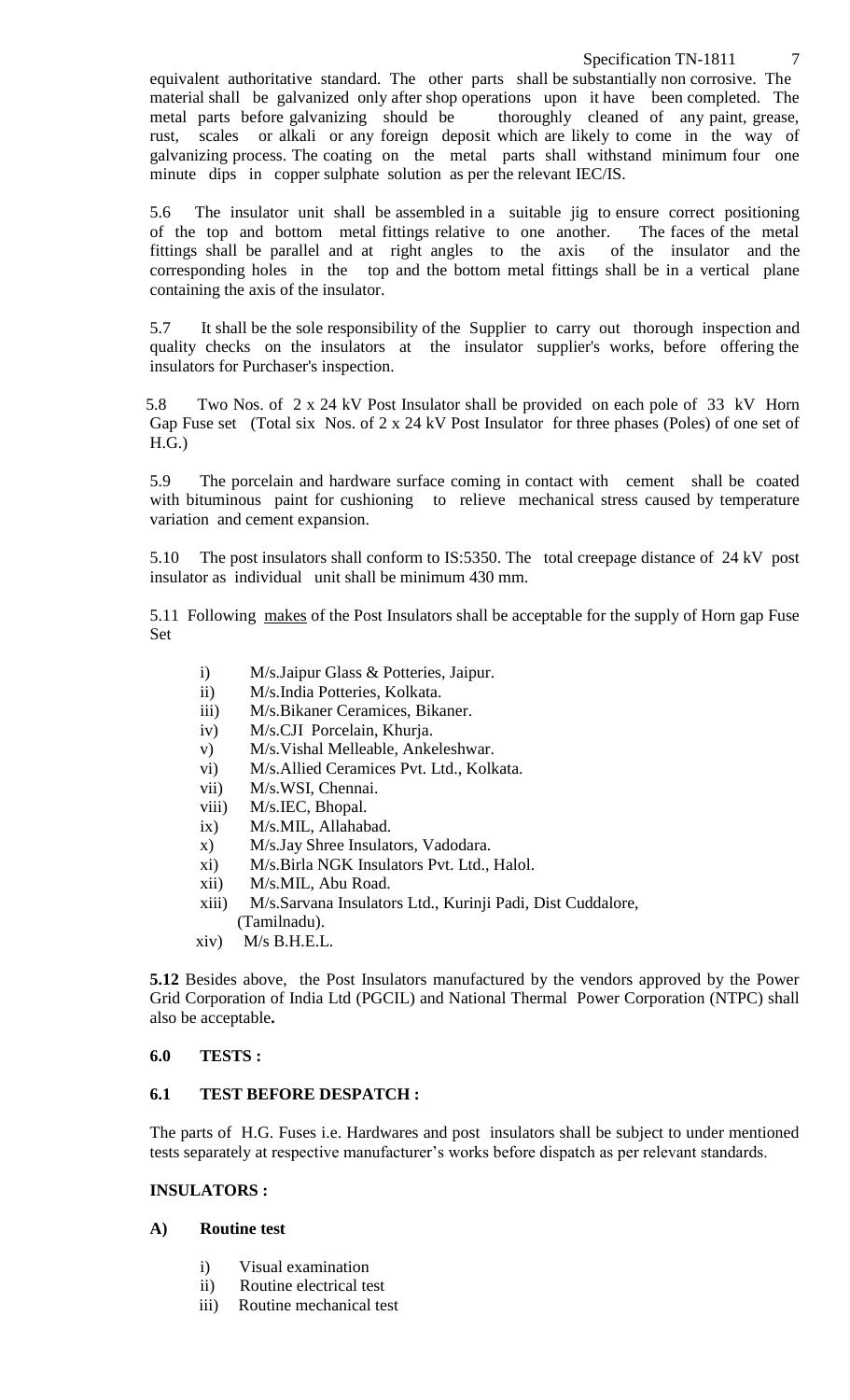#### **B) TYPE TESTS**

- **i**) Visual examination
- ii) Verification of dimensions
- iii) Visible discharge test
- iv) Impulse voltage withstand test.
- v) Dry power-frequency voltage withstand test.
- vi) Wet power frequency voltage withstand test.
- vii) Temperature cycle test.
- viii) Mechanical strength :
	- a) Bending Test
	- b) Torsion Test.
	- c) Tensile or compressive test.
	- ix) Puncture test.
	- x) Porosity test.
	- xi) Galvanizing test.

#### **C) Acceptance Tests :**

i)Verification of dimensions ii)Temperature cycle test iii)Mechanical strength test iv)Puncture test v)Porosity test vi)Galvanizing test

## **TEST ON HORN GAP FUSE UNIT COMPLETE WITH INSULATORS AND HARDWARES**

#### **A TYPE TEST (S) :**

- i) Visual examination
- ii) Dimensional checkup
- iii) Temperature rise test

iv) Power frequency H.V.Test, with inter phase distance as 1000 mmv) Impulse test. with inter phase distance as 1000 mm.

#### **B ACCEPTANCE TESTS :**

- i) Visual examination
- ii) Dimensional checkup
- iii) Temperature Rise Test
	- On one sample per lot

#### **6.2 TEST ON BOUGHT OUT ITEMS :**

Tests are not required to be performed on small bought out parts like Nuts, Bolts & Washers etc. at the works of manufacturer. Furnishing of test certificates from original manufacturer(s) shall be deemed to be satisfactory evidence. Inspection of the tests at sub contractor's works will be arranged by the supplier when ever required.

## **6.3 ACCEPTANCE & ROUTINE TESTS :**

6.3.1 All acceptance & routine tests as stipulated at clause No.6.1 shall be carried out in presence of purchaser's representative at manufacturer's works of Insulators and Hardwares separately before dispatch.

6.3.2 Immediately after finalization of the programme of type/acceptance, routine testing, the supplier shall give sufficient advance intimation to the purchaser to enable him to depute his representative for witnessing the tests.

 The test samples after having withstood the routine tests shall be subjected to the following Acceptance tests in the order indicated below :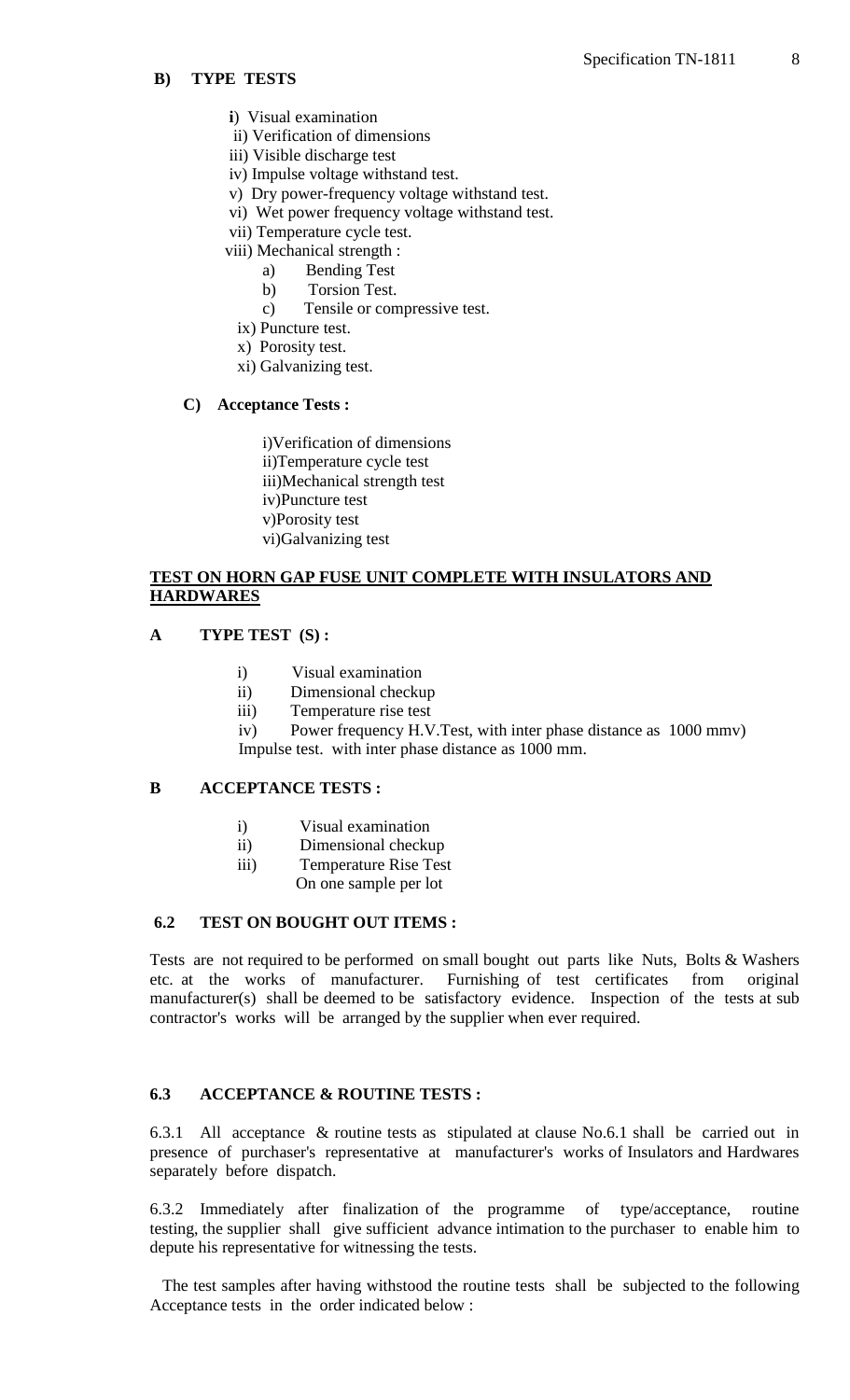#### **On Insulators**

- i) Verification of dimensions as per approved drawing / ISS.
- ii) Temperature cycle test.
- iii) Mechanical strength test.
- iv) Puncture test.
- v) Porosity test
- vi) Galvanizing test

## **On Hardwares of Horn Gap Fuse sets**

- i) Visual examination
- ii) Dimensional checkup
- iii) Temperature Rise Test (only on one unit per lot)

## **Fitment of Horn gap Fuse hardwares with Insulator test**

One percent of insulators inspected shall be brought at the contractor works for checking of fitment with hardware.

6.3.3 For conducting acceptance tests on post insulators the number of post insulators or post insulators unit shall be selected as under:-

| Lot size       | number of post insulators unit to be selected |
|----------------|-----------------------------------------------|
| Upto $800$     | 6                                             |
| 801 to 1300    | 8                                             |
| 1301 to 3200   | 10                                            |
| 3201 to 8000   | 14                                            |
| 8001 and above | 20                                            |

6.3.4 10% samples will be selected from offered lot of complete Horn Gap Fuse sets Hardwares for conducting acceptance tests on the same except fitment test which shall be carried out on one percent of offered lot.

## **7.00 TYPE TEST CERTIFICATE:**

a) The bidder shall furnish valid and authenticated type test certificate from a Govt. approved/ a Govt. recognized/ NABL accredited laboratory/ ILAC i.e. International Laboratory Accredited laboratory / ILAC i.e International Laboratory Accrediation Cooperation ( In case of foreign laboratory) of similar rating and design. Such type test certificates should not be older than five years as on the date of bid opening. For this purpose date of conducting type tests will be considered.

b) The type test certificates by inhouse laboratory of tendering firm even if it is a Govt approved/ Govt recognized/ NABL accredited/ ILAC accredited, shall not be accepted, in case of their own tender. This will not apply if tendering firm is Govt. Company/ Public Sector Undertaking.

c) The bidder should furnish documentary evidence in support of the laboratory whose type test have been furnished, that the said laboratory is a Govt/ a Govt. approved/ a Govt. recognized/ NABL accredited laboratory/ ILAC accredited ( in case of foreign laboratory)

d) The type test certificates shall be furnished either in original or duly attested by notary.

e) The bids of only those bidders shall be considered to be meeting the type test criteria who furnishes complete type test certificates with the bid as per above provision.

f) However, in the following cases the bid of the bidder may be considered meeting the type test criteria if the bidder furnishes an undertaking stating that valid type test certificates from a Govt. approved/ a Govt. recognized/ NABL accredited laboratory/ ILAC accredited shall be furnished from first lot (without asking for any delivery extension) along with Bank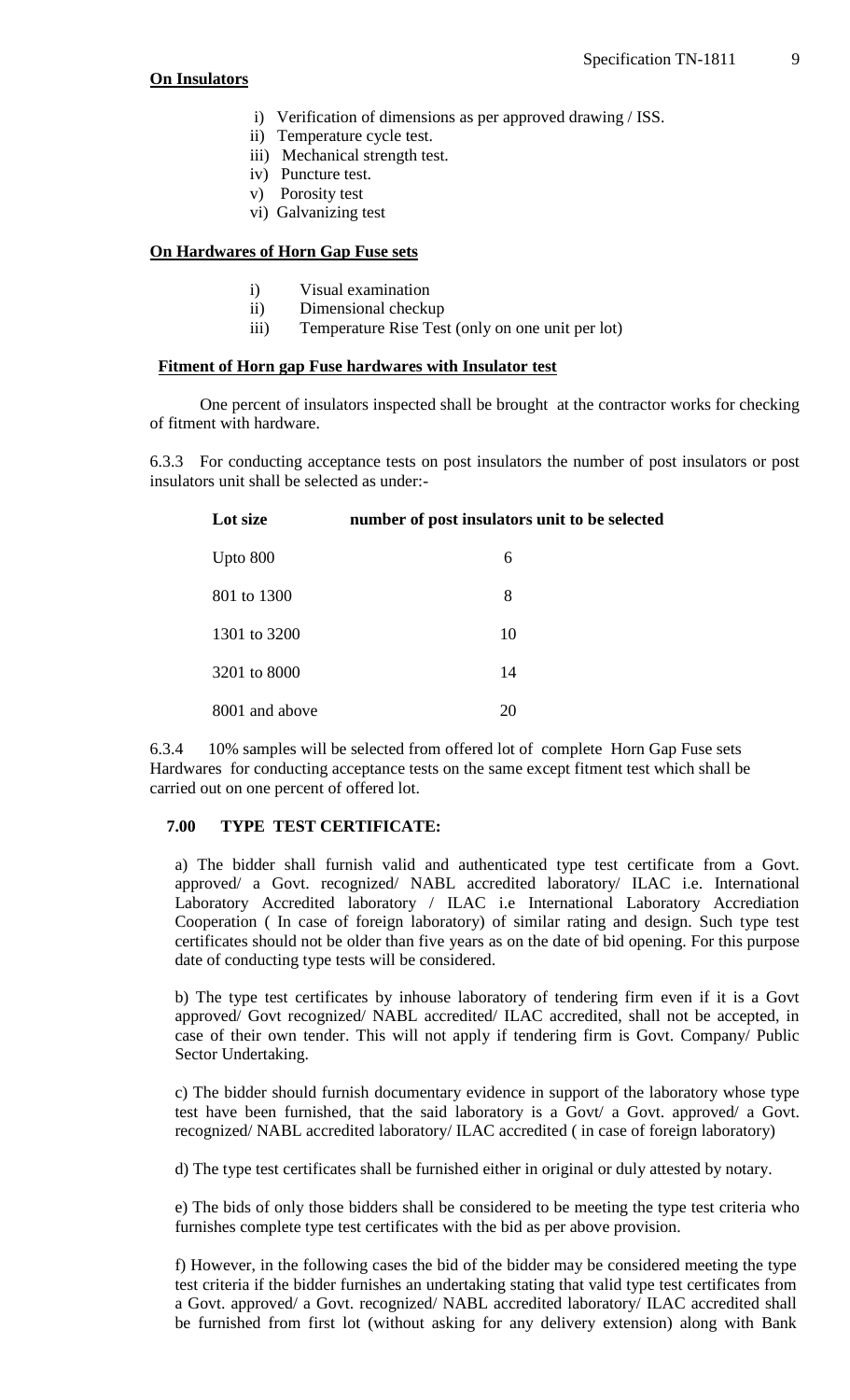Guarantee, with the technical bid from a Nationalized/ Scheduled Bank in prescribed proforma at Schedule-III C or DD/ Pay order amounting Rs. 5,00,000/- (Five Lacs Only). The initial validity of BG shall be 9 months with claim period of 3 months in addition

- i) Where a new Rajasthan based firm is participating & technically compatent.
- ii) Where one or more type test(s) is/ are older than 5 years.
- iii) Where Rajasthan / Outside Rajasthan firm furnishes requisite type test reports of higher rating material

#### **Note: The type test reports which could not be revalidated due to COVID pandemic, since 23.03.2020 may be considered valid up to 30.09.2022 in accordance to guidelines issued by Central Electricity Authority vide letter no.CEA-PS-80/1/2019-PSETD Division-Part(2)/564-640 and CEA-PS-14-80/1/2019-PSETD Division-Part(2) /517-96.**

 However, the purchaser reserves the right to demand repetition of some or all the type tests in presence of purchaser's representative. For this purpose , the tenderer should indicate unit rate for carrying out such type tests. These test charges shall not be taken into consideration for bid evaluation.

 During type tests the disconnector shall be mounted on its own support structure or equivalent support structure and installed with its own operating mechanism to make the type tests representative.

8.0 TYPE TEST ON SAMPLES SELECTED FROM MATERIAL RECEIVED IN STORES FROM 1<sup>st</sup> OFFERED LOT (Applicable to Successful bidders who have not furnished valid type test certificate but furnished BG in lieu of Type Test )

The first lot offered shall not be less than 10 % of the ordered qty.

 One sample of each type of Horn Gap Fuse sets from the 1st Lot received in purchaser's store shall be selected and sealed for getting it type tested at any Govt. approved/ Govt. recognized/ NABL accredited laboratory/ ILAC i.e. International Laboratory Accredited laboratory / ILAC i.e International Laboratory Accrediation Cooperation ( In case of foreign laboratory). The transportation charges of sample(s) from store to test house shall be borne by NIGAM, whereas the charges incurred towards type test of the material at test house shall be borne by the Supplier. The testing charges should be remitted through D.D. in favour the Test House by the supplier with the 1st inspection offer. The name of test house shall be intimated to successful bidder after issue of Purchase order.

At the option of the purchaser, the material received in the stores may be utilized in the field after receipt of successful test reports from CTL, Jodhpur for the mandatory test checking on the samples selected from the material received at stores against first lot and subsequent lot(s) in anticipation of successful type test report(s).

The bidder shall have to deposit type test charge(s) immediately with the supply of  $1<sup>st</sup>$  lot . If the type test charge(s) are not deposited then acceptance of  $2<sup>nd</sup>$  offered lot shall be at the discretion of purchaser.

#### **A) In case sample(s) from first lot fails in type tests then:**

i) Supplier shall have to replace the full quantity of the respective inspected lot supplied to various stores which is lying unused.

ii) For the quantity already utilized against the order in field, a deduction of 30% (thirty percent) of F.O.R. destination price of the material supplied shall be made.

iii) Sample(s) from next lot shall be selected again for type test . All test charges incurred towards type test of the material for second time shall be borne by the Supplier for which the testing charges should be remitted through D.D. in favour of the Test House by the supplier with the 2nd inspection offer.

#### B) **In case sample again fails in the type test then:**

i) The quantity supplied/received in stores and lying unused in stores shall stand rejected and shall be lifted back by the supplier.

ii) For the quantity already utilized against the order in field, a deduction of 30% (thirty percent) of F.O.R. destination price of the material supplied shall be made.

iii) Further supplies shall not be accepted and order shall stand cancelled .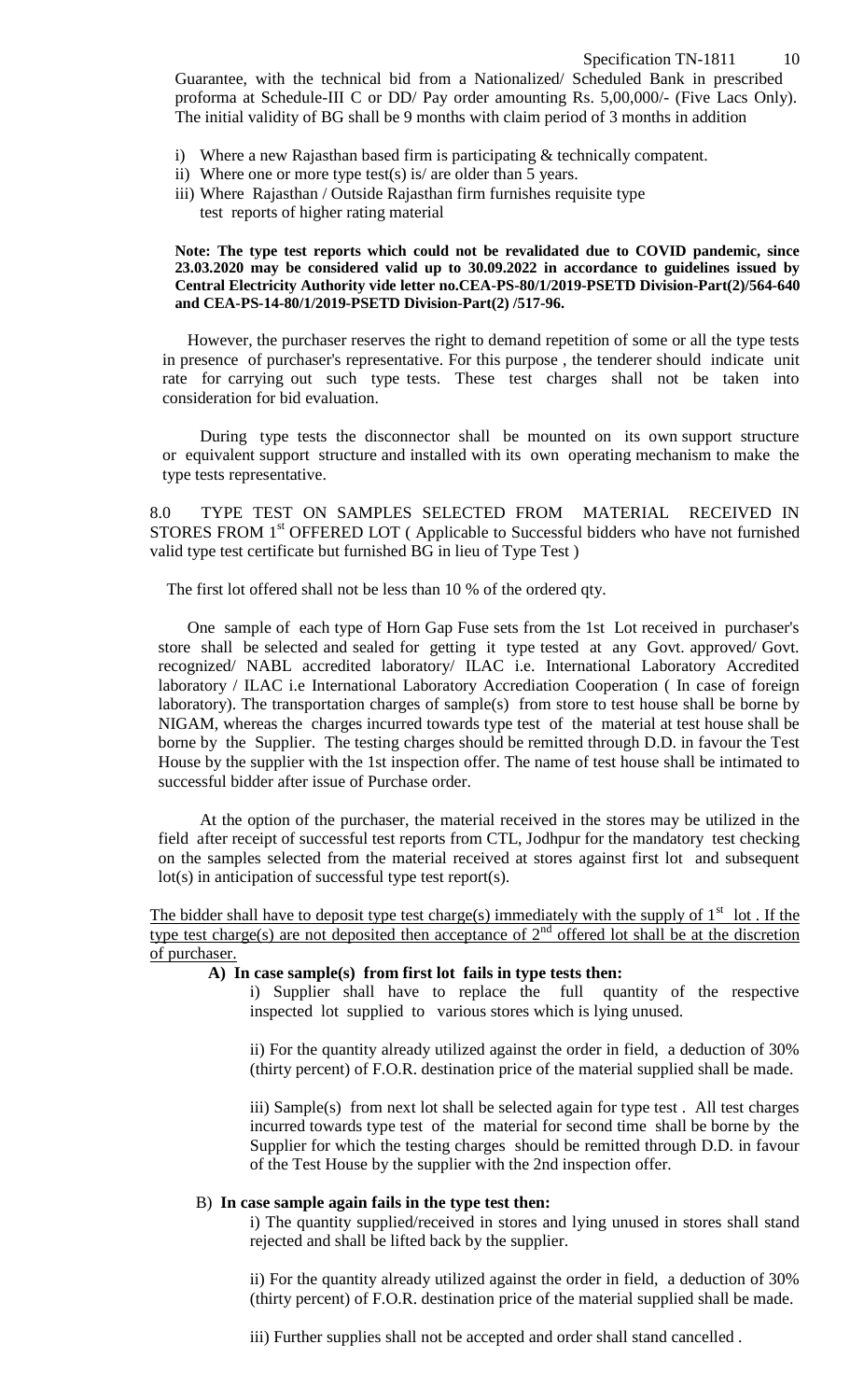The various type tests as per relevant standards shall be conducted on each type of Horn gap.

## **9.0 INSPECTION :**

All the tests (as mentioned at Clause 6.4) and Inspection shall be made at the place of manufacturer unless otherwise especially agreed upon by the bidder and purchaser at the time of purchase. The bidder shall afford the inspection officer(s) representing the purchaser all reasonable facilities without charges, to satisfy him that the material is being supplied in accordance with this specification. The purchaser has the right to have the tests carried out at his own cost by an independent agency whenever there is a dispute regarding the quality of supply.

The Inspection may be carried out by the purchaser at any stage of manufacture/ before dispatch as per relevant standard.

Inspection and acceptance of any material under the specification by the purchaser, shall not relieve the bidder of his obligation of supplying material in accordance with the specification and shall not prevent subsequent rejection if the material is found to be defective. The Bidder shall keep the purchaser informed in advance, about manufacturing programme so that arrangements can be made for inspection.

The purchaser reserves the right to insist for witnessing the acceptance/ routine testing of the bought out items.

The Bidder shall give 15 days advance intimation to enable the purchaser to depute his representative for witnessing the acceptance and routine tests.

The inspection charges (Inspectors traveling , boarding & lodging) would be to the purchaser's account.

Calibration Certificates:

The supplier shall present the latest calibration certificate(s) of testing instruments / equipments to be used for the testing of the materials covered in the purchase order to the authorized inspecting officer/ inspecting agency of the purchaser. The testing instruments / meters/ apparatus etc. should be got calibrated by the supplier from time to time from independent laboratory accredited from NABL or the manufacturer of the testing instruments having traceability to NPL or NABL accredited laboratory. The calibration certificates should not in any case be older than one year at the time of presenting the same to the inspecting officer/ inspecting agency of the purchaser. The testing instruments / equipments should be duly sealed by the calibrating agency and mention thereof shall be indicated in the calibration certificates(s).

#### **10.0 QUALITY ASSURANCE PLAN :**

10.1 The Bidder shall invariably furnish following information along with his offer, failing which his offer shall be liable for rejection. Information shall be separately given for Horn Gap fuses hardware unit and post insulators.

i) Statement giving list of important raw materials.

ii) Names of sub suppliers for the raw materials, list of standards according to which the raw materials are tested, list of tests normally carried out on raw materials in presence of Supplier's representative, and copies of test certificates.

iii) Information and copies of test certificates as in (i) and (ii) above in respect of bought out accessories.

iv) List of manufacturing facilities available.

v) Level of automation achieved and list of areas where manual processing still exists.

vi) List of areas in manufacturing process, where stage inspections are normally carried out for quality control and details of such tests and inspections.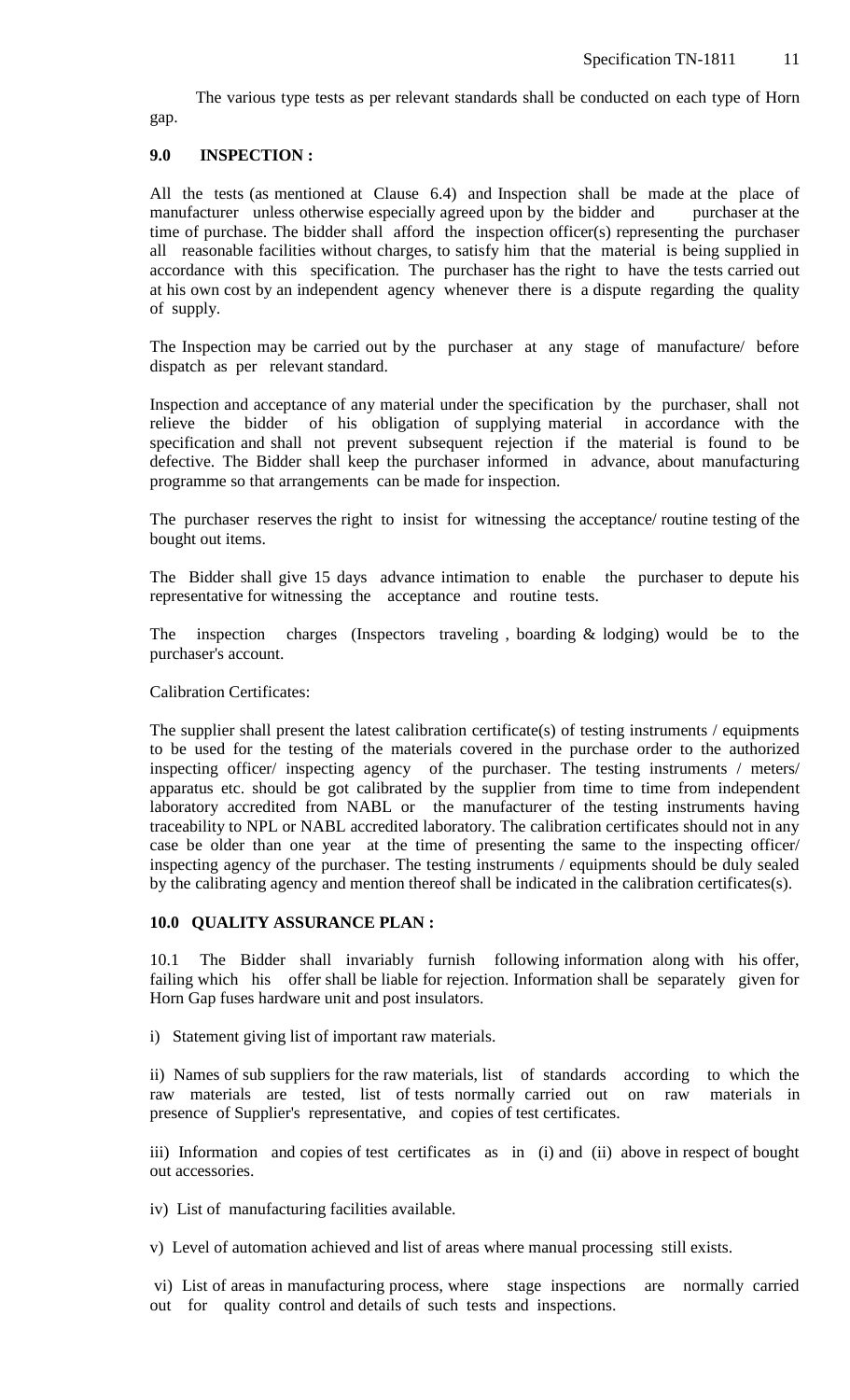vii) List of testing equipments available with Bidder for final testing of equipment and test plant limitation if any, vis-a-vis the type, special, acceptance and routine tests specified in the relevant standards. These limitations shall be very clearly brought out in the specified test requirements.

10.2 The Supplier shall, within 30 days of placement of order shall submit following information to the Purchaser.

i) List of raw materials as well as bought out accessories and the names of subsuppliers selected from the lists furnished along with offer.

ii) Type test certificates of the raw materials and bought out accessories.

iii) Quality Assurance Plan (QAP) with hold points for Purchaser's inspection. The quality assurance plan and hold points shall be discussed between the Purchaser and Supplier before the QAP is finalized.

10.3 The supplier shall submit the routine test certificates of bought out accessories and central excise passes for raw materials at the time of routine testing.

#### **11.0 DRAWING :**

11.1 The one set of following drawings/documents of the equipment covered by this specification shall be furnished by the Bidder along with their offer:-

i) Outline dimensional drawings of Horn Gap Fuse Set with insulator and list mentioning bill of material with complete details regarding metal hardware fittings.

ii) Assembly drawings showing complete details of all parts and separating mechanism and mass of main component part.

iii) Drawings showing dimension of upper and lower metal parts along with PCD of post insulator.

iv) Descriptive literature and manufacturing data on insulator shall be furnished.

v) Type test reports ( as per Clause 6.2 of Section-VII).

vi) Test reports, literature, pamphlets of the bought out items and raw materials.

vii) Detailed views of the insulator stacks & metallic and hardware unit.

11.2 The Supplier shall within 2 weeks of placement of order shall submit 3 sets of final versions of all the above said drawings along with bill of material, as per bidding documents, for purchaser's approval. The purchaser shall communicate his comments / approval on the drawing(s) to the supplier within two weeks. The supplier shall, if necessary, modify the drawings and resubmit 3 copies of the modified drawings within two weeks for purchaser's approval. The delay in submission of the modified drawings (if called for ) complete in all respect and in acceptable form beyond two weeks time (as stated above), shall be on supplier's account.

11.3 The manufacturing of the equipment shall be strictly in accordance with the approved drawings and no deviation shall be permitted without the written approval of the Purchaser. All manufacturing and fabrication work in connection with the equipment prior to the approval of the drawing shall be at the Supplier's risk.

11.4 Approval of drawings/work by Purchaser shall not relieve the Supplier of his responsibility and liability for ensuring correctness and correct interpretation of the latest revision of applicable standards, rules and codes of practices.

#### **12.0 PACKING AND FORWARDING :**

12.1 Each Horn Gap Fuse Set Hardwares shall be legibly and indelibly marked to show the following :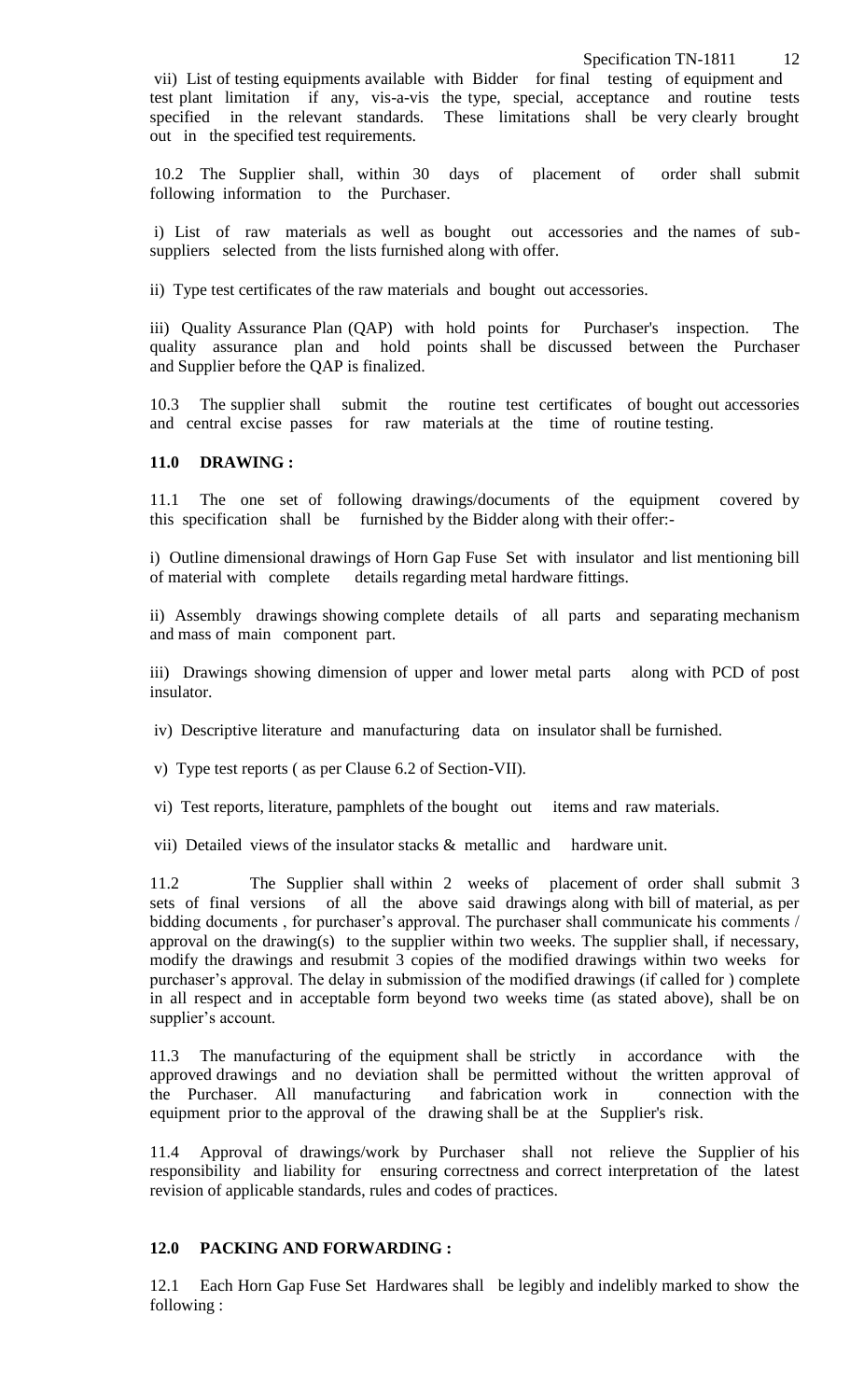a) Name or trade mark of manufacturer.

The Post Insulators shall be legibly and indelibly marked to show the following :

- a) Name or trade mark of manufacturer.
- b) Month and year of manufacture.

Such marking on porcelain shall be printed, not embossed and shall be applied before firing.

12.2 The Horn Gap Fuse sets (hardwares) shall be suitability packed in double gunny bags worthy of rail/ road transport . The supplies shall have to insert in each case / bag packing list giving item wise details of articles in the packing as mentioned in the list. The post insulators shall be packed in crates suitable for vertical/ horizontal transport as the case may be and suitable to withstand handling during transport and outdoor storage during transit. The Supplier shall be responsible for any damage to the equipment during transit due to improper and inadequate packing. The easily damageable material shall be carefully packed and marked with the appropriate caution symbols.

Wherever necessary, proper arrangement for lifting, such as lifting hooks etc., shall be provided. Any material found short inside the packing cases shall be supplied by Supplier without any extra cost.

The inspected lot of Post Insulators should be directly delivered / dispatched from their ( manufacturer's) works to consignee's stores.

12.3 Each consignment shall be accompanied by a detailed packing list containing the following information :

- a) Name of the consignee.
- b) Details of consignment.
- c) Destination.
- d) Total weight of consignment.
- e) Handling and unpacking instructions.
- f) Bill of material indicating contents of each package.

#### **13.0 QUANTITY AND DELIVERY REQUIREMENTS :**

The scope of supply shall include a supply of 1% extra quantity of bolts, nuts, washers, and such other small loose items free of cost.

#### **14.0 DELIVERY SCHEDULE**

 The delivery of quoted quantity should be completed in Six months period including commencement period of maximum 30 days. In case ordered quantity is different than quoted quantity, then monthly delivery shall be adjusted proportionately. Tenders in which monthly delivery schedule is not indicated shall be ignored.

The tenderers are required to indicate the delivery schedule in the schedule attached with the Specification.

## **15.0 TEST CHECKING OF MATERIAL AT STORES:**

The material received in the stores of the NIGAM shall be subjected to the test checking at stores before final acceptance of the material, the procedure for the same shall be as under :

#### **15.1 SAMPLING**

One sample out of each sub lot/ lot of 50 sets for 33 KV Horn gap fuse sets or part thereof from each inspected lot received in stores shall be selected from each store for test checking of material and shall be got tested. The selection of sample from the material received at stores shall be done as soon as material is received in stores without the presence of the representative of the supplier. However, testing of sample(s) at CTL or elsewhere as arranged by JdVVNL shall be carried out in the presence of representative of the supplier after identification / confirmation by him that sample so selected belongs to them.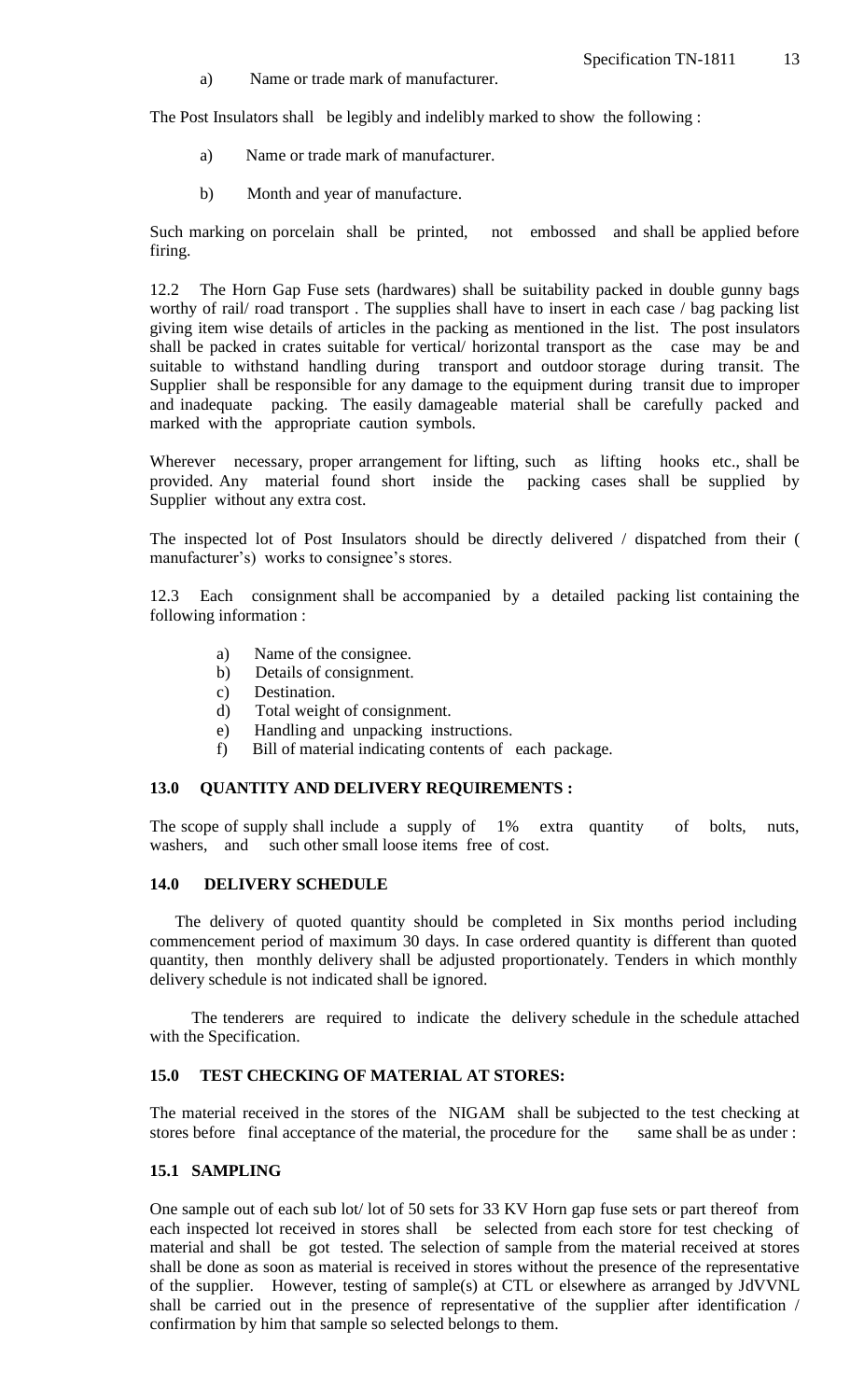(a) one extra sample of 24 KV post insulator for conducting Puncture test.

## **15.1 TESTS**

The following tests shall be carried out on the above items :

a) Visual examination , verification of dimensions, weight and marking as per PO/ GTP / approved drawing.

| b) Post Insulators : | - i) Mechanical strength test. |
|----------------------|--------------------------------|
|                      | ii) Porosity Test              |
|                      | iii) Puncture Test             |

c) All galvanized parts. - Uniformity of galvanization test.

Testing of the material shall shall be got done at the test laboratory of he Nigam i.e. at CTL in the presence of the representative of the supplier. Only those test shall be conducted at CTL for which facility with CTL is available.

i) For witnessing of the testing, clear 7 days notice shall be given to the supplier stating date, time & place where the test is to be conducted. The testing shall be started after identification / confirmation of sample by the representative of the supplier that sample selected for testing pertain from the lot supplied by them. In case the supplier does not attend for witnessing the testing, the testing shall be proceeded and completed and action be taken as per the contract.

 ii) The CTL shall send copies of test reports to the purchaser, consignees and the supplier.

## **15.2 CRITERIA FOR ACCEPTANCE**

 In case of failure of any of sample (s) in any of the above tests, the material contained in the lot / sub-lot received in store to which the samples belong, shall be rejected. The rejected material shall have to be replaced by the supplier free of cost.

#### **15.3 TEST CHARGES :**

All test charges incurred towards test checking of the material received in our stores shall be borne by the NIGAM except that of personal expenses of the representative of the supplier for witnessing the tests.

#### **16.0 PAYMENT :**

The Payment shall be governed in accordance with the clause No. 1.42 of GCC with the following modifications :-

#### **A) If bidder have submitted valid type test reports with bid:**

 The 100% payment shall be released after receipt of successful test reports from CTL for the mandatory test checking on the samples selected from the material received at stores against first lot and subsequent lot(s) in anticipation of successful type test reports.

#### **B) If bidder have not submitted valid type test reports with bid:**

i) The 70% payment shall be released after receipt of successful test reports from CTL for the mandatory test checking on the samples selected from the material received at stores against first lot and subsequent lot(s) in anticipation of successful type test reports.

ii) The balance 30% payment shall be released after receipt of successful type test reports on the samples selected from the material received in the stores.

 C) The due dates for payment shall be considered from the date of submission of the bills along with receipted challans to Sr. Accounts Officer (CPC) of respective Discoms.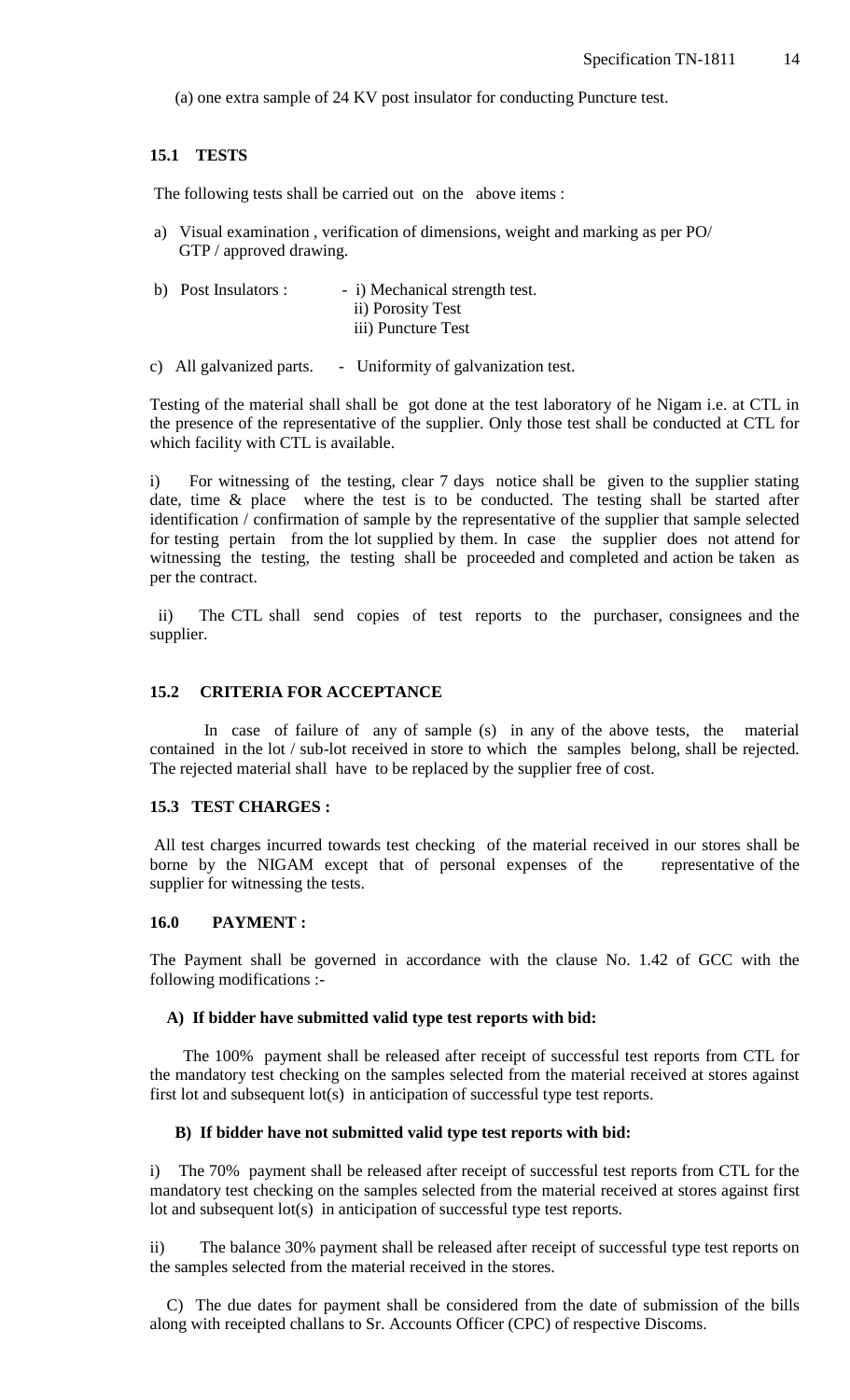#### **17.0 PRICE & PRICE VARIATION:**

a) The prices shall be quoted in Rs. per unit on F.O.R. destination basis in the manner detailed in schedule of Prices(BOQ) indicating details of ex-works price, GST and freight & Insurance charges, etc. for delivery at our stores.

b) The quoted price shall be variable as per Price Variation formula given in this specification at Schedule-II without any ceiling. The base date of price variation shall be 01.05.2022 and shall be governed as per clause No.1.10. of Instructions to bidders. The offers in which prices have not been quoted in prescribed manner are liable to rejection.

c) If the price variation formula is changed, the same shall be applicable for the price variation. During the transit period when both old and new indices are being circulated, then the admissible Price Variation shall be applicable, which is advantageous to Nigam, and the period from which the old indices are discontinued then the P.V. shall be admissible with the new indices.

#### **18.0 Quantity tolerance :**

 Quantity tolerance of plus minus 2% of ordered quantity shall be allowed for completion of supply .

19.0 The tenderers are required to provide one extra 24 KV Post Insulator with per set as spare.

**20. ADDITIONAL ORDER:** Repeat orders for additional quantity, upto 50% of original ordered quantity may be placed by Nigam on the same rates, terms and conditions given in the contract, if required by the Nigam.

**21.** As GST act has been effected from 01.07.2017, therefore, BOQ has been prepared accordingly with applicability of GST. Further, old tax structure wherever appearing in ITB/GCC/Specification may be replaced by GST as per notification. Further, GST registration number of Jodhpur Discom is 08AAACJ8578R1ZJ.

**22.** Every Micro, Small & Medium enterprises of Rajasthan shall be required to submit an affidavit in schedule-XI, along with duly filled bid document.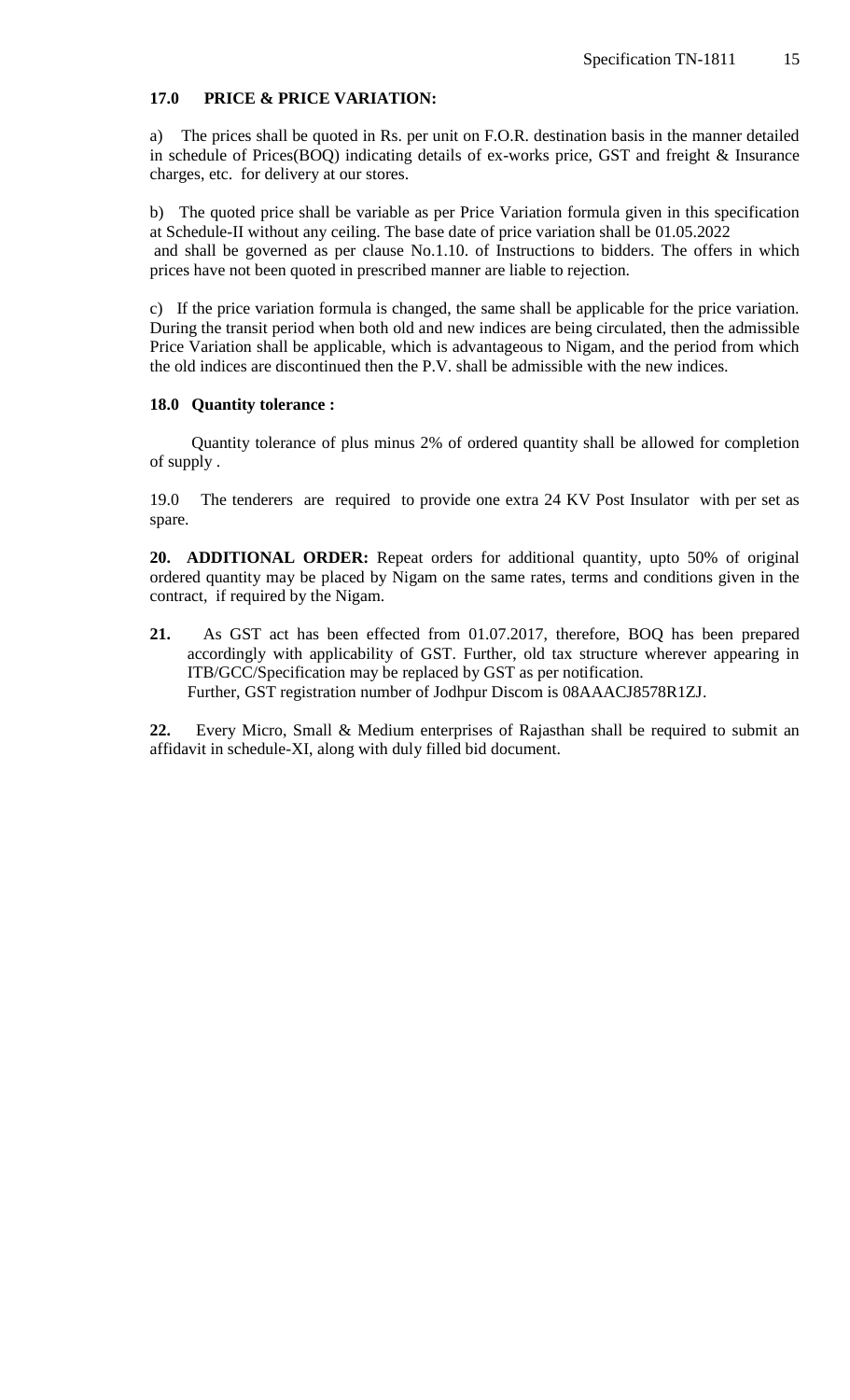## **SCHEDULE OF REQUIREMENT**

The quantity to be purchase is as under:

| PARTICULARS OF ITEM                    | <b>QUANTITY</b> (Sets) |
|----------------------------------------|------------------------|
| 33 KV Horn gap Fuse with               | 286                    |
| post 2x24 kv insulators (un-assembled) |                        |
|                                        |                        |

The quantity indicated above is provisional and the purchaser reserves the right of revising the same at the time of placing the order.

**Note: The tenderers are required to provide one extra 24 KV Post Insulator with per set as spare.**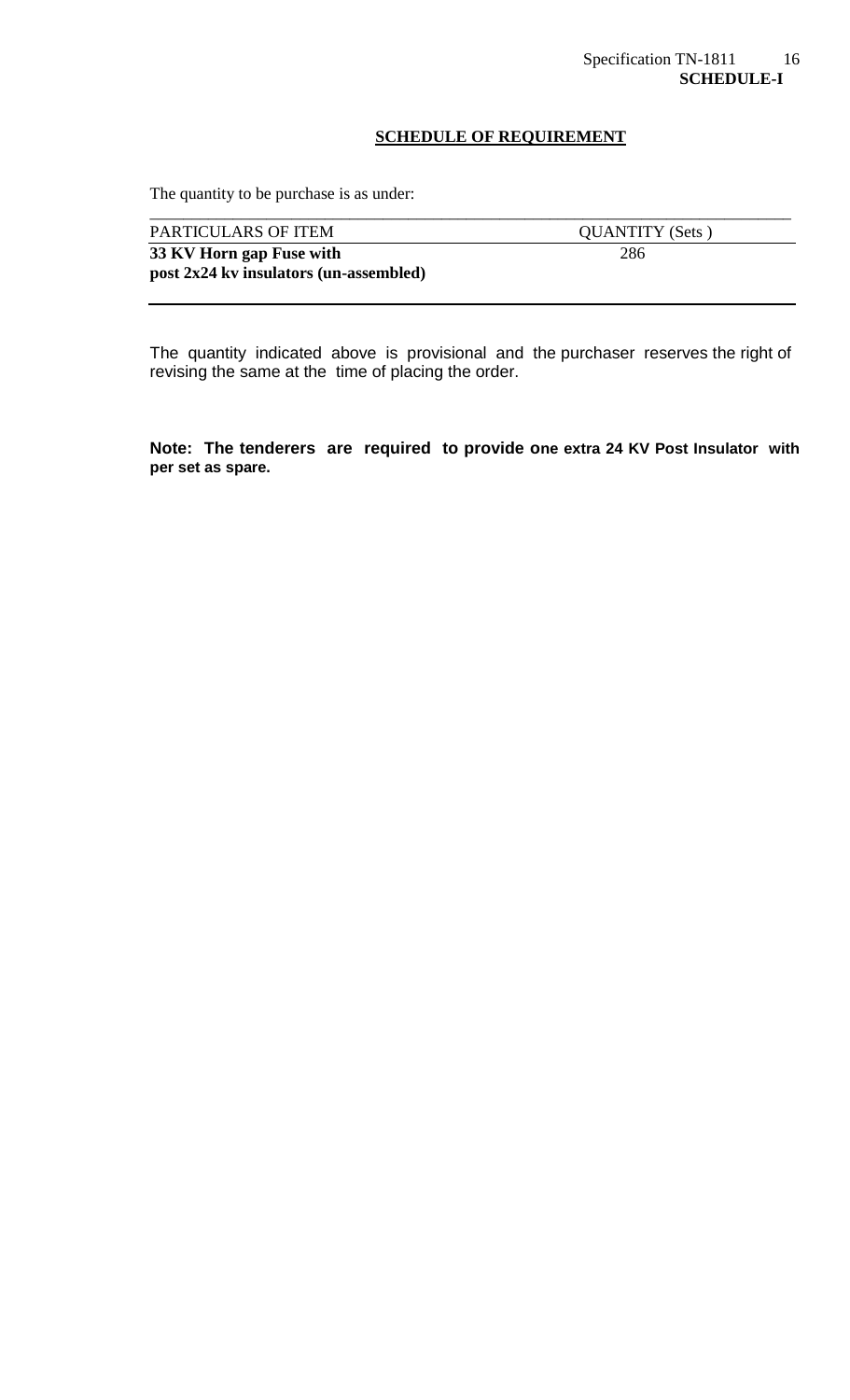#### **PRICE VARIATION CLAUSE FOR HARDWARE PARTS**

## ----------------------------------------------------------------------------------

The price quoted/confirmed is based on the input cost of raw material / components and labour cost as on the date of quotation and the same is deemed to be related to prices of raw material and all India Average consumer price index number for industrial workers as specified in the price variation clause given below.

 $P1 = Po (0.11 + 0.66 (SB1/SB0) + 0.23 (L1/L0))$ where :

P1= Ex-works price payable as adjusted in accordance to above formula

Po= Ex-works price quoted/confirmed

SB1= Ex-stockyard price of MS Channel of size 100x50 mm of SAIL,Jaipur, prevailing as on first working day of the month, one month prior to the date of delivery.

SB0= Ex-stockyard price of MS Channel of size 100x50 mm of SAIL, Jaipur, prevailing as on first working day of the month, one month prior to the date of tender opening.

- L1= All India Average consumer price index No. for industrial workers, as published by the Labour Bureau, Ministry of Labour, Govt. of India(base 2001= 100). This index number is as applicable on the first working day of the month, 4 months prior to the date of delivery.
- Lo= All India Average consumer price index number for industrial workers, as published by the Labour Bureau, Ministry of Labour, Govt. of India(base 2001= 100). This index number is as applicable on the first working day of the month, 3 months prior to the date of tender opening.

The base date of price variation shall be **01.05.2022**, and shall be governed as per clause No.1.10. of Instructions to bidders.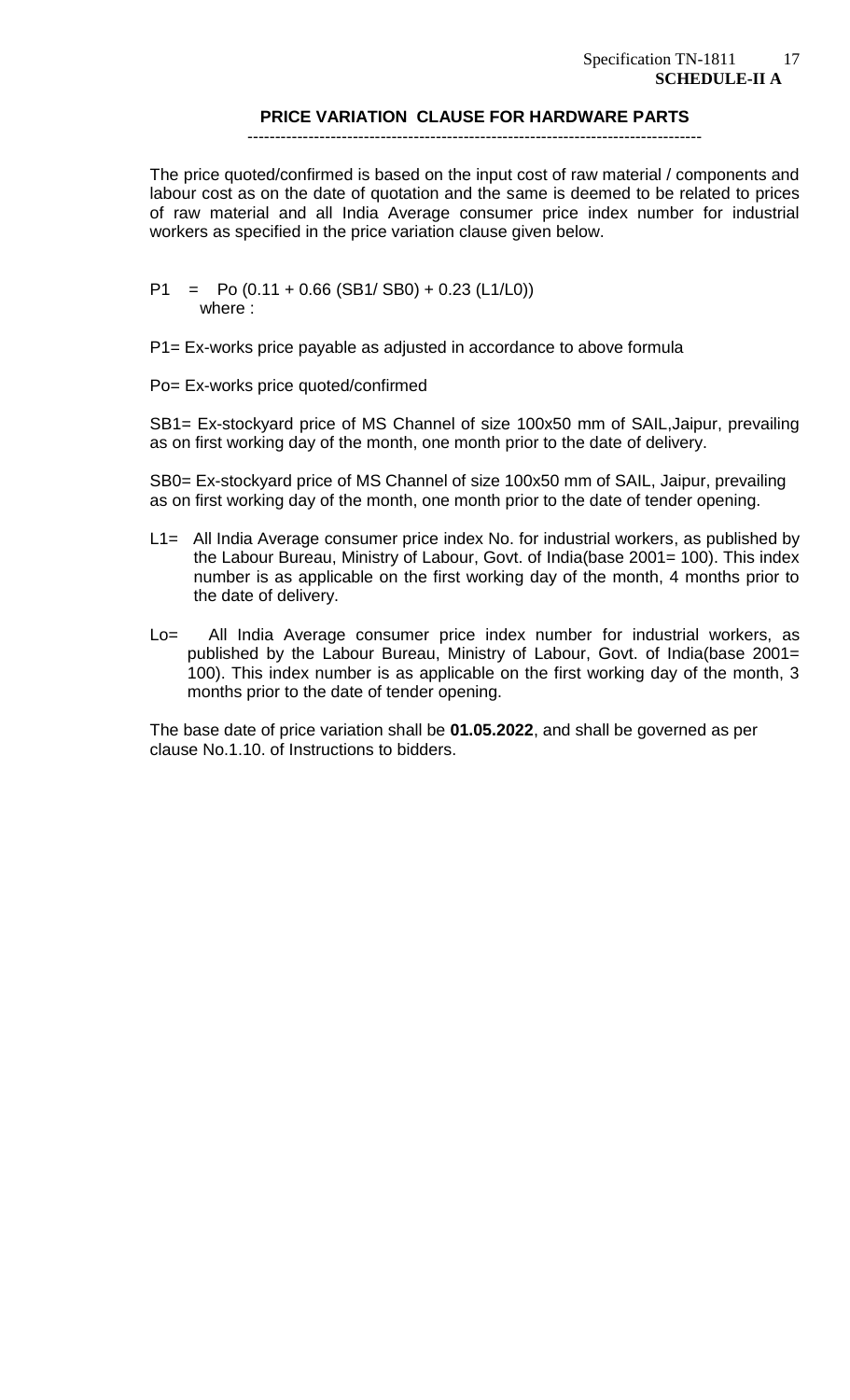**SCHEDULE-II B**

#### IEEMA/PVC/INSL/2003 Effective from : Ist April,03

## **PRICE VARIATION CLAUSE FOR INSULATORS**

 **------------------------------------------------------------------**

 The price quoted/confirmed is based on the cost of raw materials /components and labour cost as on the date of quotation and the same is deemed to be related to prices of raw materials, index number for insulators and all India average consumer price index number for industrial workers as specified below. In case of any variation in these prices and Index numbers, the prices shall be subject to adjustment, up or down, in accordance with the following formula.

| Pο  | <b>Zn IN-INSLR W</b>                                |  |
|-----|-----------------------------------------------------|--|
|     | $P =$ ----- (15+5 ----- + 53 ---------- + 27 ---- ) |  |
| 100 | Zno Ino INSLR Wo                                    |  |

Wherein

 $P =$  Price payable as adjusted in accordance with the above formula.

Po = Price quoted/confirmed.

 $Zno = Price of electrolytic high grade zinc(refer notes).$ 

 $Ino-INSLR = Index number for insulators based on relative prices and$  weightage (as given in brackets) of wholesale price index for fuel, power, light & lubricants (28), whole sale price index for basic metals, alloys &metal products (15), wholesale price index for wood & wood products(6) and Ball clay (4), calculated considering their values as on 1st January, 2003 as base equal to 100 (Refer Notes).

Wo = All India average consumer price index number for industrial workers (Base 2001=100) as published by the Labour Bureau, Ministry of Labour, Government of India.

- NOTE:- The above and indices are as published by IEEMA vide circular reference N o. IEEMA/(PVC) INSLR --/-- of the month of March.'2016
- $Zn =$  Price for electrolytic high grade zinc (refer notes). This price is as applicable on the first working day of the month , two months prior to the date of delivery.

 IN - INSLR = Index number for insulators based on relative prices and weightages (as given in brackets) of whole-sale price index for fuel power, light and lubricants (28) wholesale price index for basic metals, alloys & metal products (15), wholesale price index for ball clay (4), wholesale price index for wood and wood products (6), calculated considering their values as on Ist January 2003 as base equal to 100 (Refer Notes). This index number is as applicable on the first working day of the month, two months prior to the date of delivery.

 $W =$  All India average consumer price index number for industrial workers (base 2001 = 100), as published by Labour Bureau, Ministry of Labour, Govt. of India. This index number is as applicable on the first working day of the month,four months prior to the date of delivery.

## **BASE DATE:- 01.05.2022**

 The "date of delivery"( i.e. date of readiness of material) is to be considered as per clause no. 1.10 of Section-I ( Instructions to bidders)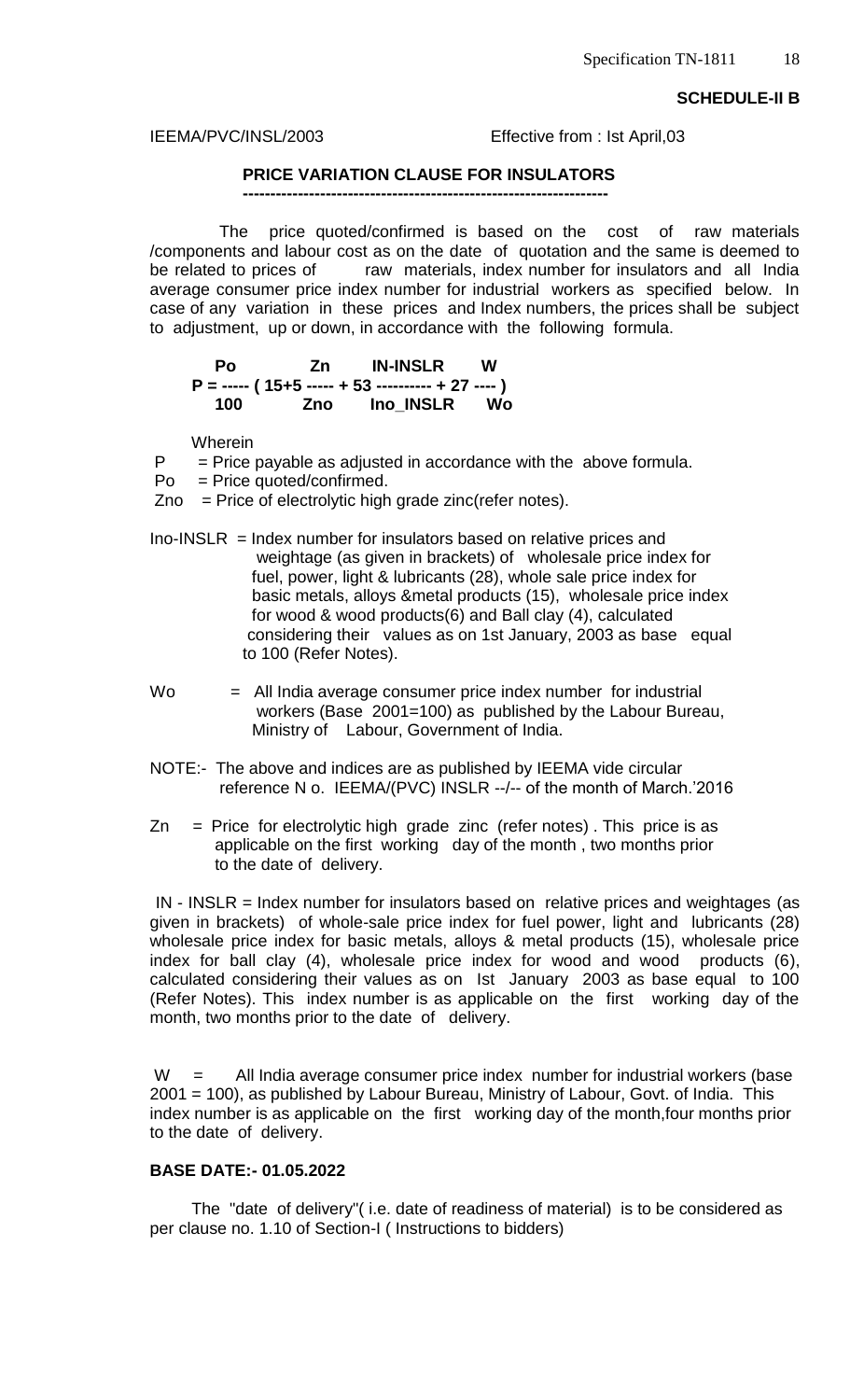#### NOTES :

 a) All prices of raw material considered for arriving at the index number for insulators are exclusive of Modvatable excise duty and exclusive of any other central, state or local taxes, octroi etc.

- b) All prices as on 1st working day of calendar month.
- c) The details of the prices considered are as under :
- 1) The prices of electrolytic high grade Zn (in Rs./MT) is ex-works price as quoted by primary producer of Zn.
- 2) The prices of ball clay (in Rs./Kg) is the average price of "N-1" type ball clay as quoted by the two manufacturer.

3) The wholesale price index for fuel, power, light & lubricants, basic metals, alloys and metal products and wood and wood products are as published by the office of the Economic Advisor, Ministry of Industry, Govt. of India, New Delhi with base 1993- 94=100. These wholesale price indices are being published weekly on provisional basis. However, the same get finalized after eight weeks and are normally available after two months. Therefore, we are considering in our calculations these final indices published by Economical Advisor for the Saturday of the Month, two month prior to the date of which the price of ball clay and Zn is considered. For example for calculating index number for insulators on Ist working day of month of Oct.,the basic price of Zn and ball clay are to be considered as on Ist working day of Oct., and the wholesale price indices for fuel,power, light and lubricant, basic metal, alloy and metal products and wood and wood products are to be considered as published by economic adviser for the first week ending Saturday of the month of August.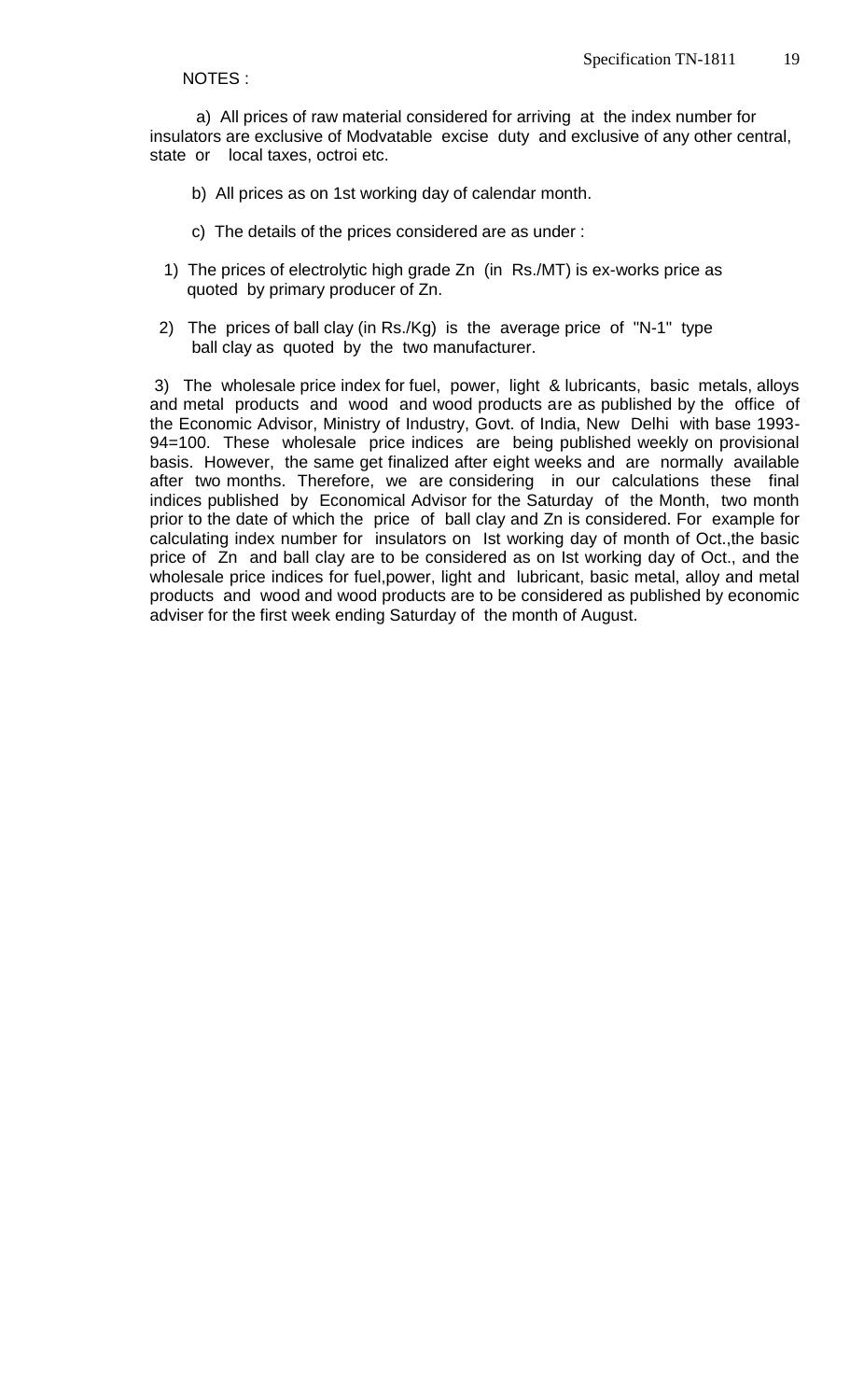

## **JODHPUR VIDYUT VITRAN NIGAM LIMITED**

## **A Govt. of Rajasthan Undertaking Prescribed technical specification for supply of**

(Name of Material/Equipment/Machinery/T&P etc.)

Unless otherwise specified elsewhere in this specification, the rating as well as performance and testing of the isolators shall conform to the latest revisions and performance and testing of the isolators shall conform to the latest revisions and amendments of the following standards available at the time of placement of order.

|                | S.No. Technical specification                                                                                                                                                                                                  | Name of IS/other         | Other particulars |
|----------------|--------------------------------------------------------------------------------------------------------------------------------------------------------------------------------------------------------------------------------|--------------------------|-------------------|
|                | which material/equipment/                                                                                                                                                                                                      | standard specification   | if any.           |
|                | Machinery/T&P shall confirm                                                                                                                                                                                                    | to which material should |                   |
|                | confirm                                                                                                                                                                                                                        |                          |                   |
| 1 <sub>1</sub> | <b>Recommended practice</b><br>for hot dip galvanizing<br>of iron and steel                                                                                                                                                    | <b>IS:2629</b>           |                   |
| 2              | Method of testing uniformity of<br>coating on zinc coated articles                                                                                                                                                             | IS:2633                  |                   |
| 3.             | <b>Specification for porcelain post</b><br>insulators for systems with<br>nominal voltages greater than<br><b>1000 Volts</b>                                                                                                   | IS:2544                  |                   |
| 4.             | <b>ISO General purpose metric</b><br>screw Threads                                                                                                                                                                             | <b>IS:4218</b>           |                   |
| 5.             | Dimensions of indoor and outdoor IS:5350<br>porcelain post insulators and post<br>insulator units for systems with<br>nominal voltages greater than<br>1000Volts                                                               |                          |                   |
| 6.             | <b>Expulsion high voltage fuses</b><br>for above 1000 Volts.                                                                                                                                                                   | <b>IS:9385</b>           |                   |
|                | Certified that we agree to all the aforesaid technical specification except at S.No for which<br>$\frac{1}{1}$ $\frac{1}{1}$ $\frac{1}{1}$ $\frac{1}{1}$ $\frac{1}{1}$ $\frac{1}{1}$ $\frac{1}{1}$ $\frac{1}{1}$ $\frac{1}{1}$ |                          |                   |

our technical specification shall be as under:-

| S.No. | Technical specification      | Name of IS/other         | Other particulars |
|-------|------------------------------|--------------------------|-------------------|
|       | to which material/equipment/ | standard specification   | if any.           |
|       | Machinery/T&P shall confirm  | to which material should |                   |
|       |                              | confirm                  |                   |
|       |                              |                          |                   |

 **(Signature)** Name & Designation with seal of the bidder.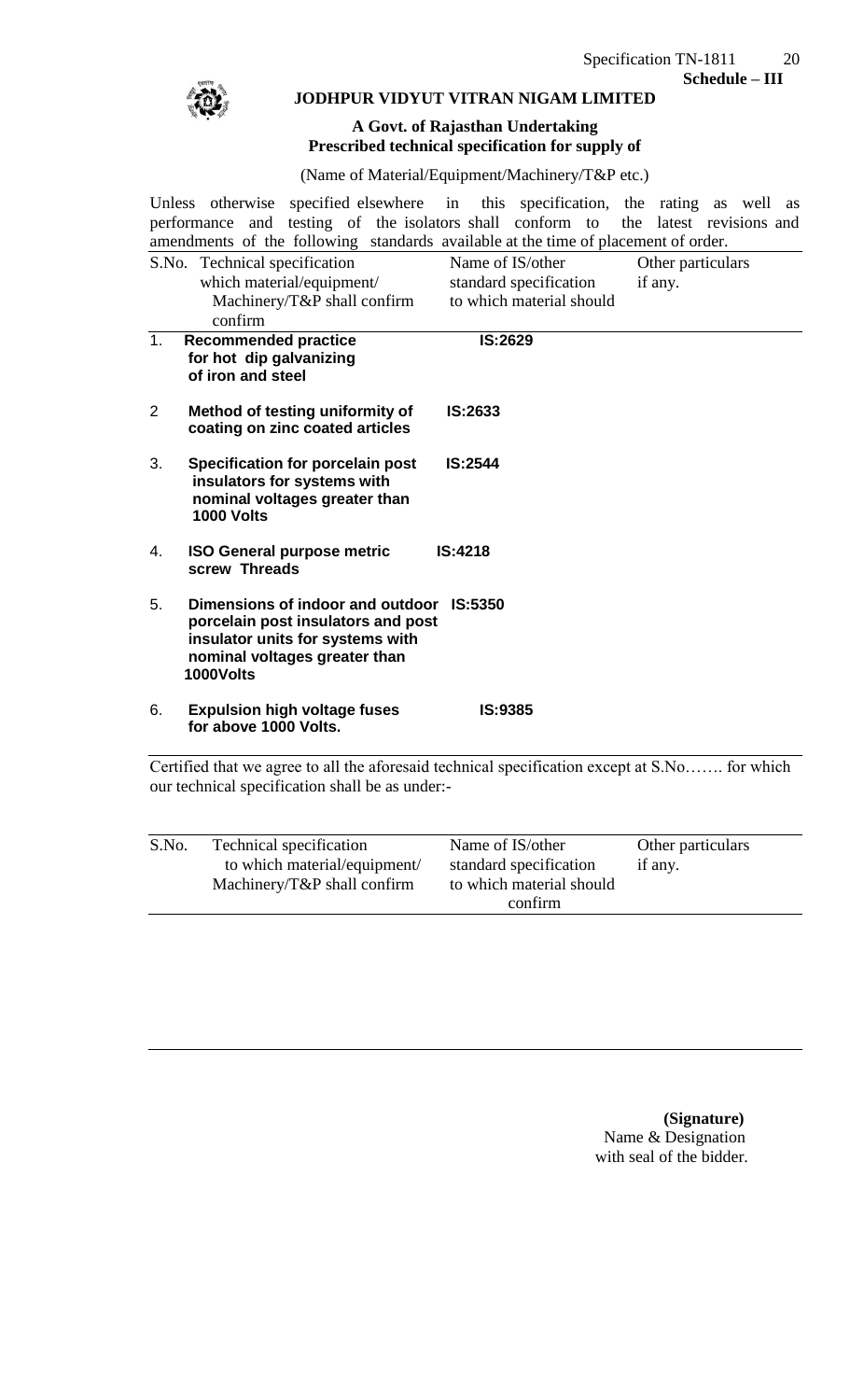## **ITEM : 33 KV Horn Gap Fuse Sets with 2X24 KV Post Insulators**

#### **PRE-QUALIFICATION REQUIREMENT**

The bidder should fulfill following qualification requirements for successful participating in the bid along with relevant documentary evidence supporting each qualifying requirement without which the offer shall be considered non responsive & rejected.

#### **1.0 Status of bidder:**

- a) The bidder should be manufacturer of offered item. The offers from authorized dealer/ sole selling agent/sole distributor shall not be entertained.
- b) Old / new Suppliers:- Any bidder located within or outside the state of Rajasthan has participated for the first time in a particular Discom & meeting minimum qualification requirement and has supplied the tendered material/or of higher rating in other utility shall be treated as an old supplier. Rajasthan's firms although supplied in past but not meeting minimum quantity supplied criterion including altogether new units which have not supplied any quantity but having adequate & required manufacturing and testing facility and technical know-how of the tendered material shall be considered as new firms and would be eligible for trial order only. In case of supply made to the licensed power utility outside India, the C.A. certificate furnished by firm shall be considered.
- c) The bidders should be qualified, not be insolvent, not be in receivership, not be bankrupt or being wound up, should not have affairs administered by a court or a judicial officers, should not have business activities suspended, should not be blacklisted or debarred by any utility/ government agency, should not have a conflict of interest. For this bidder is required to furnish a Declaration as per Appendix-B, on Rajasthan Non-judicial Stamp Paper of Rs. 100/ (excluding surcharge on Stamp Paper, as per rules).

#### **2.0 Past supply and performance criteria:**

The bidder shall meet both past supply and performance criteria as detailed below for opening of bids.

#### **2.01) PAST SUPPLY**

2.01.1 The bidder is required to quote for minimum 10% of tendered quantity failing which their offer may be considered Non-Responsive.

2.01.2 The bidder should have designed, manufactured / fabricated, tested and supplied to utility / Discoms / Govt. Departments at least 2 X QQ (QQ being the quoted quantity) of similar item / higher rating of tendered material / equipment in last 3 financial years from the date of opening of technical-commercial bid.

Note: Requirement of quantity manufactured, minimum quantity to be offered and amount of Bank Guarantee to be furnished in absence of test certificate shall be reduced to 25% for Rajasthan based units.

2.01.3 In support of fulfillment of the past supply criteria, the bidder shall furnish documentary evidence in the form of certificate from Chartered Accountant in the enclosed prescribed proforma only. This prescribed proforma should be furnished either in original or copy duly attested by Notary. The bidder shall also sign and affix seal on the C.A. Certificate. The certificate should have membership number with the name & address of the chartered accountant. Certificate should clearly indicate the quantity supplied, period of supply, voltage Class, Rating of the Transformer etc. in the format prescribed, any deviation to format or information diverted format, will not be considered and rejected.

Note:-The material supplied and accepted for same/higher rating for Turnkey projects to a licensed power utility/Govt. shall be considered for the purpose of evaluating criteria. The certificate given by C.A. shall indicate above quantity separately.

#### **3. PERFORMANCE CRITERIA**

(i) If a bidder could supply upto 50% of ordered quantity in previous bid upto date of opening of subsequent bid and scheduled delivery period expired, the bid of such bidder will not be opened in the Discom for that item.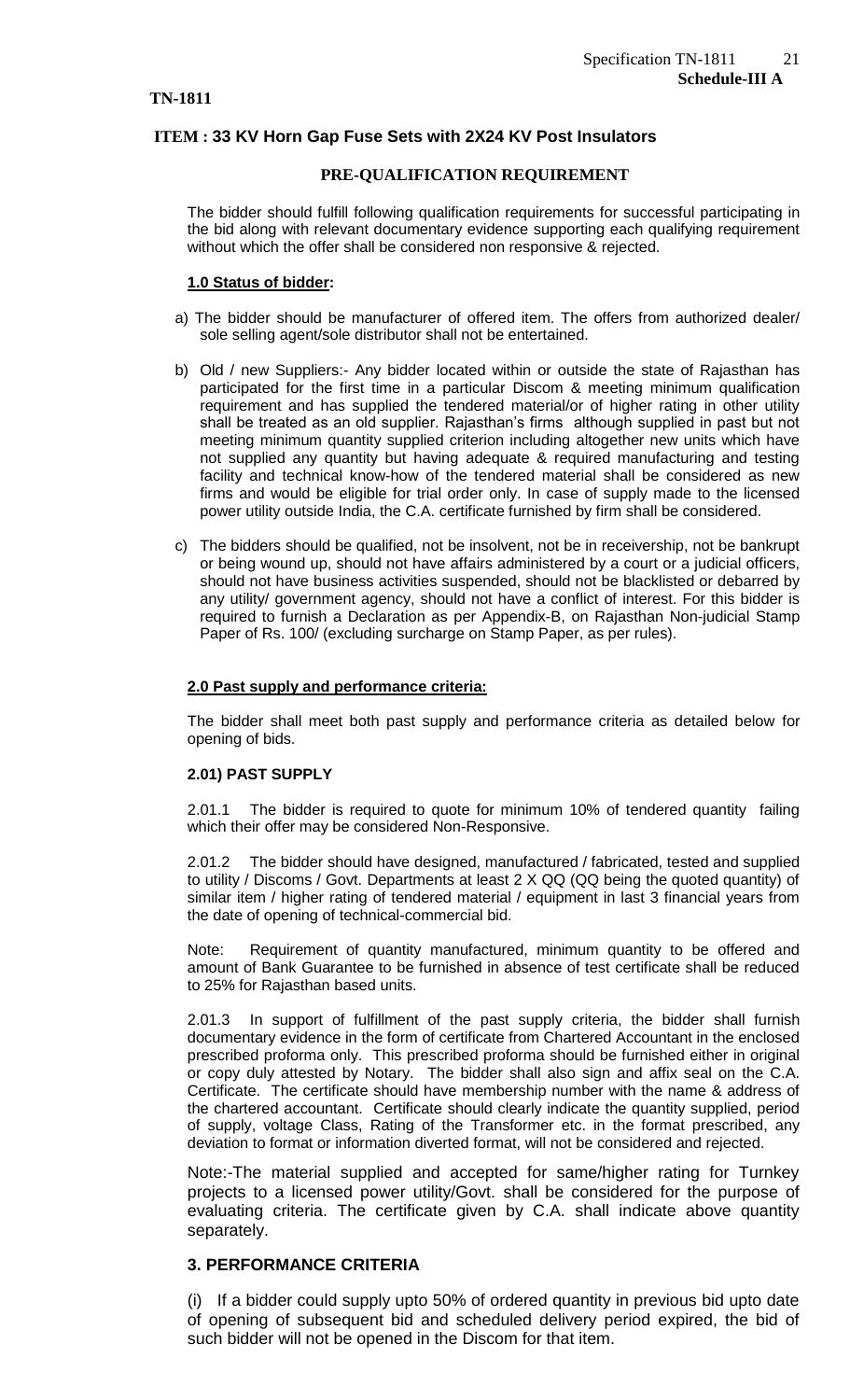(ii) However, if the supplies have been completed for a quantity more than 50% but not completed upto date of opening of subsequent bid and scheduled delivery period expired, then quantity equal to the quantity pending in previous bid for that item shall be reduced from the subsequent bid quantity to be allocated to the bidder.

## **4. TYPE TEST CRITERIA**

a) The bidder shall furnish valid and authenticated type test certificate from a Govt. approved/ a Govt. recognized/ NABL accredited laboratory/ ILAC i.e. International Laboratory Accredited laboratory / ILAC i.e International Laboratory Accrediation Corporation ( In case of foreign laboratory) of similar rating and design of tendered material. The bid of the bidders be also considered for meeting the Type Test criterion if the bidder have the requisite type test conducted successfully on the samples selected from the 1st Lot supplied to JdVVNL against previous tenders and its report are available with the Nigam & furnish certified copy of such Type Test Reports with the bid or reference of order / tender be mentioned in Bid document for verification purpose . Such type test certificates should not be older than five years as on the date of bid opening. For this purpose date of conducting type tests will be considered. **The type test reports which could not be revalidated due to COVID pandemic, since 23.03.2020 may be considered valid up to 30.09.2022 in accordance to guidelines issued by Central Electricity Authority vide letter no.CEA-PS-80/1/2019-PSETD Division-Part(2)/564- 640 and CEA-PS-14-80/1/2019-PSETD Division-Part(2) /517-96.**

b) The type test certificates by in house laboratory of biding firm even if it is a Govt approved/ Govt recognized/ NABL accredited Laboratory / ILAC accredited, shall not be accepted, in case of their own bid. This will not apply if biding firm is Govt. Company/ Public Sector Undertaking.

c) The bidder should furnish documentary evidence in support of the laboratory whose type test have been furnished, that the said laboratory is a Govt. / a Govt. approved / a Govt. recognized / NABL accredited laboratory / ILAC accredited (in case of foreign laboratory).

d) The type test certificates shall be furnished either in original or duly attested by notary.

e) The bids of only those bidders shall be considered to be meeting the type test criteria who furnishes complete type test certificates with the bid as per above provision.

f) However, in following cases the Bidder is not in a position to furnish Type Test Certificate as mentioned above, the bid of the bidder may be considered meeting the type test criteria if the bidder furnishes an undertaking stating that valid type test certificate from a Govt. approved / Govt. recognized / NABL Accredited laboratory / ILAC Accredited laboratory shall be furnished from first lot received in Nigam store (without asking any delivery extension) along with bank guarantee with the technical bid from a Nationalized / Scheduled Bank in prescribed proforma at Schedule-III C or DD / Pay Order amounting to Rs. 5,00,000/- (Five Lacs Only) . The initial validity of bank guarantee shall be nine months with claim period of three months in addition

- i) Where a new Rajasthan based firm is participating & is technically competent.<br>ii) Where one or more type test(s) is/ are older than 5 years.
- Where one or more type test(s) is/ are older than 5 years.
- iii) Where Rajasthan/out side Rajasthan firm furnishes requisite type test report of higher rating material.

## **5. POOR RECORD OF PERFORMANCE AND DELIVERY**

The bidders who have been black listed or with whom business relations have been severed in any of the State Discom shall not be considered. Severment of business relations will be done in case of following circumstances for the period and with the recovery mentioned against each.

| When vendor does not accept order Forfeiture of EMD/cancellation of |                                  |
|---------------------------------------------------------------------|----------------------------------|
| awarded on its accepted prices and vendor registration to recover   |                                  |
| terms and conditions and does not amount of EMD along with          |                                  |
| comply with contractual formalities                                 | severment of business relations  |
|                                                                     | for three years from the date of |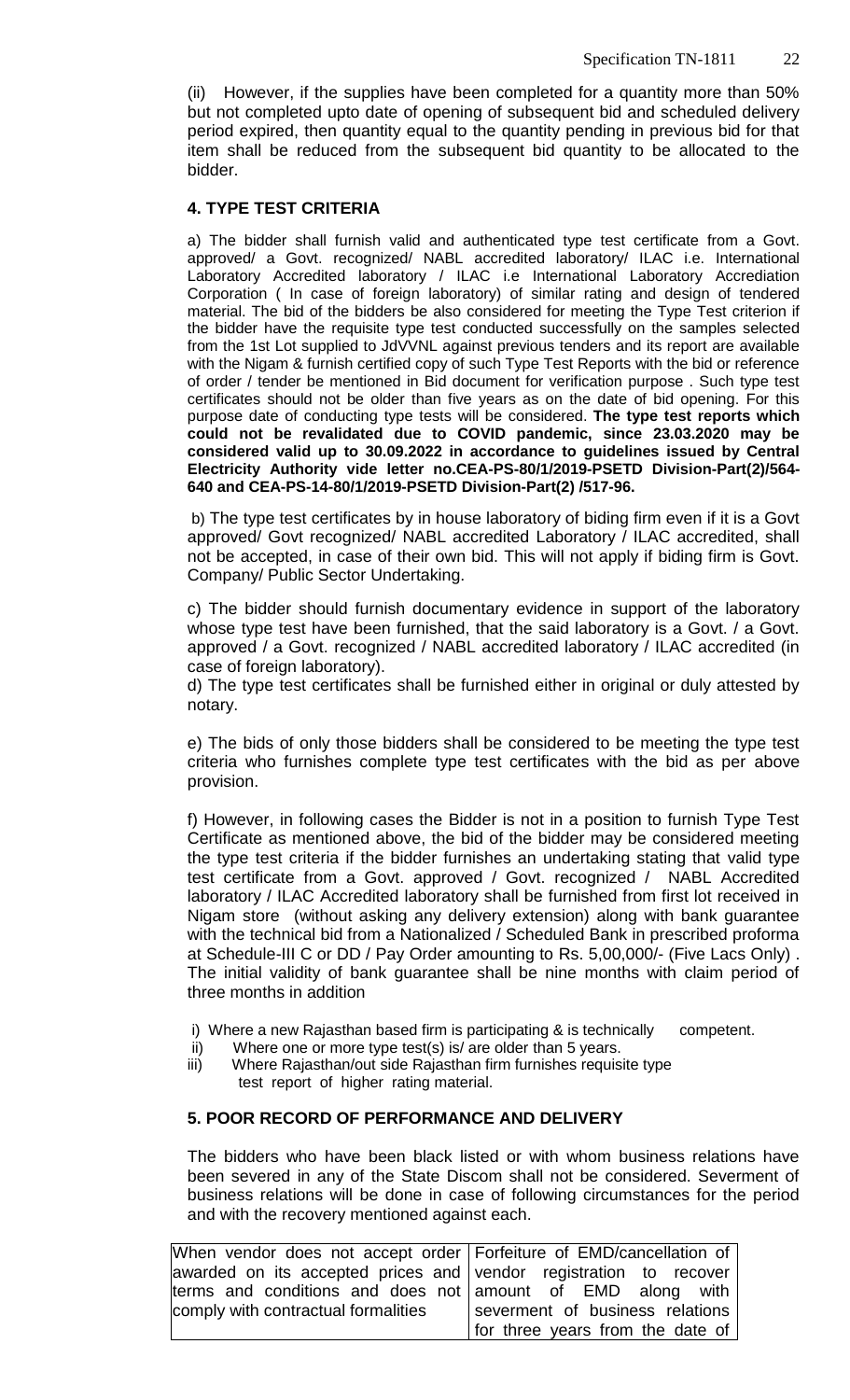Specification TN-1811 23

|                                                                         | issue of order.                    |
|-------------------------------------------------------------------------|------------------------------------|
| When vendor complies with Levy of maximum recovery on                   |                                    |
| contractual formalities but does not account of delay in delivery along |                                    |
| commence supplies                                                       | with severment of relation for a   |
|                                                                         | period of two years from the date  |
|                                                                         | of issue of order or in next two   |
|                                                                         | bids whichever is later along with |
|                                                                         | forfeiture of EMD/cancellation of  |
|                                                                         | vendor registration.               |

## 6. BLACK LISTING

After having given Show Cause Notice of 30 days, and having established & cogent reasons for blacklisting of the firm as given below, the firm should immediately be blacklisted for a period of 5 years indicating reasons of doing so, in the letter itself, and a copy of such blacklisting should be given to the firm, with the approval of CLPC:-

(i) There are sufficient and strong reasons to believe that the supplier or his employee has been guilty of malpractices such as manhandling/misbehavior with Government official by supplier or his partner/employee, bribery, corruption or abatement of such a offence in a position where he could corrupt Nigam's official, fraud, vitiating fair tender process including substitution of or interpolation in tender, mis-representation, pilfer-aging or unauthorized use or disposal of Nigam's material issued for specific work etc.

(ii) Where a supplier or his partner or his representative has been convicted by a court of Law for offences involving moral turpitude in relation to the business dealing or where security considerations including suspected disloyalty to the Nigam/state so warrant the blacklisting.

(iii) If the State Bureau of Investigation or any other authorized investigating agency recommends for blacklisting after completing the investigation.

Note: - 1 If a supplier after having tendered for a supply or after negotiations gives application voluntarily vitiating the fair tendering process, it shall also tantamount to malpractice.

Note:- 2 A register containing the reasons for blacklisting the supplier as also the names of all the partner of the suppliers and the allied concerns coming within the effective influence of the blacklisted supplier will be maintained.

Note: - 3 A register of black listed supplier will be maintained which will not only include suppliers enlisted with the Enlisting Authority but also black listed suppliers in Nigam.

Note :-4 A Black listed supplier (i) shall not be entitled for registration in any of the Discom (ii) shall not be awarded any supply order in future in any Discom during the notified period.(iii) his registration if any shall stand cancelled immediately and his registration security /EMD/S.D. shall stand forfeited. (iv) In case of blacklisting of the firm by any one of Discom for the cogent prescribed reason(s) as stipulated above, the same shall be applicable to all the three Discoms and as a consequence of blacklisting, all the pending orders to that firm, will be cancelled in all three (3) Discoms with immediate effect. However in respect of completed/executed contract G.P. obligations as well as other liabilities shall be fulfilled by the supplier.

## **(B) Severment of Business relation:**

**(**a) After having given Show Cause Notice of 30 days, and having established & cogent reasons for Severment of business relation as given below, the firm should immediately be severed the business relations for a period of 2 to 3 years indicating reasons of doing so, in the letter itself, and a copy of such severment should be given to the firm, with the approval of CLPC:-

(i) The supplier continuously refuses to pay Nigam dues without showing adequate reasons and where the purchasing authority is satisfied that no reasonable dispute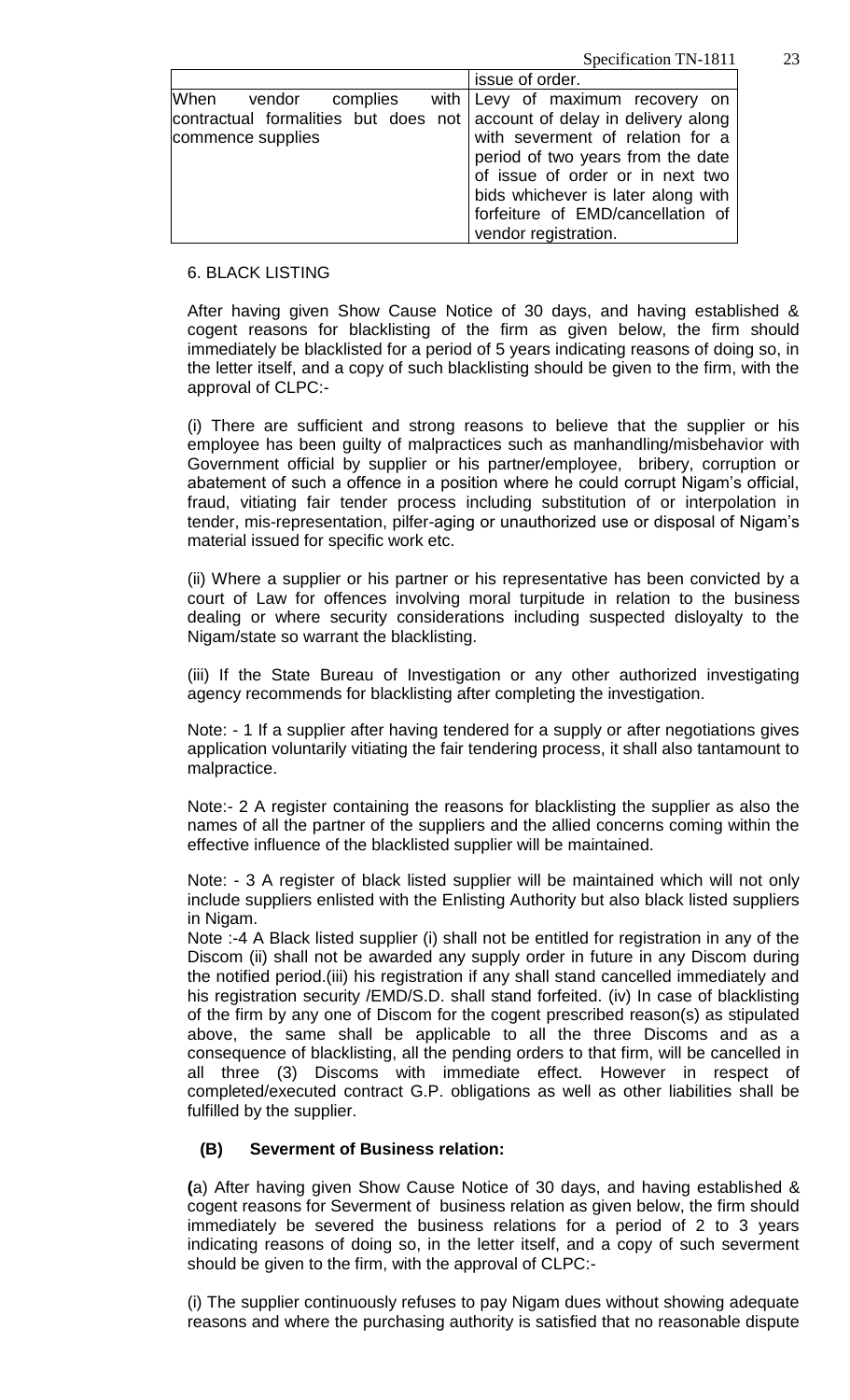attracting reference to Settlement Committee or Court of Law exists for the supplier's action of non-supply.

(ii) When vendor does not accept LOI/detailed purchase order awarded on its accepted prices and terms & conditions or does not comply with the contractual formalities.

(iii) When vendor/supplier who otherwise completed contractual formalities but does not commence supplies on the date of opening of technical bid of the fresh tender/completion of schedule delivery period whichever is later.

Note-1-In case supplier does not deposit outstanding dues towards Nigam, even after completion of severment period, the period of severment will continue.

2. Severment done purely/ mainly on account of non-deposition of dues against the supplier/vendor/contractor could be lifted by CLPC, if the dues are deposited prior to the expiry of such severment period.

3. Severment done by one Discom for non-supply of material and /or corresponding nonrecovery of dues will not be effective in other Discoms except in respect of common purchase cases of three Discom.

4.On severment of business, the EMD/SD/vendor registration security will be forfeited.

5. The orders in execution satisfactorily will not be cancelled other than the order on which severment have been done.

## **(C) DEBARMENT**

Reasons on which Debarment can be made:-

(i) The competent authority may debar the supplier on account of his performance or other disabilities, if it is no longer considered fit to remain under vendor registration as per his obligation under vendor registration.

(ii) If at any subsequent stage of inspection of firms after award of contract, it is found that firm does not have sufficient tech. staff or required/necessary technical equipments, the purchasing authority can debar the firm for one year or next tenders whichever is later. The debarment will be lifted only on re-inspection of firm's works; the defects noticed earlier are fully rectified to the satisfaction of Nigam.

(iii) When contract agreement executed and supplies commenced but could supply only up to 50% of ordered quantity and scheduled delivery period expired, then the firm can be debarred for one year or next tender whichever is later in that Discom only for that particular item/rating/ capacity/size etc.

(iv) The suppliers who have been awarded contract for supply of material is not adhering to the periodic delivery schedule, the contract awarding authority reserve the right to terminate the contract and may debar the firm in participating in tender for a period of 2 to 3 years.

Note:-1. On debarment, the EMD/ SD/Vendor Registration security shall be forfeited.

Note:-. 2. If the firm is debarred in one Discom for any reasons then the same should not be applicable in other Discom subject to exception that in case of common Discoms purchases such debarment of a firm would be applicable to all three Discoms for that particular item and rating/capacity/size etc.

**(D)** A Bidder debarred under section 46 of the RTPP Act 2012 shall not be eligible to participate in any procurement process undertaken by‐

 (a) any Procuring Entity, if debarred by the State Government; and (b) a Procuring Entity if debarred by such procuring Entity

## **6.0 APPEALS AND APPLICATIONS:-**

Appeal against the order of blacklisting, severment and debarment can be filed before BOD within a period of 3 months from the date of intimation. The letter of appeal will be addressed to the order placing authority. Who will process the case for placing the matter in B.O.D. with in a period 60 days. The BOD may reduce or waive the penalty, if sufficient reasons/supporting documents are furnished by the supplier.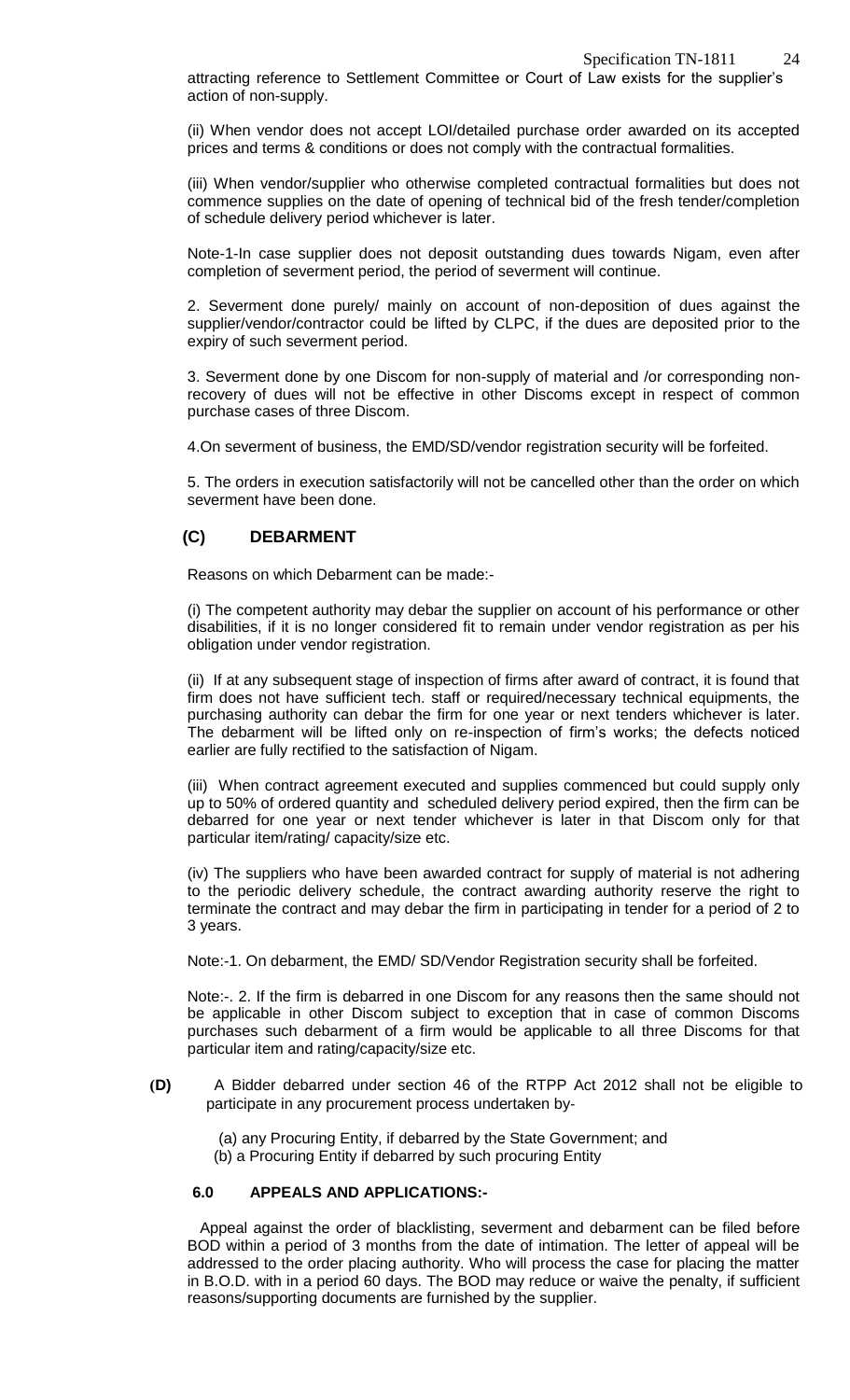I) The bidder shall clearly indicate the deviations such as `Technical Deviation & Commercial Deviations' in the prescribed proforma only. The deviations indicated elsewhere in the bid shall not be accepted.

**SEALED)**

- II) The bidder must clearly fill up each and every particular of guaranteed technical particulars annexed with Technical Specifications otherwise he will be responsible for Technical Non-responsiveness.
- III) All documents required in the prescribed format are to be furnished along with the bid itself only except an attested copy of BIS license (wherever it is required), failing which the bid will be summarily rejected.
- IV) However, a copy of BIS License may be submitted by the bidder up to the official working hours of one working day prior to the schedule / notified date of opening of price bid.
- **V) The date of conducting type test shall be before the date of opening of Technical Bid. The date of issuing of type Test Bank Guarantee in lieu of non-furnishing of Type Test reports shall be before the date of opening of technical bid & the Type Test BG issued on or after opening of technical bid shall not be accepted.**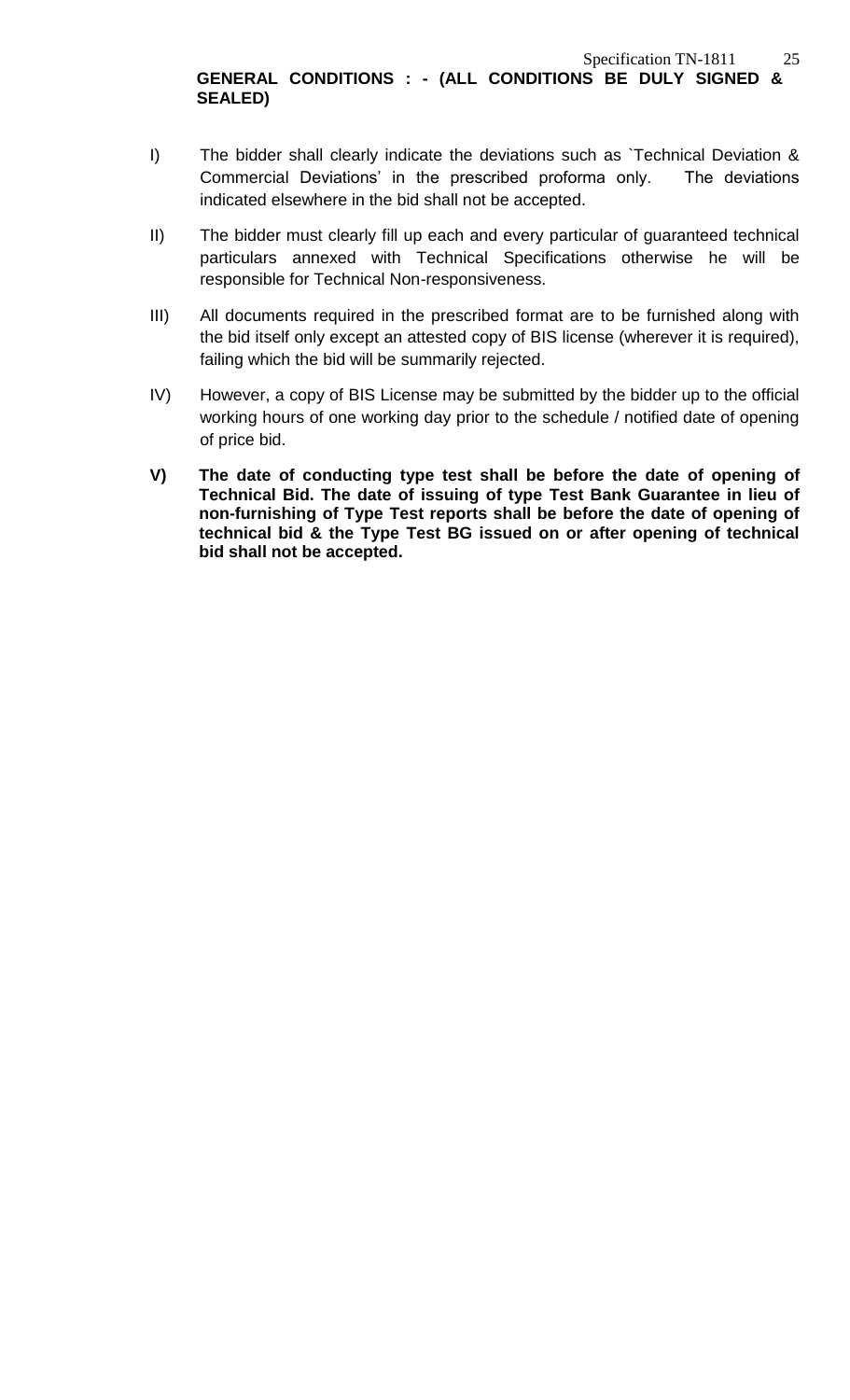#### **Schedule-III-B**

#### **BANK GUARANTEE IN LIEU OF FURNISHING OF TYPE TEST CERTIFICATE**

(On Rajasthan Non-Judicial Stamp Paper worth 0.25% of BG value or maximum upto Rs. 25,000/-)

To,

The Superintending Engineer (MM&C), Jodhpur Vidyut Vitran Nigam Limited, Jodhpur.

Dear Sir,

Whereas Jodhpur Vidyut Vitran Nigam Limited, Jodhpur (hereinafter called the Purchaser) has issued a tender enquiry under TN\_\_\_\_\_\_\_\_\_\_\_\_ for procurement of \_\_\_\_\_\_\_\_\_\_\_\_\_\_\_\_\_\_\_\_\_\_(name of material).

Whereas M/s \_\_\_\_\_\_\_\_\_\_\_\_\_\_\_\_\_\_(hereinafter called the bidder) has furnished a bid for supply of \_\_\_\_\_\_\_\_\_\_\_\_\_\_\_\_\_\_\_\_to the Superintending Engineer(MM&C), Jodhpur Vidyut Vitran Nigam Limited, Jodhpur.

Whereas in accordance with the provision of the specification of the aforesaid TN\_\_\_\_\_\_\_, the bidder can deposit a bank guarantee in lieu of the requirement of furnishing the type test certificates.

Whereas M/s and the Midder) have requested us (Name of the Bank) to furnish the bank guarantee, in lieu of the type test certificate, for an amount equivalent to Rs. \_\_\_\_\_\_\_\_\_\_\_(in words also) only.

Under this Bank Guarantee, we (Name of the Bank) hereby undertake unconditionally and irrevocably to guarantee as primary obligator and not as Surety merely, the payment to the purchaser on his first demand without whatsoever right of objection on our part and without his first claim to the bidder, in the amount not exceeding (amount of guarantee in figures and words).

Payment pursuant to this undertaking will be demanded by the purchaser from the Bank and will be met by the Bank without question in the case in which the bidder, on receipt of the order and/or after the acceptance of this tender, makes default in furnishing the required type test certificates as to whether the occasion or ground has arisen for such demand the decision of the Superintending Engineer (MM&C), Jodhpur Vidyut Vitran Nigam Limited, Jodhpur shall be final.

The liability of the Bank shall not at any time exceed Rs. \_\_\_\_\_\_(Rupees\_\_\_\_\_\_\_).

The undertaking will be determined on but will not withstanding such determination, continue to be in force till the expiry of 3 months from that date.

No indulgence or grant of time by the purchaser to the bidder without the acknowledgement of the Bank will discharge the liabilities of the Bank under this guarantee.

The guarantee herein contained shall not be affected by any change in the constitution of the bidder.

All disputes arising under the said guarantee between the Bank and the bidder or between the bidder and the purchaser pertaining to the guarantee shall be subject to the jurisdiction of Courts only at Jodhpur in Rajasthan.

The Bank further undertake not to revoke this guarantee during its currency except with the previous consent of the Superintending Engineer (MM&C), Jodhpur Vidyut Vitran Nigam Limited, Jodhpur.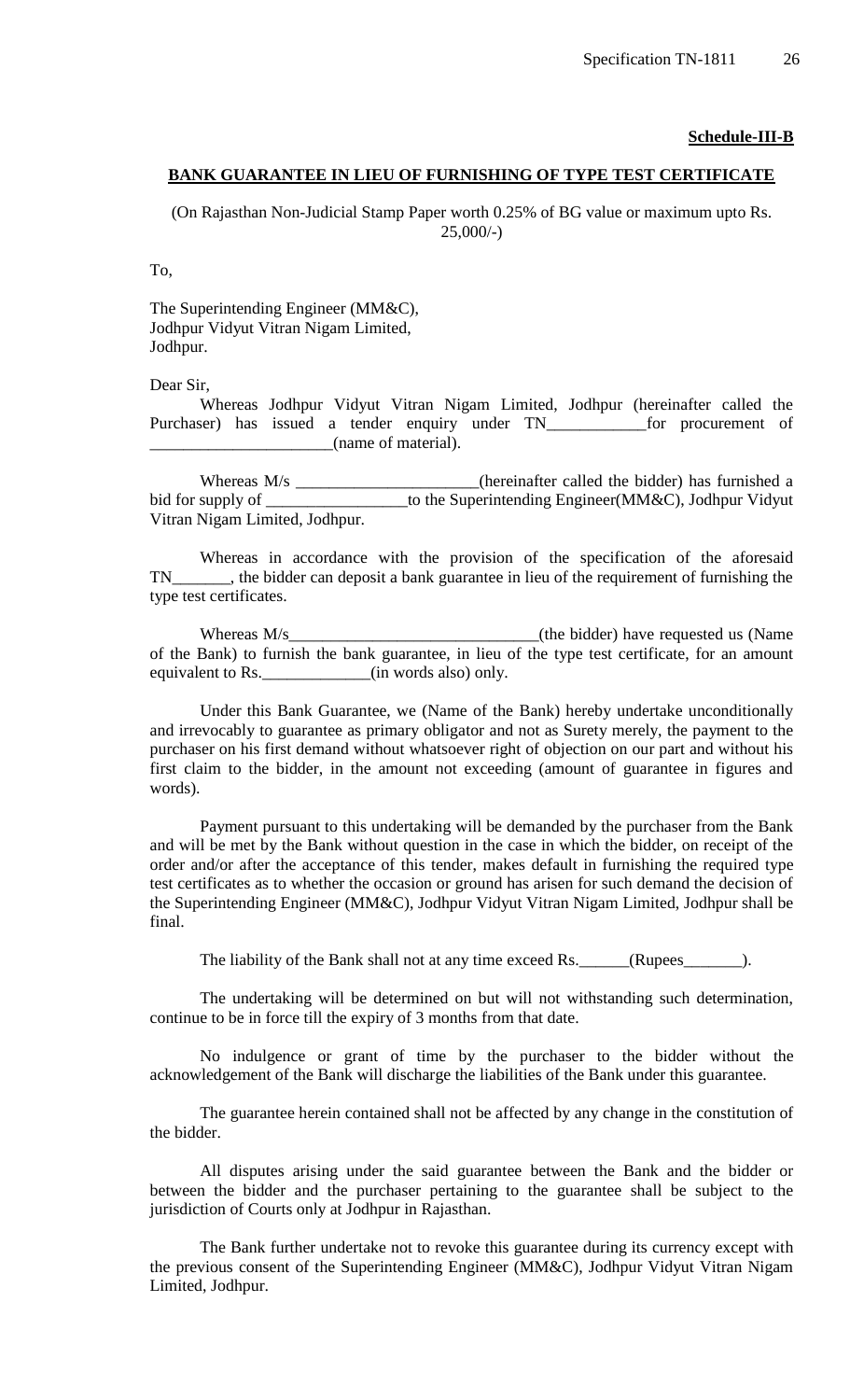Notwithstanding anything contained herein before, the Bank's liability under this guarantee i.e. restricted to Rs. (Rupees ) and the guarantee guarantee i.e. restricted to Rs. \_\_\_\_\_\_\_\_\_\_\_(Rupees\_\_\_\_\_\_\_\_\_\_\_\_\_\_\_\_\_\_\_\_) and the guarantee shall remain in force within three months from that date, the Bank shall be released and discharged from all liabilities there under. However, the validity of the bank guarantee shall be extended as and when required by the purchaser.

IN WITNESS WHEREOF THE Bank has executed these presents the day\_\_\_\_\_month\_\_\_ and year\_\_\_\_\_\_\_\_.

Yours faithfully,

(Bankers) EXECUTANT

Witnesses:

1.

2.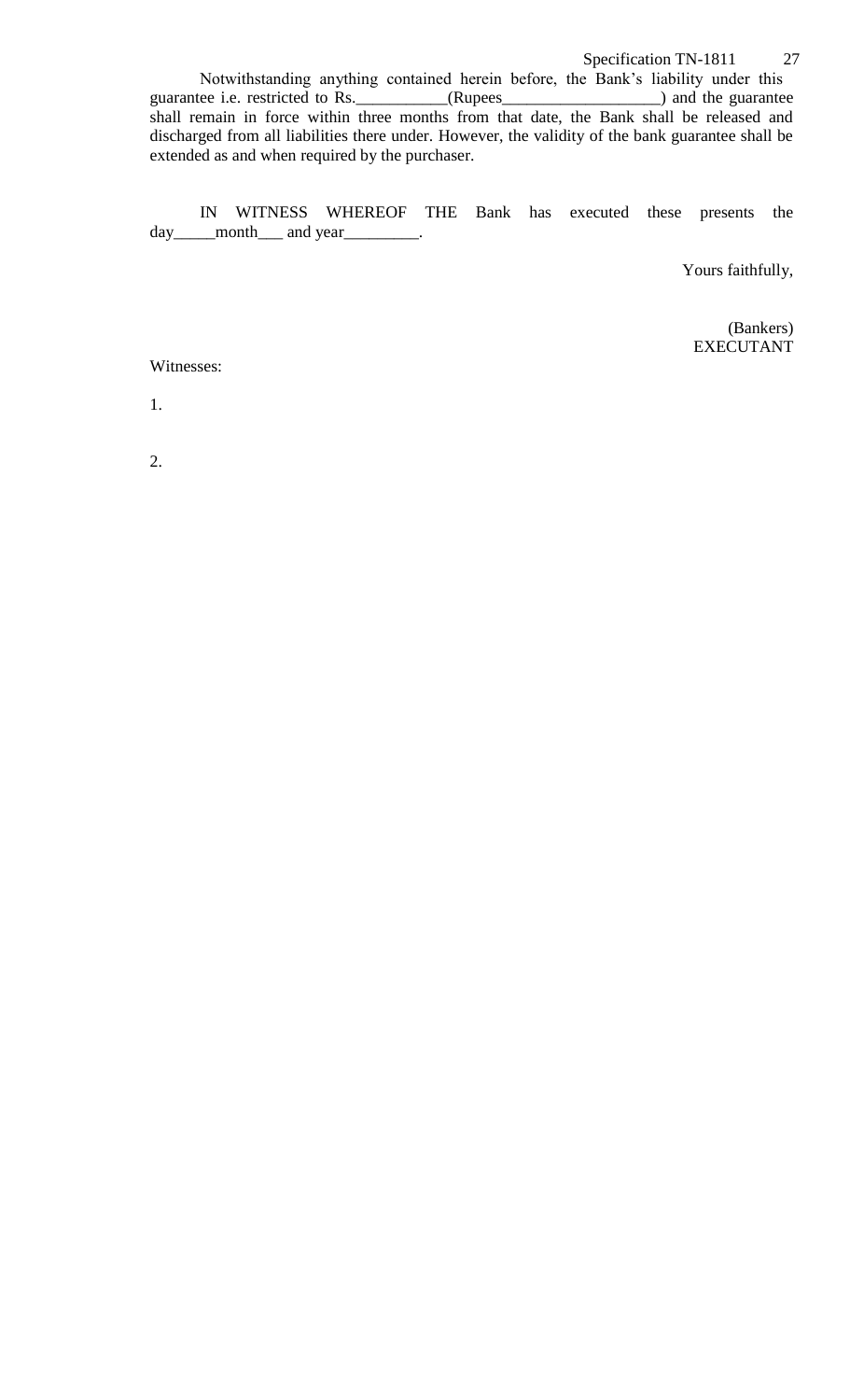#### **TN-1811**

## **Schedule-IV A**

#### **ITEM- 33 KV Horn gap Fuse with post 2x24 kv insulators (un-assembled)**

#### **Must be filled in by the tenderer and attached with Technical Bid (Part-I)**

To,

The Superintending Engineer (MM&C), Jodhpur Vidyut Vitran Nigam Limited, Jodhpur.

Dear Sir,

With reference to your invitation to tender against specification No. JdVVNL/SE/MM&C/TN-1811, we agree to supply the following quantity:

| S.<br>No. | <b>Particulars of</b><br>Items                                                      | <b>Tendere</b><br>d<br>Quantity | Qty.<br><b>Offered</b> | <b>Justification of</b><br>quantity offered a<br>per Qualifying<br>Requirement | <b>Status of</b><br><b>Type</b><br><b>Test</b><br>Certificates. |
|-----------|-------------------------------------------------------------------------------------|---------------------------------|------------------------|--------------------------------------------------------------------------------|-----------------------------------------------------------------|
|           | 2.                                                                                  | 3.                              | 4.                     | 5.                                                                             | 6.                                                              |
|           | 33 KV Horn gap<br><b>Fuse with</b><br>post 2x24 kv<br>insulators (un-<br>assembled) | <b>286 Sets</b>                 |                        |                                                                                |                                                                 |

- 1. The offer is valid for a period of 120 days after the date of opening of this tender.
- 2. The prices are variable with base date of different component as per PV formula given at Schedule-II.
- 3. It is noted that the quantity as mentioned in the specification are approximate and we agree to supply any quantity as per your requirement.
- 4. The delivery shall strictly be in accordance with our delivery schedule as given in Schedule-VIII of this specification. In case we fail to deliver the materials as indicated in the clause No.1.23 of GCC (Section-II), we are liable to pay recovery for delay in delivery as per clause No.1.24 of this Section-II of this specification. The material shall conform to your specification No. JdVVNL/SE/MM&C/TN-1811 and as per relevant ISS in all respect.
- 5. We conform that we agree to all the terms & conditions as well as the technical stipulation of your specification No. JdVVNL/SE/MM&C/TN-1811 and there are no deviations other than as specified in the Schedule-VI  $(A \& B)$ .

 **Yours faithfully,** 

 **Signature of tenderer with stamp Dated.**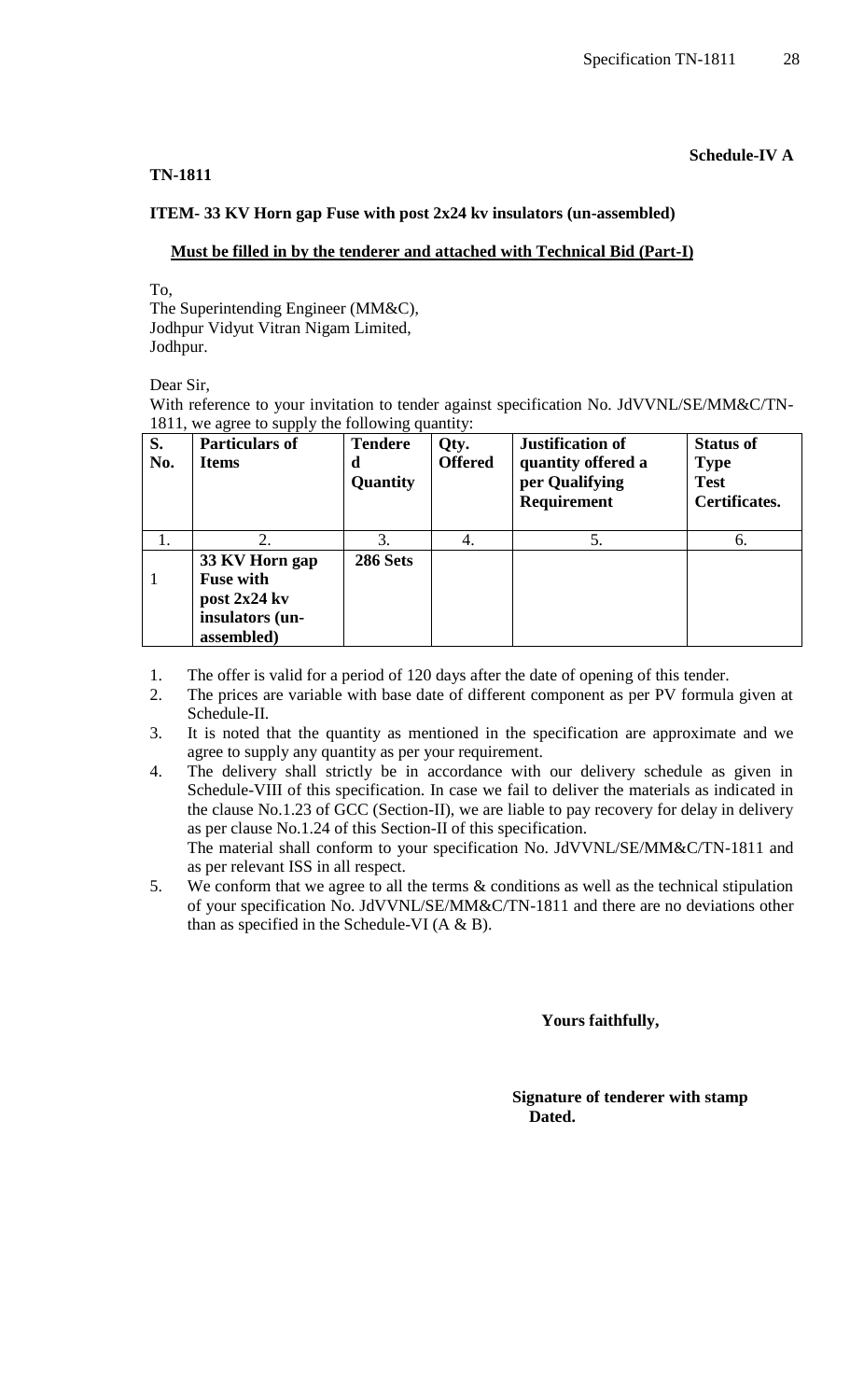**Schedule – V**

# **JODHPUR VIDYUT VITRAN NIGAM LIMITED**

## **A Govt. of Rajasthan Undertaking**

Statement of guaranteed technical particulars and other performance data for supply of ……………………………………….. (Name of material) against specification no. ..………………………..

S.No. Particulars of technical & other performance data guaranteed.

Certified that we agree to all the aforesaid technical particulars and other performance data except following:-

| S.No. | Particulars of technical & other | Reasons for           |
|-------|----------------------------------|-----------------------|
|       | Performance data                 | deviations/departure. |

 **(Signature)** Name & Designation with seal of the bidder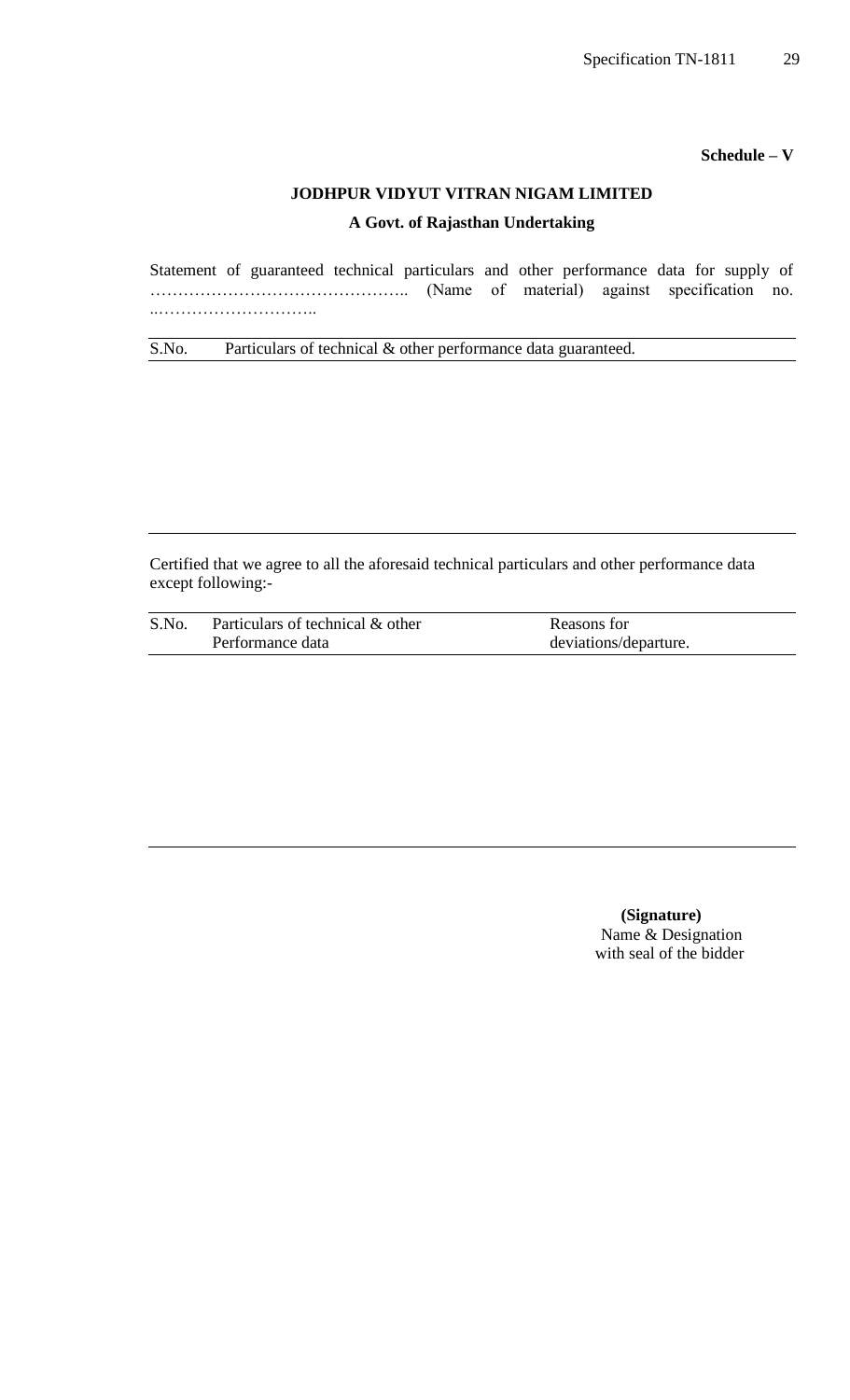## **SCHEDULE-V A**

## **GUARANTEED TECHNICAL PARTICULARS FOR 33 KV HORN GAP FUSES WITH POST INSULATORS AGAINST TN-1811.**

(Strike out which is not applicable)

| S.No           | <b>Particulars</b>                                                       | 33 KV Horn Gap Fuse |
|----------------|--------------------------------------------------------------------------|---------------------|
| 1              | Name of Manufacturer                                                     |                     |
|                |                                                                          |                     |
| $\overline{2}$ | Weight of one complete Horn Gap Fuse                                     |                     |
|                | (Hardwares only) single phase.                                           |                     |
|                |                                                                          |                     |
| 3              | a) Size of brass thumb screw with fly                                    |                     |
|                | nut.                                                                     |                     |
|                | b) Size and Nos. of brass washers with                                   |                     |
|                | each unit                                                                |                     |
|                |                                                                          |                     |
| 4              | Nos. and size of various electro plated                                  |                     |
|                | nuts, bolts and spring washers                                           |                     |
| 5              | Whether holes of base of horn stool and                                  |                     |
|                | channel & relevant bolts shall match with                                |                     |
|                | the holes of post Insulator unit                                         |                     |
|                | designation No. E-32 (as detailed at                                     |                     |
|                | Table No. 1 of IS:5360 (Part-III)/1971.                                  |                     |
| 6              | Tolerances (As per IS):                                                  |                     |
|                |                                                                          |                     |
|                | a) Dimensions.                                                           |                     |
|                |                                                                          |                     |
|                | b) Metal parts.                                                          |                     |
|                |                                                                          |                     |
| 7              | Standard to which galvanisation conforms                                 |                     |
| 8              | a) Arcing Horn size                                                      |                     |
|                | b) Material                                                              |                     |
| 9              | Whether suitable to withstand                                            |                     |
|                | temperature rise of 40 deg. Cent at 50<br>deg cent ambient.              |                     |
|                | B) FOR INSULATOR PART (24 kV POST INSULATORS) OF HORN GAP FUSES SETS     |                     |
|                | Manufacturer's Name and Country of                                       |                     |
|                | Manufacture                                                              |                     |
| 2              | Standard(s) according to which the Post                                  |                     |
|                | Insulators are manufactured.                                             |                     |
| 3              | a) Manufacturer's type/ designation of                                   |                     |
|                | post insulators.<br>b) Make                                              |                     |
|                | c) Drawing No                                                            |                     |
|                | d) Catalogue No.                                                         |                     |
|                |                                                                          |                     |
|                |                                                                          |                     |
| 4              | Glaze                                                                    |                     |
| 5              | Mass of insulator unit in Kg                                             |                     |
| 6              | No. of insulators per stack<br>Total height of post insulator Unit (mm). |                     |
| 7<br>8         | Height of                                                                |                     |
|                | a) Upper metal fitting.(mm)                                              |                     |
|                |                                                                          |                     |
|                |                                                                          |                     |
|                |                                                                          |                     |
|                |                                                                          |                     |
|                | b) Bottom metal fitting.(mm)                                             |                     |
| 9              | Diameter of Insulating part in mm.                                       |                     |
| 10             | Minimum creepage distance in mm.:                                        |                     |
| S.No           | Particulars                                                              |                     |
|                | i) Total                                                                 |                     |
|                | ii) Protected                                                            |                     |
| 11             | Dry arcing distance (mm)                                                 |                     |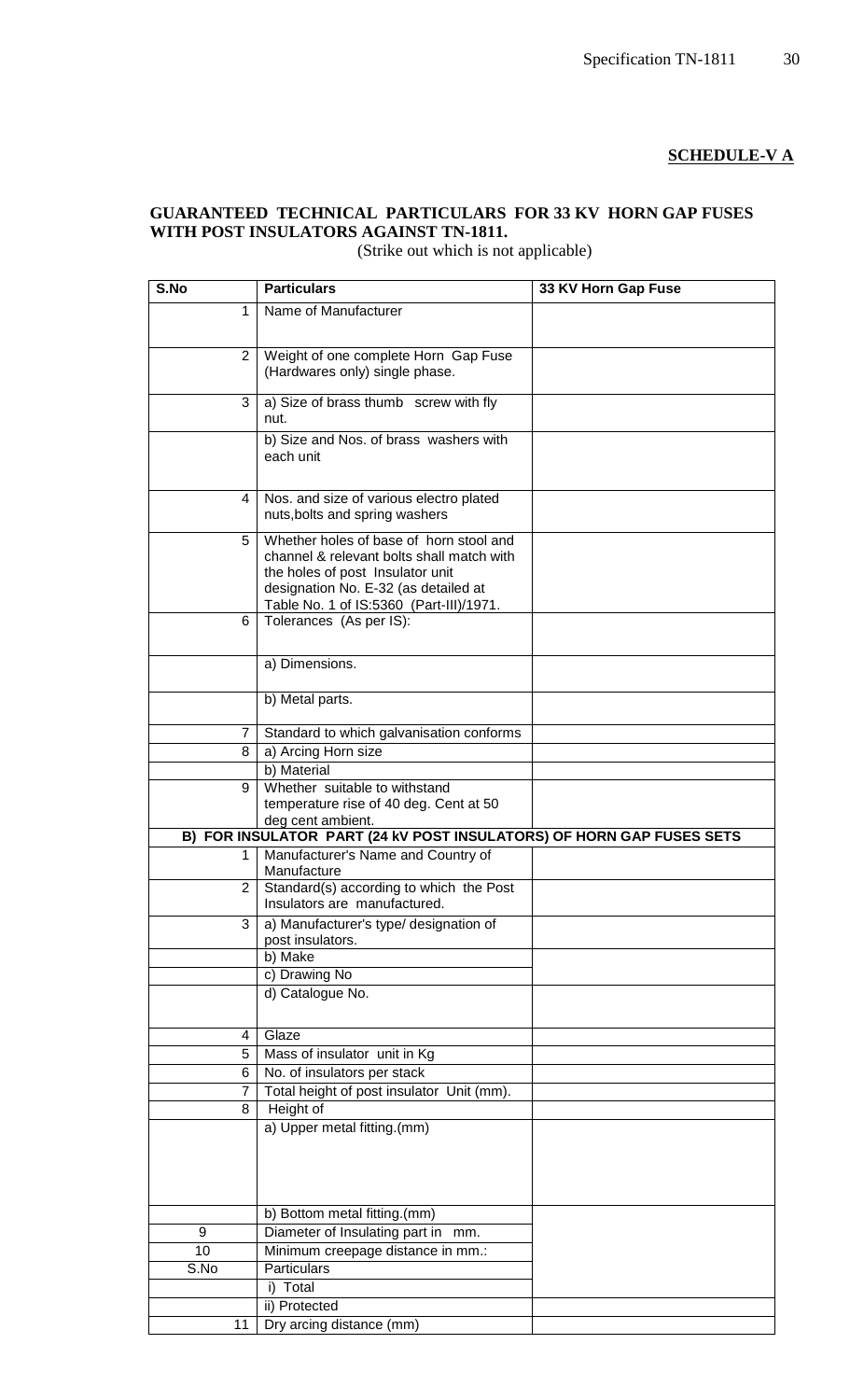|          |                                                                          | ppulluation 111-1011 |
|----------|--------------------------------------------------------------------------|----------------------|
| 12       | Diameter of base plate(mm)                                               |                      |
| 13       | Details of holes in bottom and Upper                                     |                      |
|          | metal fitting for assembly with metal                                    |                      |
|          | hardware and middle metal fittings                                       |                      |
|          | i) Nos. and dia of holes with PCD in<br>upper metal fitting.             |                      |
|          | ii) Nos. and dia of holes with PCD in                                    |                      |
|          | bottom metal fitting.                                                    |                      |
| 14       | Material used for:                                                       |                      |
|          | i) Cap                                                                   |                      |
|          | ii) Cement                                                               |                      |
|          | iii)Sanding<br>iv) Cushion                                               |                      |
|          | v) Porcelain Shell                                                       |                      |
|          | vi) Paint                                                                |                      |
|          |                                                                          |                      |
|          | vii)Pedestal                                                             |                      |
|          |                                                                          |                      |
|          | <b>Mechanical Values</b>                                                 |                      |
|          |                                                                          |                      |
| 15       | Ultimate bending strength _ upright                                      |                      |
|          |                                                                          |                      |
| 16<br>17 | Ultimate bending strength _ inverted<br>Ultimate torsional strength      |                      |
| 18       | Ultimate tensile strength                                                |                      |
| 19       | Ultimate compression strength                                            |                      |
|          |                                                                          |                      |
|          |                                                                          |                      |
|          | ELECTRICAL VALUES                                                        |                      |
|          |                                                                          |                      |
| 20       | Rated voltage (kV)                                                       |                      |
|          |                                                                          |                      |
| 21       | Rated frequency (Hz.)                                                    |                      |
| 22       | Dry one minute power frequency<br>withstand voltage (kV rms)             |                      |
| 23       | Wet one minute power frequency                                           |                      |
|          | withstand voltage (kV rms)                                               |                      |
| 24       | Dry power frequency flashover voltage                                    |                      |
|          | (kV rms)                                                                 |                      |
| 25       | Wet power frequency flashover voltage                                    |                      |
|          | (kV rms)                                                                 |                      |
| 26       | Dry impulse withstand voltage of 1.2/50<br>micro sec. positive wave(kVP) |                      |
|          |                                                                          |                      |
| 27       | Dry impulse withstand voltage of 1.2/50<br>micro sec. negative wave(kVP) |                      |
| 28       | Dry impulse flashover voltage of 1.2/50                                  |                      |
|          | micro sec. Positive wave(kVP)                                            |                      |
| 29       | Dry impulse flashover voltage of 1.2/50                                  |                      |
|          | micro sec. negative wave(kVP)                                            |                      |
| 30       | Power frequency puncture withstand                                       |                      |
| 31       | voltage of unit in kV (rms).<br>Visible discharge voltage KV(rms)        |                      |
|          |                                                                          |                      |
| 32       | Does the post insulator unit conform to                                  |                      |
|          | the latest version of IS:2544 (Yes/No)                                   |                      |
| 33       | Whether post insulator marked with ISI                                   |                      |
| 33       | certification mark (YES/NO)<br>Statement of type test reports furnished  |                      |
|          |                                                                          |                      |
|          |                                                                          |                      |
|          | Name of test lab<br>Dt. of test                                          |                      |
|          | Dt of report                                                             |                      |
|          | Rating of Equipment Tested                                               |                      |
| 34       | Marking                                                                  |                      |
|          |                                                                          |                      |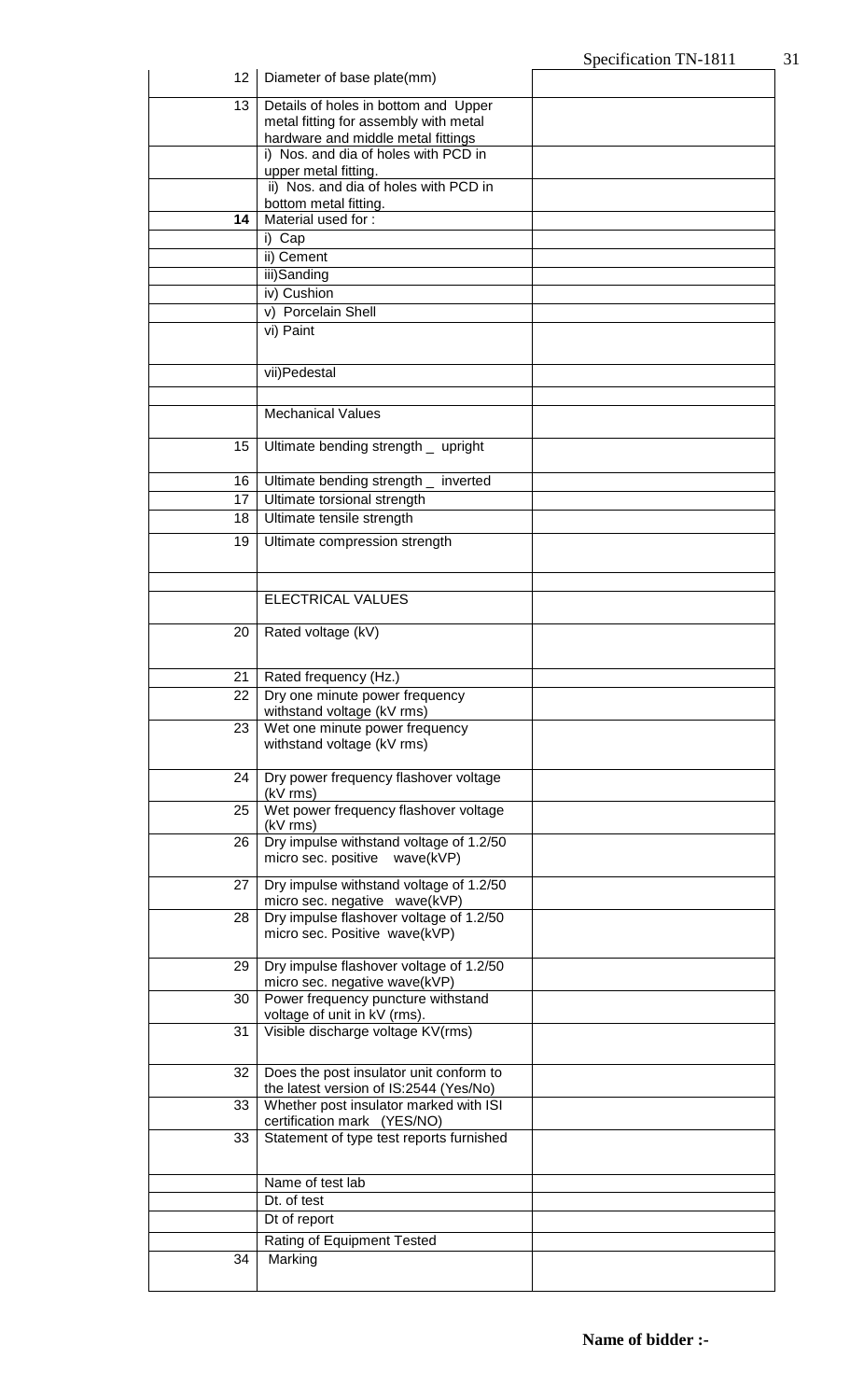## Specification TN-1811 32 **Signature & seal of bidder with designation** *Dated.* **Dated.**

**Schedule – VI (A)**

## **JODHPUR VIDYUT VITRAN NIGAM LIMITED**

## **A Govt. of Rajasthan Undertaking**

## **DEPARTURE/DEVIATION FROM TECHNICAL SPECIFICATION**

The bidder shall state under this schedule the departure from the Purchaser's specification in respect of technical is as under:-

S.No. Main Deviations from Technical Specification.

Certified that we agree to all the technical specification of the NIT except for the deviation to the extent indicated above.

> **(Signature)** Name & Designation with seal of the bidder.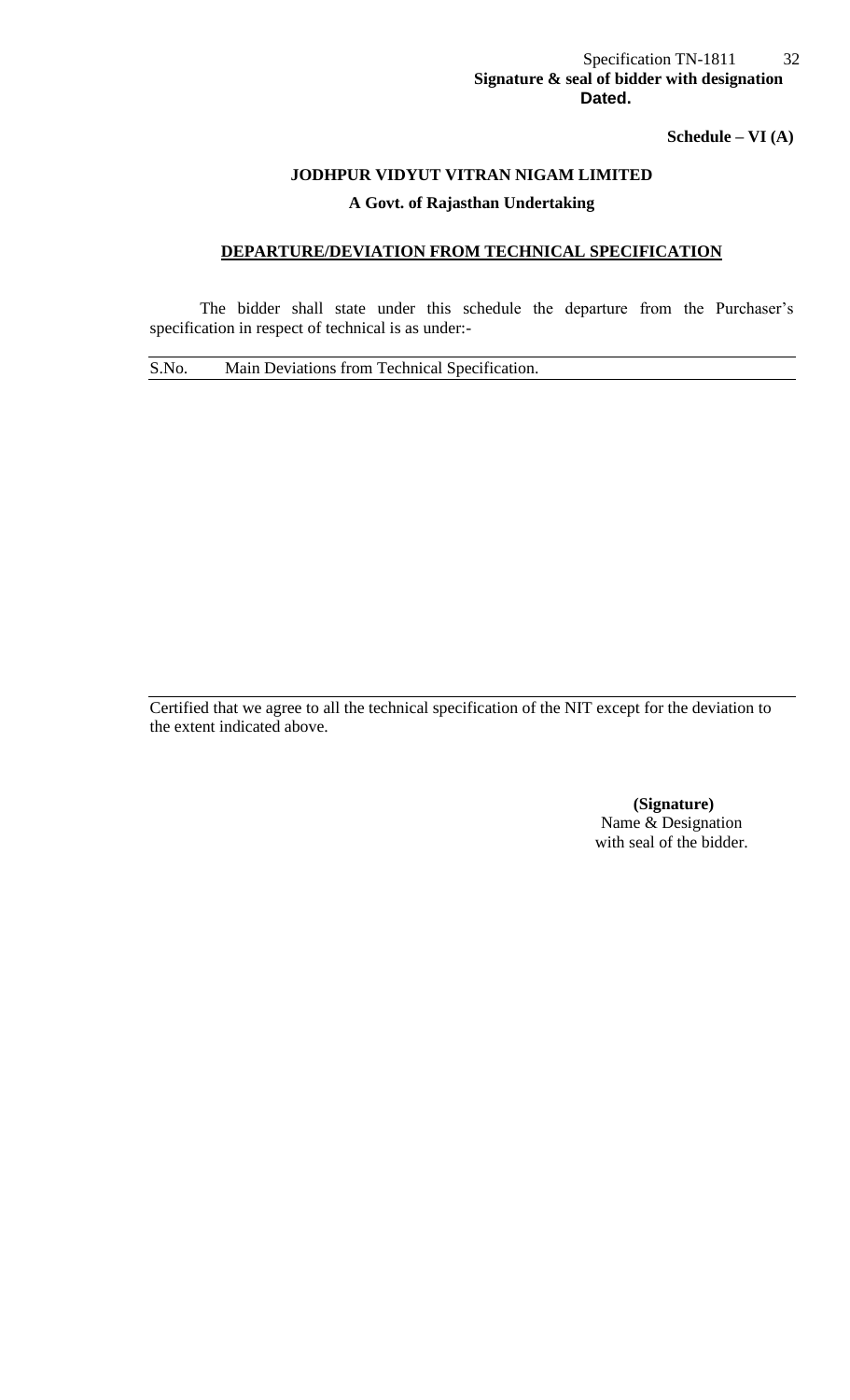**Schedule – VI (B)**

#### **JODHPUR VIDYUT VITRAN NIGAM LIMITED**

## **A Govt. of Rajasthan Undertaking**

## **DEPARTURE FROM COMMERCIAL TERMS & CONDITIONS OF THE SPECIFICATION**

The bidder shall state under this schedule the departure from the Purchaser's specification in respect of Commercial terms & conditions:-

S.No. Main Deviations from Specification.

Certified that we agree to all the commercial terms & conditions as laid down in General Conditions of Contract to the specification except for the deviation to the extent indicated above.

> **(Signature)** Name & Designation with seal of the bidder.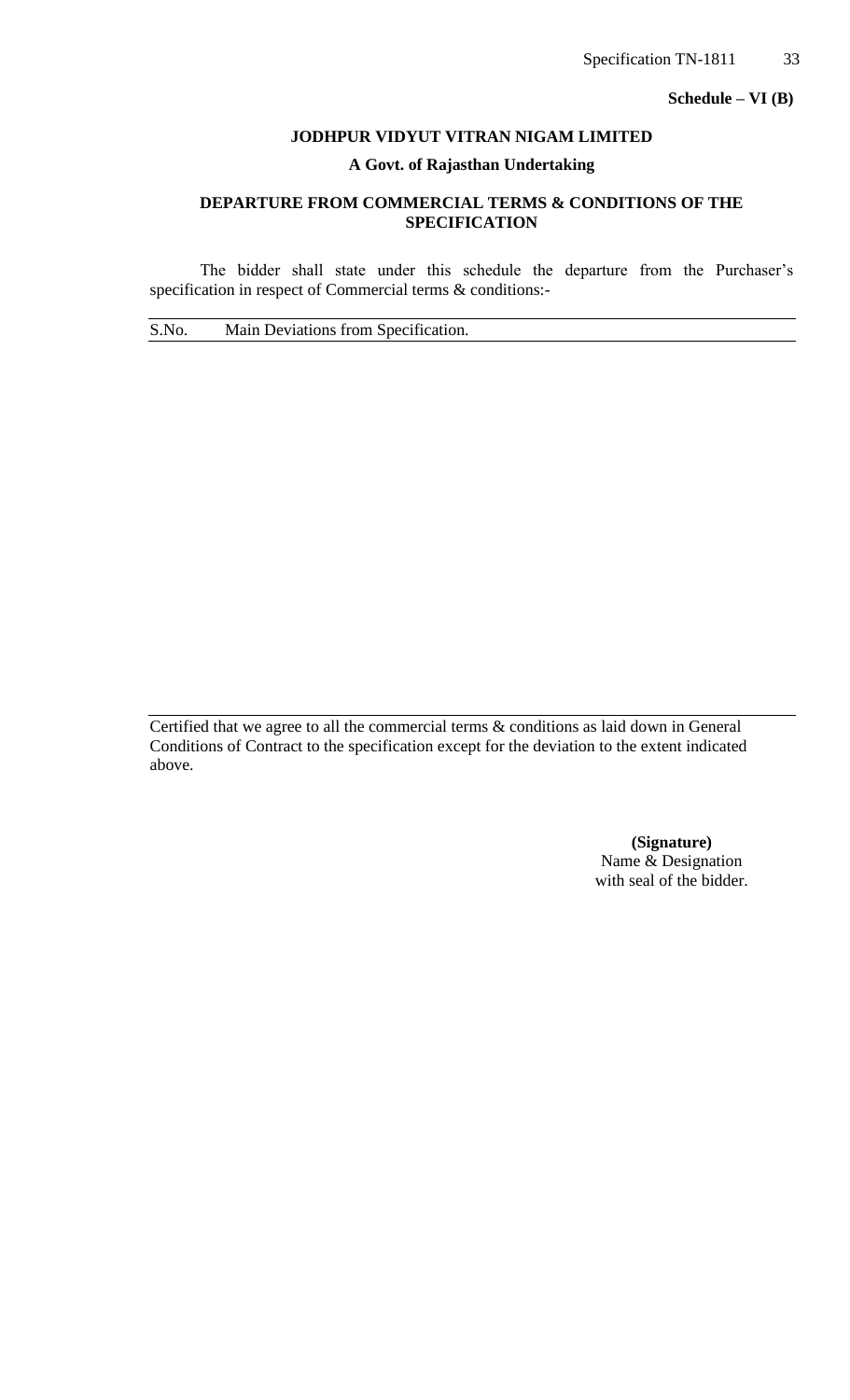#### **Schedule – VII**

## **JODHPUR VIDYUT VITRAN NIGAM LIMITED**

## **A Govt. of Rajasthan Undertaking LIST OF PAST SUPPLIES**

The bidder shall state under this schedule whether material and equipments, similar to those offered in the tender have been previously supplied by him. A list shall be given of such orders executed by him together with information regarding the names of purchasing organizations, quantities supplied and when the supplies were effected. This list should be in form given below:-

| S.No. Detailed particulars Qty in |      |        | Order No. Name & details           | Date of |
|-----------------------------------|------|--------|------------------------------------|---------|
| of items supplied                 | Sets | & Date | of purchasing authority Completion |         |
|                                   |      |        |                                    |         |

| If executed partially<br>mentioned | whether still<br>to be executed | Delivery<br>stipulated in | Remarks to be |
|------------------------------------|---------------------------------|---------------------------|---------------|
| (Qty. in Sets)                     |                                 | order                     |               |
|                                    |                                 |                           |               |

**Note:** Separate schedules are to be furnished by the bidder for past supply to the JdVVNL, Jodhpur,

other State Electricity Boards and other Departments /Organisations.

 **( Signature)** Name & Designation with seal of the bidder.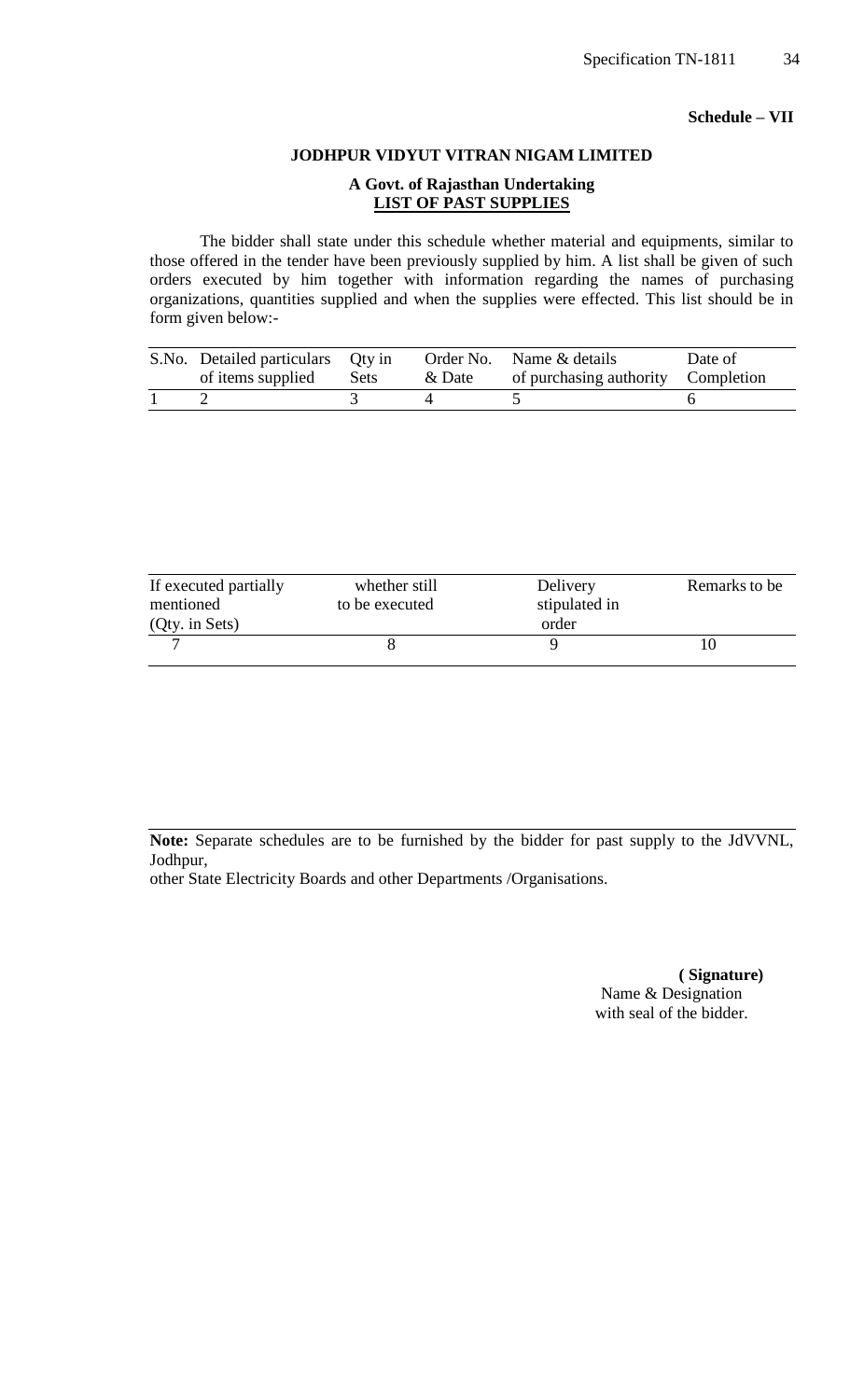#### **TO WHOMSOEVER IT MAY CONCERN**

This is to certify that M/s. (Complete with address) have manufactured and supplied the goods/ equipments/ material during the following financial year(s) to the Electrical Utilities/ Government Departments/ Discoms/ SEBs as detailed out below:

**(FOR THE LAST THREE FINANCIAL YEAR FROM THE DATE OF OPENING OF TECHNO COMMERCIAL BID.)**

| S.<br>N<br>$\mathbf{O}$ | Financia<br>1 year in<br>which | Detailed<br>particul<br>of<br>ars | Name $\&$<br>particular<br>of<br>S | No.<br>Order<br>$\&$<br>Date<br>against | Un<br>it | Ordered |                    | Actual<br>to | Supplied Up    | Remarks |
|-------------------------|--------------------------------|-----------------------------------|------------------------------------|-----------------------------------------|----------|---------|--------------------|--------------|----------------|---------|
|                         | material<br>supplied           | item(s)<br>supplied               | purchasi<br>ng<br>authority        | which<br>item(s)<br>supplied            |          | Qt      | Valu<br>e<br>(Rs.) | Qt           | Value<br>(Rs.) |         |
|                         |                                |                                   |                                    |                                         |          |         |                    |              |                |         |
|                         |                                |                                   |                                    |                                         |          |         |                    |              |                |         |
|                         |                                |                                   |                                    |                                         |          |         |                    |              |                |         |

Name & Designation Name: With Seal of the Bidder Address Date\_\_\_\_\_\_\_\_\_\_\_\_\_\_\_ Membership No. Place\_\_\_\_\_\_\_\_\_\_\_\_\_\_ UDIN NO.

Signature Signature  $\alpha$  Seal of C.A.

The above particulars are true and correct based on explanations, records and books of accounts produced before us. Further the above certificate issued on the request of the company.

CA Firm(

**Note:-The CA Certificate should be furnished on the letter head of CA and must be signed by the bidder and C.A. firm. The details i.e. address of C.A. & membership No. shall clearly be mentioned on C.A. certificate. In case C.A. certificate is not signed by the bidder/furnished without membership No. & address of C.A. then same may not be considered for which responsibility rests with the bidder.**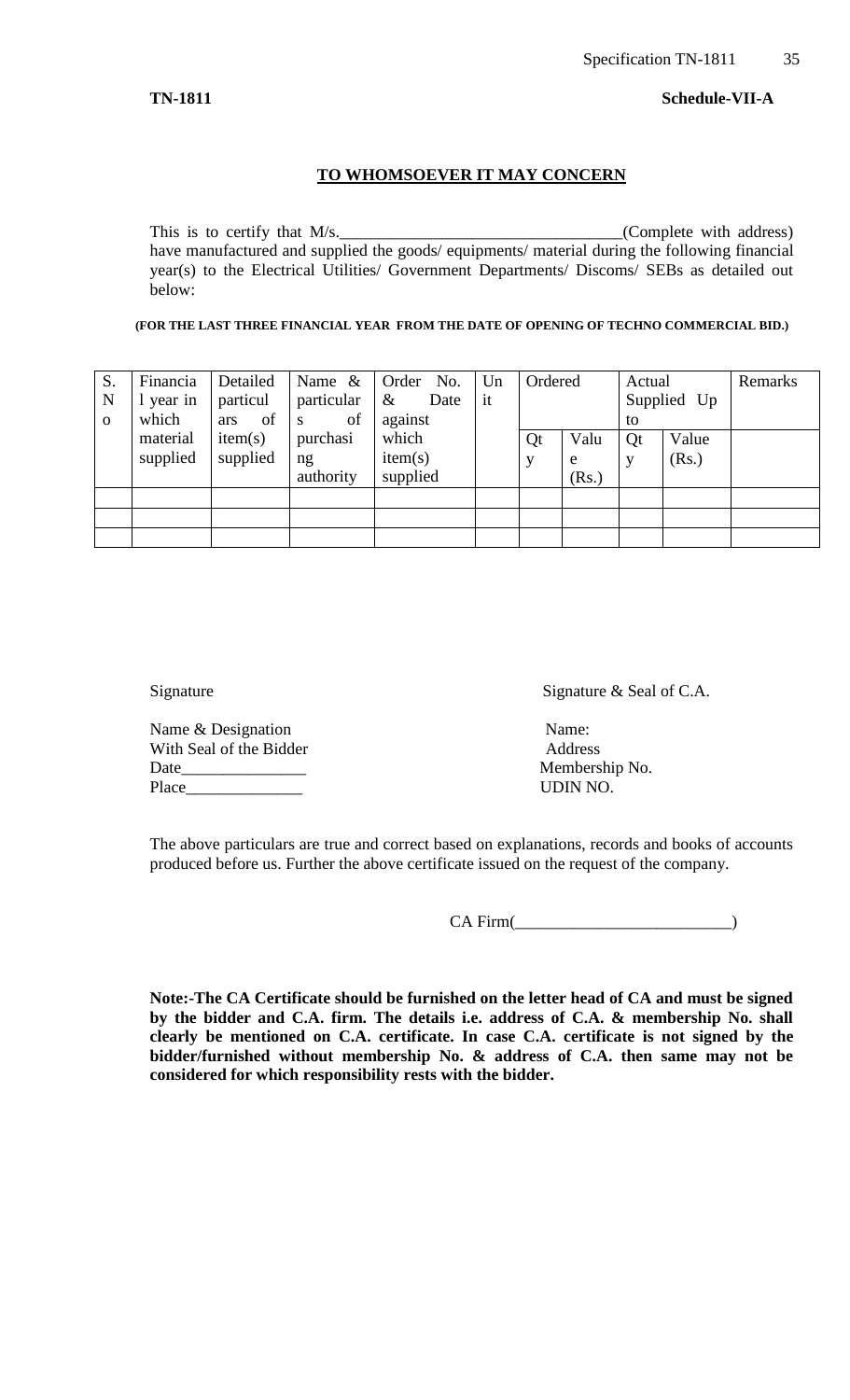**Schedule-VII B**

## **UNDERTAKING FOR CA CERTIFICATE (TO BE FURNISHED ON NON-JUDICIAL STAMP WORTH Rs.100/- & DULY NOTARIZED)**

I/WE UNDERTAKE THAT THE CA CERTIFICATE SUBMITTED AS PER THE REQUIREMENT OF PRE-QUALIFICATION REQUIREMENTS, FOR ADJUDGING THE PAST SUPPLIES ,UNDER THE SUBJECT TENDER, TN-\_**\_\_\_\_\_\_\_\_\_\_\_** , IS CORRECT AND I, UNDERSIGNED WILL BE SOLELY RESPONSIBLE FOR ANY DEVAITION/ DISCREPANCY/ IN-CORRECT INFORMATION , IF EVER NOTICED IN THE CA CERTIFICATE.

FURHER, IN CASE, IF ANY DEVAITION/DISCREPANCY/IN-CORRECT INFORMATION IS NOTICED IN THE CA CERTIFICATE FURNISHED WITH THE BID, AT ANY STAGE DURING PROCESSING/ CURRENCY OF TENDER, DISCOM CAN TAKE THE ACTION AGAINST FIRM  $M/s$   $\overline{\phantom{a}}$ 

\_\_\_\_\_\_\_\_\_ \_\_\_\_\_\_\_\_\_\_\_\_\_\_\_\_\_\_\_\_\_\_\_\_\_\_\_\_\_\_\_\_\_\_\_\_\_\_\_\_\_\_\_\_\_\_\_\_\_\_\_\_AS PER THE

RULES & REGULATIONS.

 **(SIGNATURE)** NAME & DESIGNATION WITH SEAL OF THE BIDDER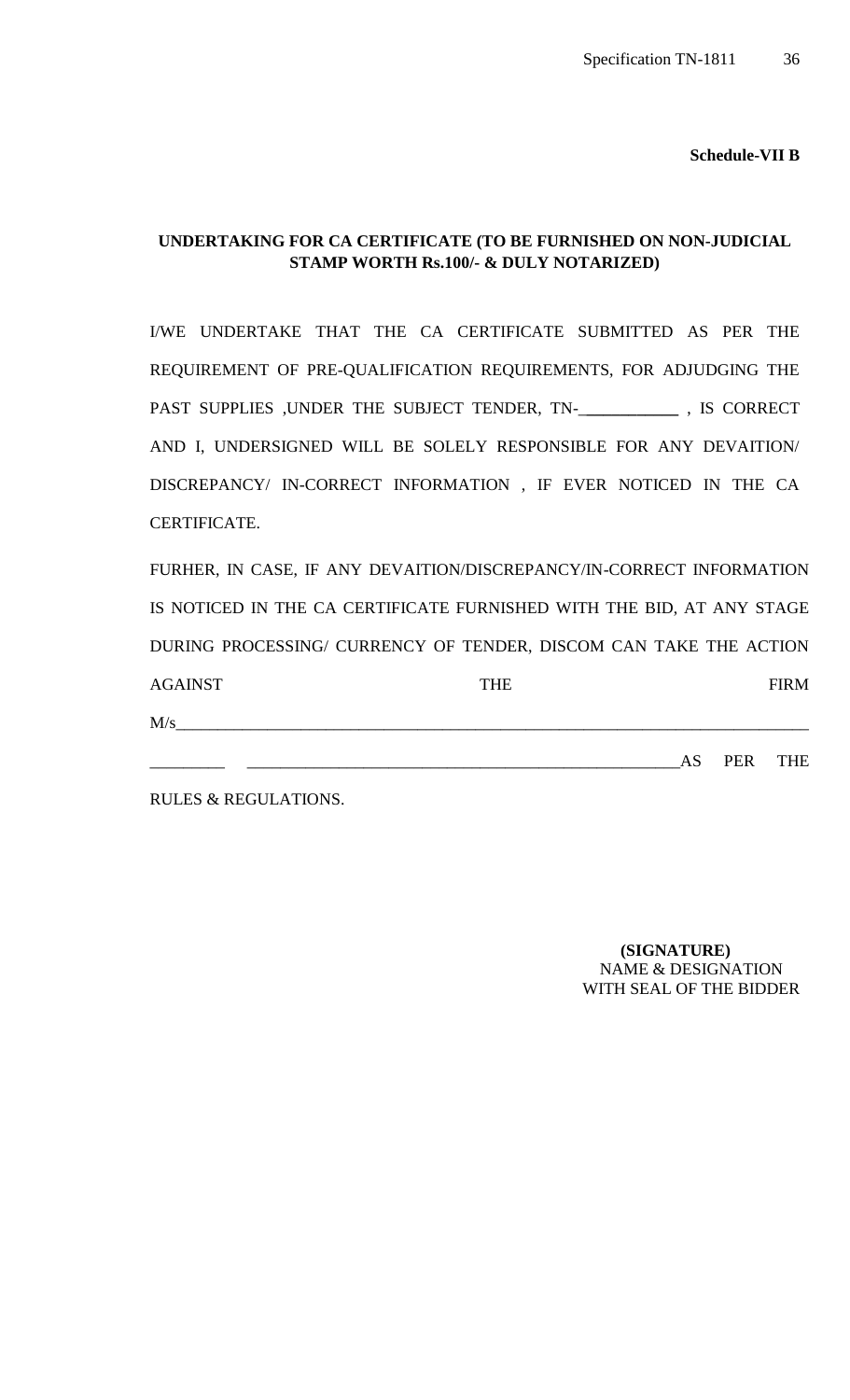## **Schedule – VIII**

# **JODHPUR VIDYUT VITRAN NIGAM LIMITED A Govt. of Rajasthan Undertaking**

## DELIVERY SCHEDULE

## PART-A

The delivery schedule of the material by the Purchase Officer is as mentioned hereunder:-

| S.No. | <b>Particular of material</b>                                                | <b>Commencem</b><br>ent period                   | Rate of<br>supply<br>per month | <b>Period</b><br>for<br>- of<br>completion<br>delivery<br>of<br>entire material   |
|-------|------------------------------------------------------------------------------|--------------------------------------------------|--------------------------------|-----------------------------------------------------------------------------------|
|       | 33 KV Horn gap Fuse<br>with<br>post 2x24 kv<br>insulators (un-<br>assembled) | 30 days after<br>receipt of<br>Purchase<br>order |                                | Six months<br>period including<br>commencement<br>period of<br>maximum 30<br>days |

## PART-B

In case bidder deviates from the delivery schedule mentioned by the purchaser in Part-A then the delivery schedule shall be indicated/mentioned by the bidder as under:-

| S.No | <b>Particular of material</b> | <b>Commencem</b><br>ent period | Rate of supply<br>per month | <b>Period</b><br>for<br>completion<br><sub>of</sub><br>delivery<br><b>of</b><br>entire material |
|------|-------------------------------|--------------------------------|-----------------------------|-------------------------------------------------------------------------------------------------|
|      |                               |                                |                             |                                                                                                 |

**Note:** 1. During the commencement period the process of model assembly and submission of B.O.M. for approval shall be got completed.

2. During the commencement period the contractual formalities shall be got completed.

 **(Signature)** Name & Designation with seal of the bidder.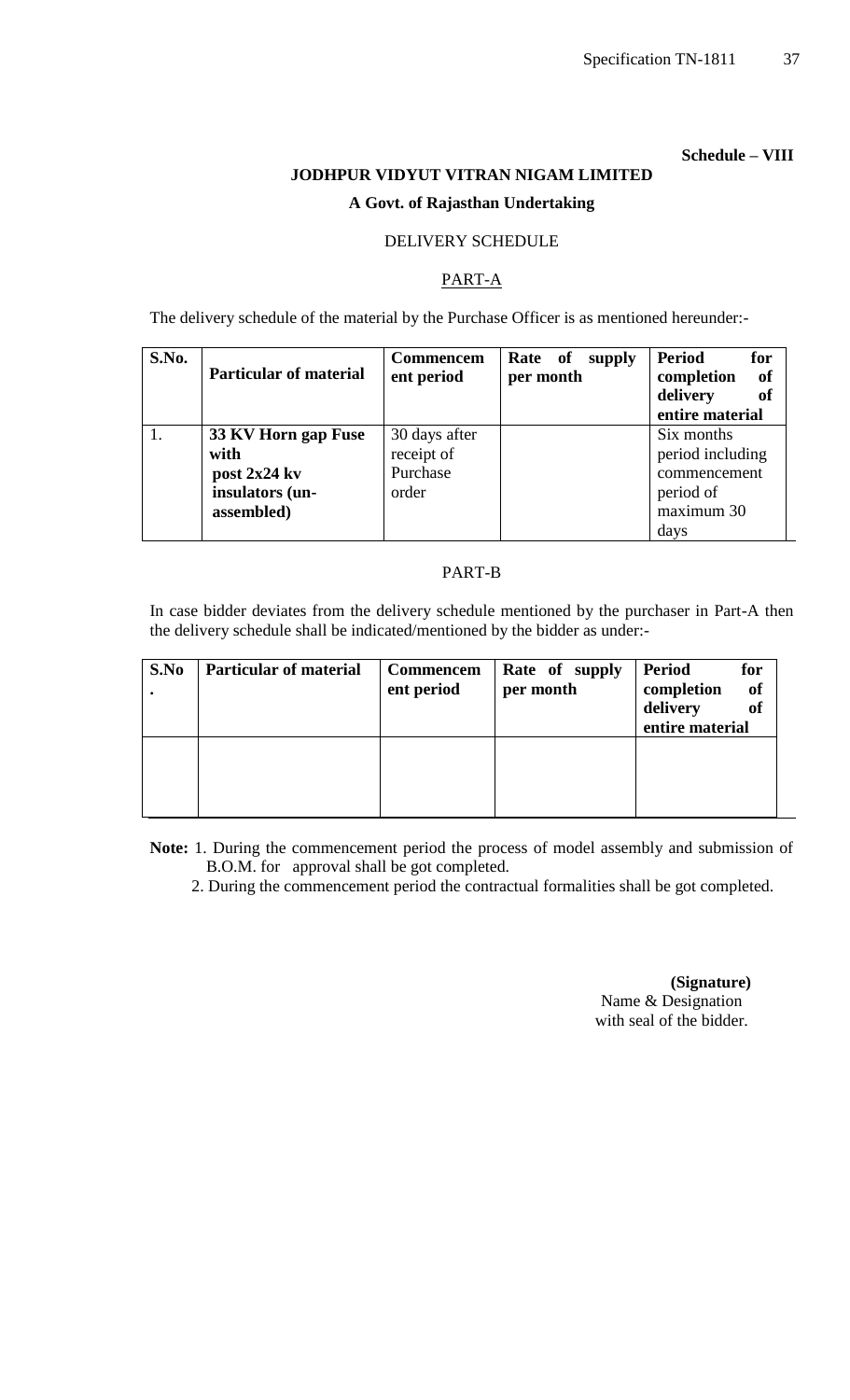## **Schedule – IX**

## **JODHPUR VIDYUT VITRAN NIGAM LIMITED**

#### **A Govt. of Rajasthan Undertaking**

List of Equipments and Technical Hands Available with the Firm

(To be filled in by the bidders & enclosed with the bid)

Manufacturers and / or their authorized agents who are quoting against this bid are requested to furnish the following information along-with the bid. The Purchaser will have the discretion to ignore the bid without the under noted particulars and/or ignore the bid particulars.

- 1. Name and Address of Manufacturer.
- 2. Place where works exist.
- 3. GSTIN
- 4. Details of machinery particularly with B.H.P. of each item installed.
- 5. Details of staff employed in the works.
- 6. Date when started the manufacturing of item under reference.
- 7. List of items manufactured.
- 8. Literature and drawings of items manufactured showing their description, size, design and other important technical particulars.
- 9. Details of order so far, executed along with the names of organization to whom supplied.
- 10. Manufacturing capacity.
- 11. Is the workshop open for inspection by the representative of the board, if required?
- 12. Statement of financial resources and Banking Reference along with Balance-Sheet for previous two years.
- 13. Testing facilities available for the manufactured articles in the testing laboratory of works.
- 14. Whether the Firm is a small/medium/large scale industry.
- 15. Registration No. with :
	- i. Small Scale, National/State.
	- ii. DGTD
	- iii. State Industries Department.

 **(Signature)** Name & Designation with seal of the bidder.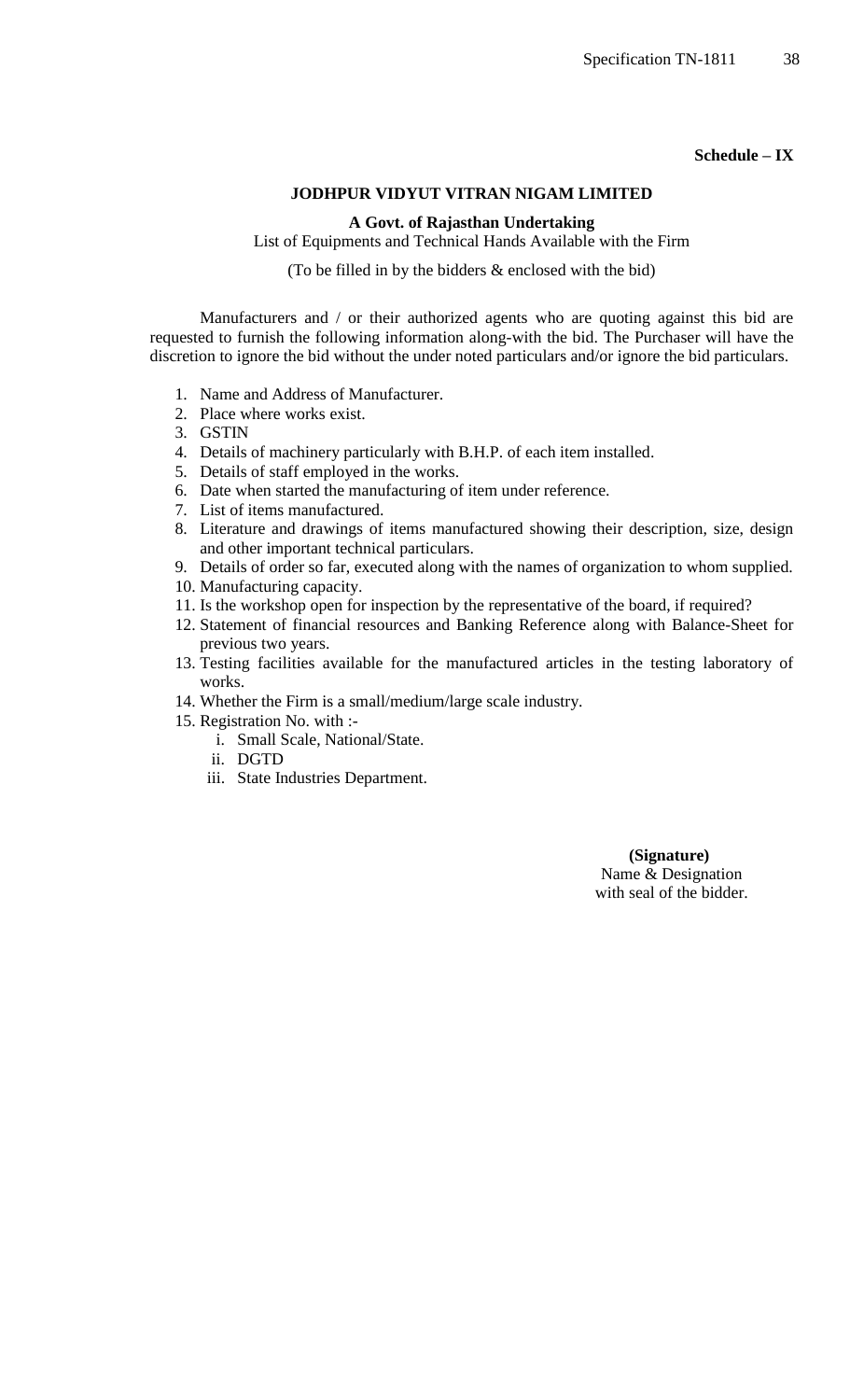**Schedule - X**

## **GENERAL PARTICULARS ABOUT THE TENDER IN BRIEF**

## **JODHPUR VIDYUT VITRAN NIGAM LIMITED OFFICE OF THE SUPERINTENDING ENGINEER (MM&C) NEW POWER HOUSE INDUSTRIAL AREA, JODHPUR. TELEPHONE: 0291-2742223 / FAX:- 0291-2746539**

# **BID DOCUMENTS FOR PURCHASE OF 33 KV HORN GAP FUSE WITH POST 2X24 KV INSULATORS (UN-ASSEMBLED) SPECIFICATION NO. JDVVNL/SE/MM&C/TN-1811**

| A.             | NIT No.                          | TN-1811                                                                                                         |
|----------------|----------------------------------|-----------------------------------------------------------------------------------------------------------------|
| <b>B.</b>      | Last date for receipt of tenders | 14.06.2022 upto 12:00 PM                                                                                        |
| $\mathbf{C}$ . | Date & time of tender opening    | 14.06.2022 At 3:00 PM                                                                                           |
| D.             | Cost of Specification            | Rs. 2,950.00 (Two Thousand Nine Hundred $\&$<br>Fifty only)<br>For MSME of Rajasthan: Rs. 1,475 (One            |
|                |                                  | Thousand Four Hundred & Seventy Five only)                                                                      |
| E.             | Processing of RISL               | Rs. 1,000.00 per set (One Thousand only)                                                                        |
| F.             | Bid security                     | General Bidder: Rs. 53,768.00<br>Sick Unit of Rajasthan: Rs. 26,884.00<br>SSI unit of Rajasthan: Rs. 13,442.00* |
| G.             | Validity                         | 120 days from the next date of opening of<br>techno-commercial bid.                                             |
| H              | Base date                        | 01.05.2022                                                                                                      |

**\*In case SSI unit of Rajasthan quotes the less than the tendered quantity , then they are required to furnish Bid security @ 0.5% of the value of the quantity offered by them, failing which bid shall be considered non-responsive.**

#### **The micro , small & Medium Scale Industries of Rajasthan and sick Industries , other than Small Scale Industries , whose cases are pending before the Board of Industrial and Financial Reconstruction (BIFR) shall furnish self attestdocumentary evidence duly attested by notary to claim the above.**

- 1. The bids not accompanied with qualification requirement , technical requirement indicated in the specification and other requirement given here under will be considered as incomplete offer and sufficient grounds for offer to be passed over:
- i) Capacity, capability and competency proofing documents. a) Capacity /orders of similar and higher rating of tendered equipment booked as on date of biding with type and rating and construction details of equipment for which order received be indicated.

 b) Copy of purchase orders of Erstwhile RSEB /SEB`S / Electric Utilities / Govt. Departments / Discoms for similar or higher rating equipment latest executed.

- ii) Year wise past experience for last 5 years of similar or higher rating of tendered equipment.
- iii) The details of testing facilities available at the works and copies of latest type test certificates, carried out on similar ITEM.
- iv) Quality assurance plan.
- v) Complete guaranteed technical particulars, out lines and general arrangement drawings along with Bill of Material.
- 2. Bids without Section-I, II, III & Schedules (I to X) shall be rejected.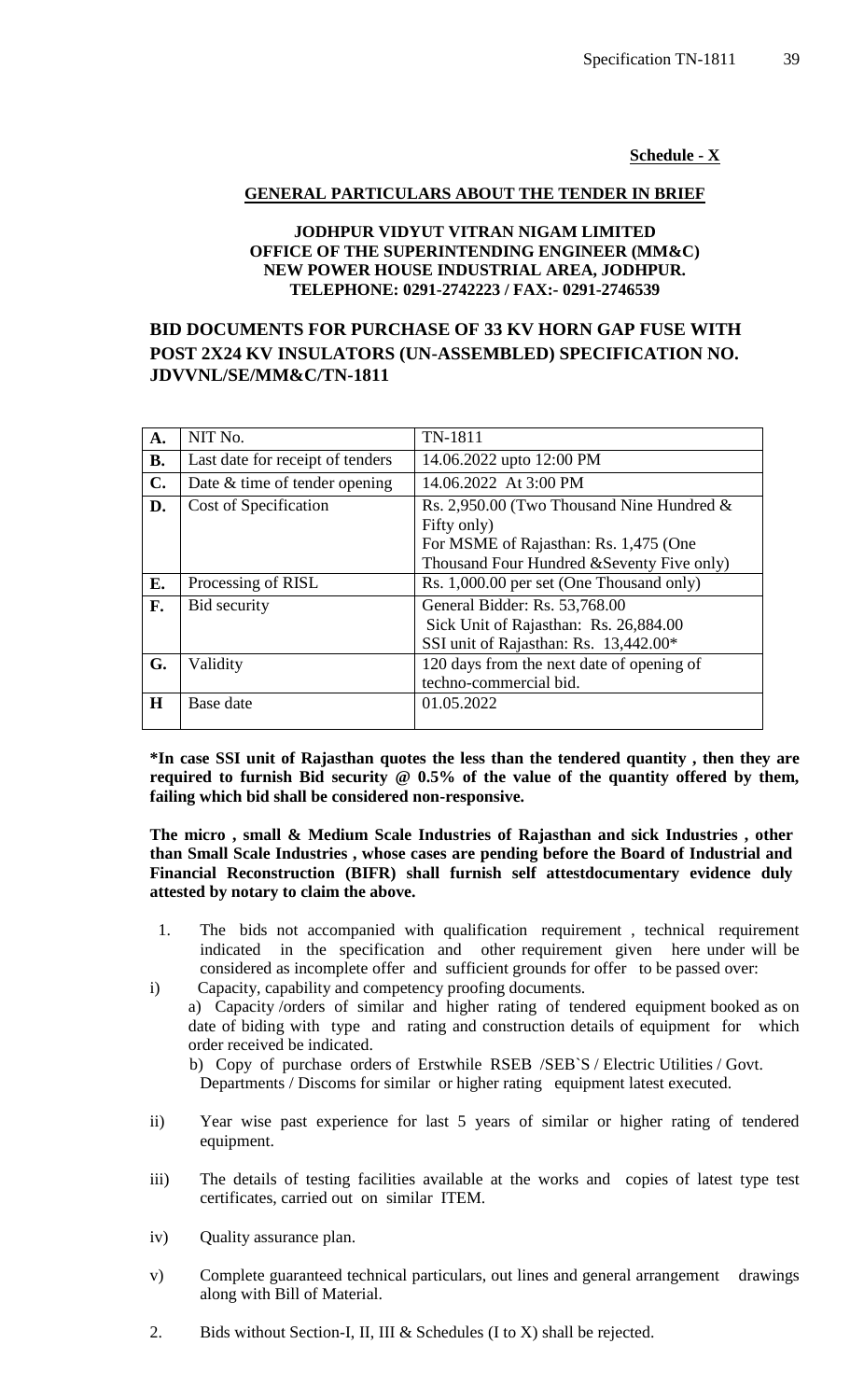- 3. Bids shall be furnished in single copy.
- 4. JdVVNL has the right to reject any offer on the basis of track record of poor performance in execution of previous order / equipment supplied /after sales service while evaluating the Techno-Commercial bid.
- 5. JdVVNL reserves the right to accept minor deviations in standard terms and conditions and also in technical and constructional features as specified in the technical specification (Section-III).
- 6. Deviation of any kind shall not be quoted in BOQ (Bill of quantity) , if found quoted, the same shall be ignored.
- 7. The following facilities are to be provided by the supplier at his own cost to the inspecting officer of Nigam (JdVVNL).
- i) Suitable accommodation.
- ii) Local conveyance between arrival point, place of stay, works and departure point.

iii) The supplier shall assist in arranging return ticket and reservation on the request of the inspecting officer for which the payment shall be made by the inspecting officer. In case of joint inspection, single or shared double room accommodation shall be provided.

> **(Signature)** Name & Designation with seal of the bidder

> > .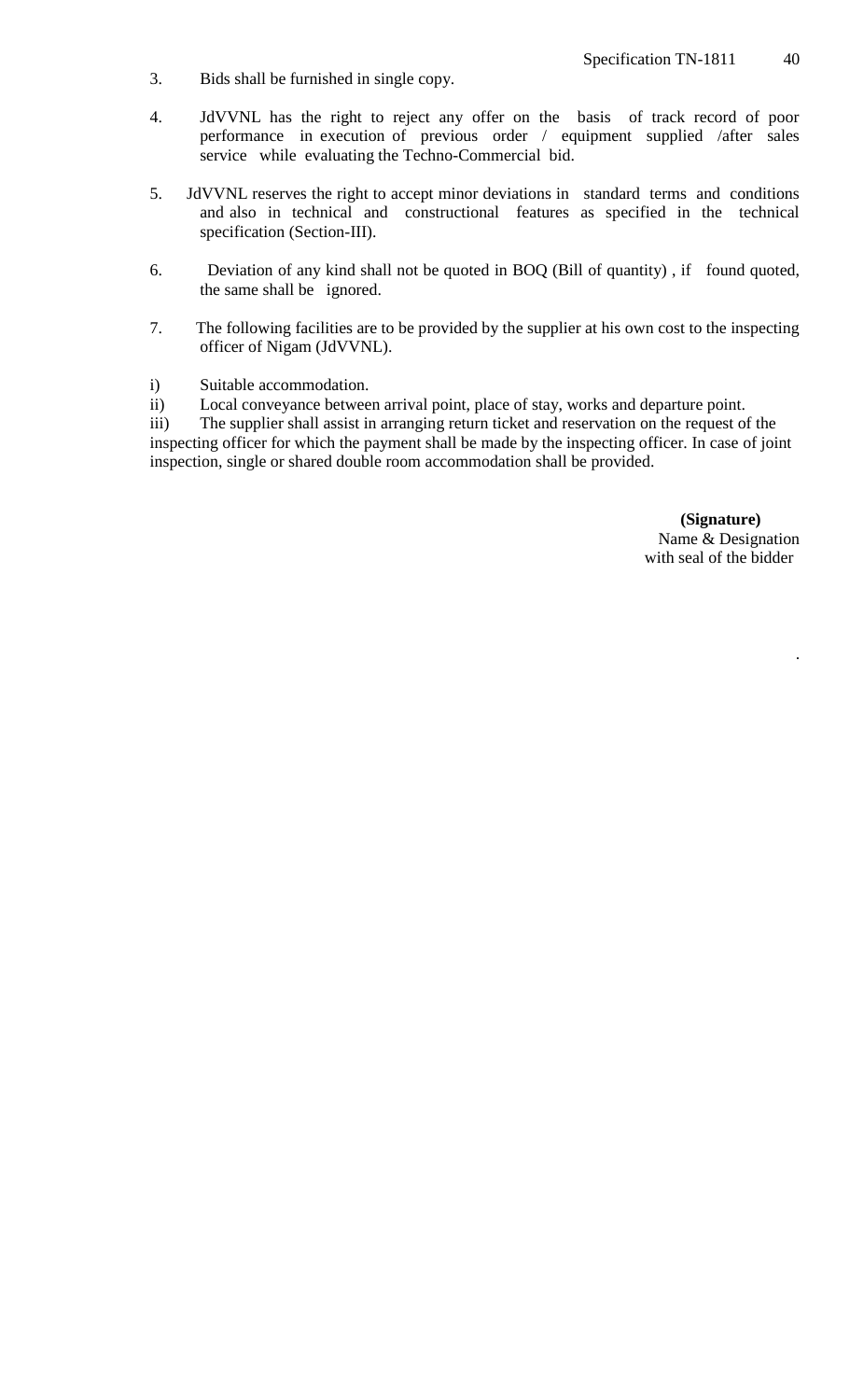**Schedule – XI**

## **(TO BE FURNISHED ON NON-JUDICIAL STAMP WORTH Rs.100/- & DULY NOTARIZED)**

#### **FORMAT OF AFFIDAVIT**

|             |  | Aged |                                             |  |
|-------------|--|------|---------------------------------------------|--|
| Residing at |  |      | Proprietor/Partner/Director of              |  |
| M/s         |  |      | do hereby solemnly affirm and declare that: |  |

| (a) My/Our above noted enterprise $M/s$                                          |  |  |                            |  |  |  | has been issued |
|----------------------------------------------------------------------------------|--|--|----------------------------|--|--|--|-----------------|
| acknowledgement of Entrepreneurial Memorandum Part II by the District Industries |  |  |                            |  |  |  |                 |
| Centre                                                                           |  |  | The acknowledgement No. is |  |  |  | dated           |
| and has been issued manufacture of following items:                              |  |  |                            |  |  |  |                 |

Name of Items Production Capacity (Yearly) (i) (ii) (iii) (iv)

(v)

(b) My/Our above noted acknowledgement of Entrepreneurial Memorandum Part-II has not been cancelled or withdrawn by the Industries Department and that the enterprise is regularly manufacturing the above items.

(c) My/Our enterprise is having all the requisite plant and machinery and is fully equipped to manufacture the above noted items.

(d) The present status of the firm is as per acknowledgment of Entrepreneurial Memorandum Part-II issued on the date of District Industries Center, \_

Place\_\_\_\_\_\_\_\_\_\_\_\_\_\_\_\_\_\_

Signature of Proprietor/Director Authorized Signatory With Rubber Stamp and date

|    | <b>VERIFICATION</b> |                                         |                     |  |
|----|---------------------|-----------------------------------------|---------------------|--|
|    | S/o                 |                                         | Aged Years residing |  |
| at |                     | Proprietor/ Partner/ Director of M/s    |                     |  |
|    |                     | verify and confirm that the contents at |                     |  |

(a), (b), (c)  $\&$  (d) above are true and correct to the best of my knowledge and nothing has been concealed therein. So, help me God.

**DEPONENT**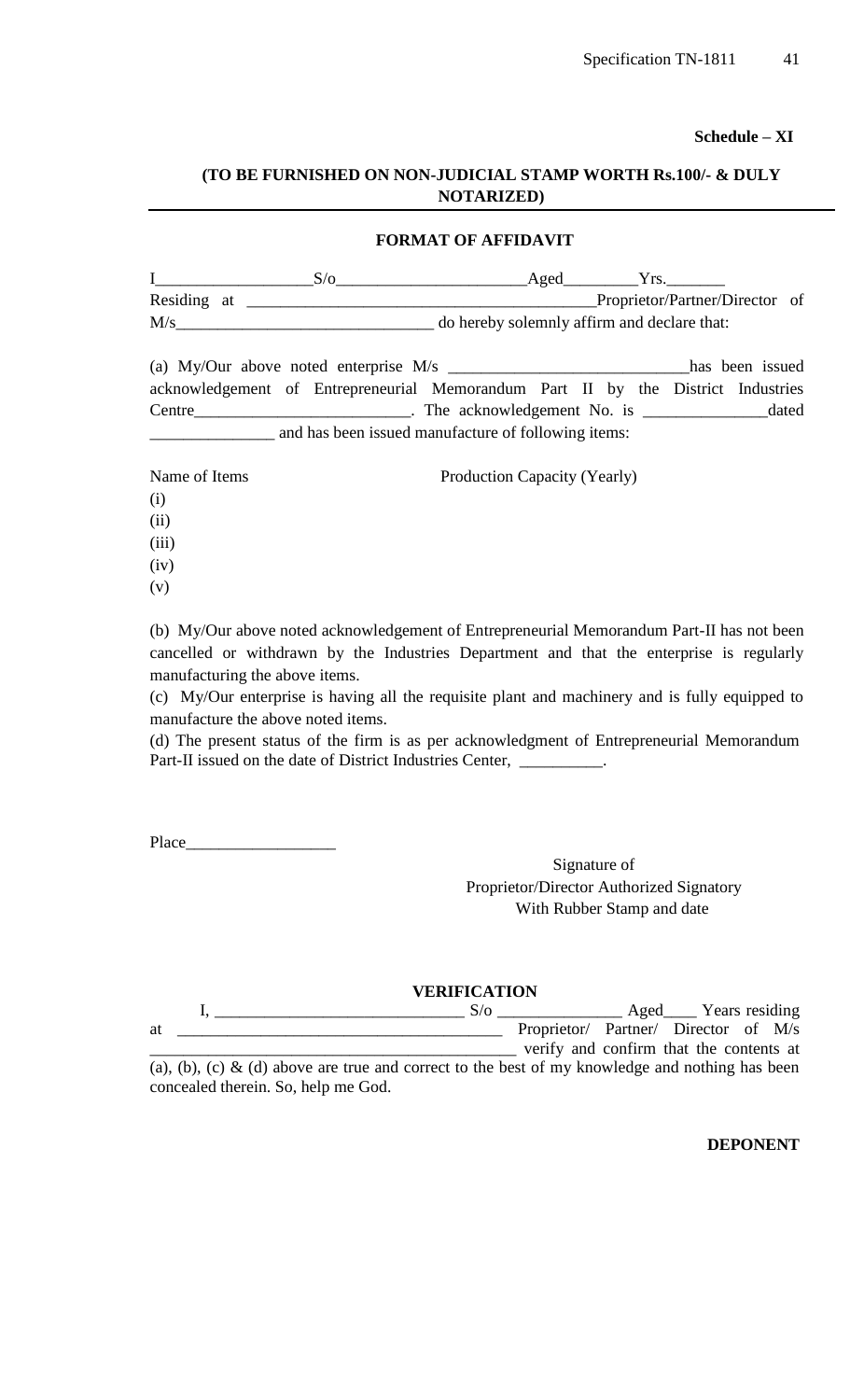**Appendix-I**

# **Bidders are requested to furnish following details:**

- **1. Name of Firm :**
- **2. Office Address :**
- **3. Work's Address :**
- **4. Email Address :**
- **5. Phone / Mobile No. :**
- **6. Fax No. :**
- **7. Name of Firm's representative :**
- **8. Contact No. of Firm's representative :**
- **9. Whether you are covered in MSME Scheme : (If yes provide supporting documents / evidence)**
- **10. GST IN :-**
- **11. For releasing Payment through NEFT/RTGS provide following details :-**
	- **(i) Name of Account Holder:**
	- **(ii) Name of Bank & Branch Address:**
	- **(iii) Account No. :**
	- **(iv) IFSC Code:**
- **12. Whether the firm has been black listed or business relation with the firm has been severed with AVVNL/ JdVVNL/ JVVNL under any Tender. If yes, provide the details.**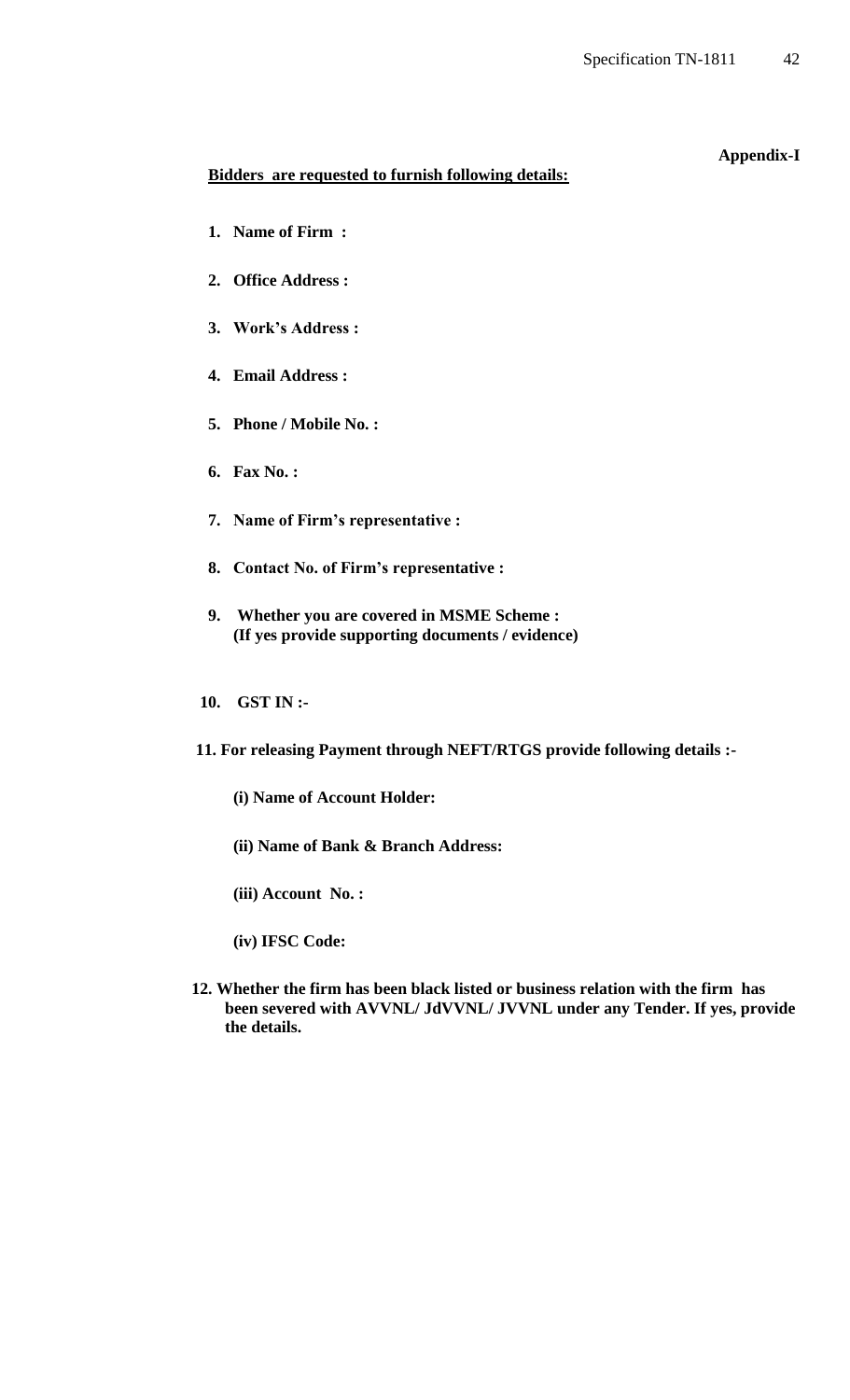#### **GENERAL Amendments in GCC & ITB**

**1) Wherever EMD and Security Bank Guarantee (SBG), are appearing in the ITB, GCC & other Bidding Documents, same is hereby replaced by BID SECURITY as under:-**

#### **BID SECURITY**

Bid security shall be 2% **of the estimated value of subject matter of procurement put to bid.** In case of Small Scale Industries of Rajasthan it shall be 0.5% of the **quantity offered** for supply and in case of sick industries, other than Small Scale Industries, whose cases are pending with Board of Industrial and Financial Reconstruction, it shall be 1% of the value of bid. Every bidder, if not exempted, participating in the procurement process shall be required to furnish the bid security as specified in the notice inviting bids.

**In case SSI unit of Rajasthan quotes the less than the tendered quantity, then they are required to furnish Bid Security @ 0.5% of the value of the quantity offered by them, failing which bid shall be considered non-responsive.** 

The Bid Security amount (as applicable) to be paid by Demand Draft/Banker"s Cheque in favour of SR. AO (CASH & CPC), JDVVNL, Jodhpur (payable at Jodhpur) 342003 **upto 4.00 p.m. upto one WORKING day prior to schedule date of opening** of respective bid or Bank Guarantee, in specified format, of a scheduled bank in favour of Superintending Engineer (MM&C), JDVVNL, Jodhpur, be deposited to the Sr.Accounts Officer (MM&C), JDVVNL, New Power House, Industrial Area,Jodhpur-342003 **upto 4.00 p.m. upto one WORKING day prior to schedule date of opening** of respective bid and obtain a receipt/acknowledgement thereof. No other mode of deposit shall be accepted. At the time of depositing the Bid Security amount or Bank Guarantee, the bidder shall also furnish self attested and duly attested by Notary, the documentary evidence of SSI unit of Rajasthan or of sick unit (as applicable) along with affidavit as per schedule XI on Non-Judicial Stamp of Rs. 100/-.

The Bank Guarantee against Bid Security be issued by Nationalized / Scheduled Bank. The same may be accepted after confirmation byissuing Bank. If any Bid Security Bank Guarantee not is proper format / not confirmed by the issuing Bank the same would not be accepted and the bidder would be immediately shorted out from bid process.

The Micro, Small & Medium Scale Industries of Rajasthan and sick industries, other than Small Scale Industries, whose cases are pending before the Board of Industrial and Financial Reconstruction (BIFR) shall furnish self-attested documentary evidence duly attested by Notary to claim the above.

## **2) Wherever Performance Bank Guarantee (PBG) and Composite Bank Guarantee (CBG) are appearing in the ITB, GCC & other Bidding Documents, same are hereby replaced by PERFORMANCE SECURITY as under:-**

#### **PERFORMANCE SECURITY:**

- (i) Performance security shall be solicited from all successful bidders except the department's of the State Government and undertakings, corporations, autonomous bodies, registered societies, co-operative societies which are owned or controlled or managed by the State Government and undertakings of the Central Government. However, a performance security declaration shall be taken from them. The State Government may relax the provision of performance security in particular procurement or any class of procurement.
- (ii) The amount of performance security shall be **2.5%** of the amount of supply order in case of procurement of goods and services and **3%** of the amount of work order in case of procurement of works. In case of **Micro, small and Medium scale Industries** of Rajasthan it shall be **0.5%** of the amount of quantity ordered for supply of goods and in case of sick industries, other than Small Scale Industries, whose cases are pending before the Board of Industrial and Financial Reconstruction (BIFR), it shall be **1%** of the amount of supply order.

## **3) VENDOR REGISTERATION:**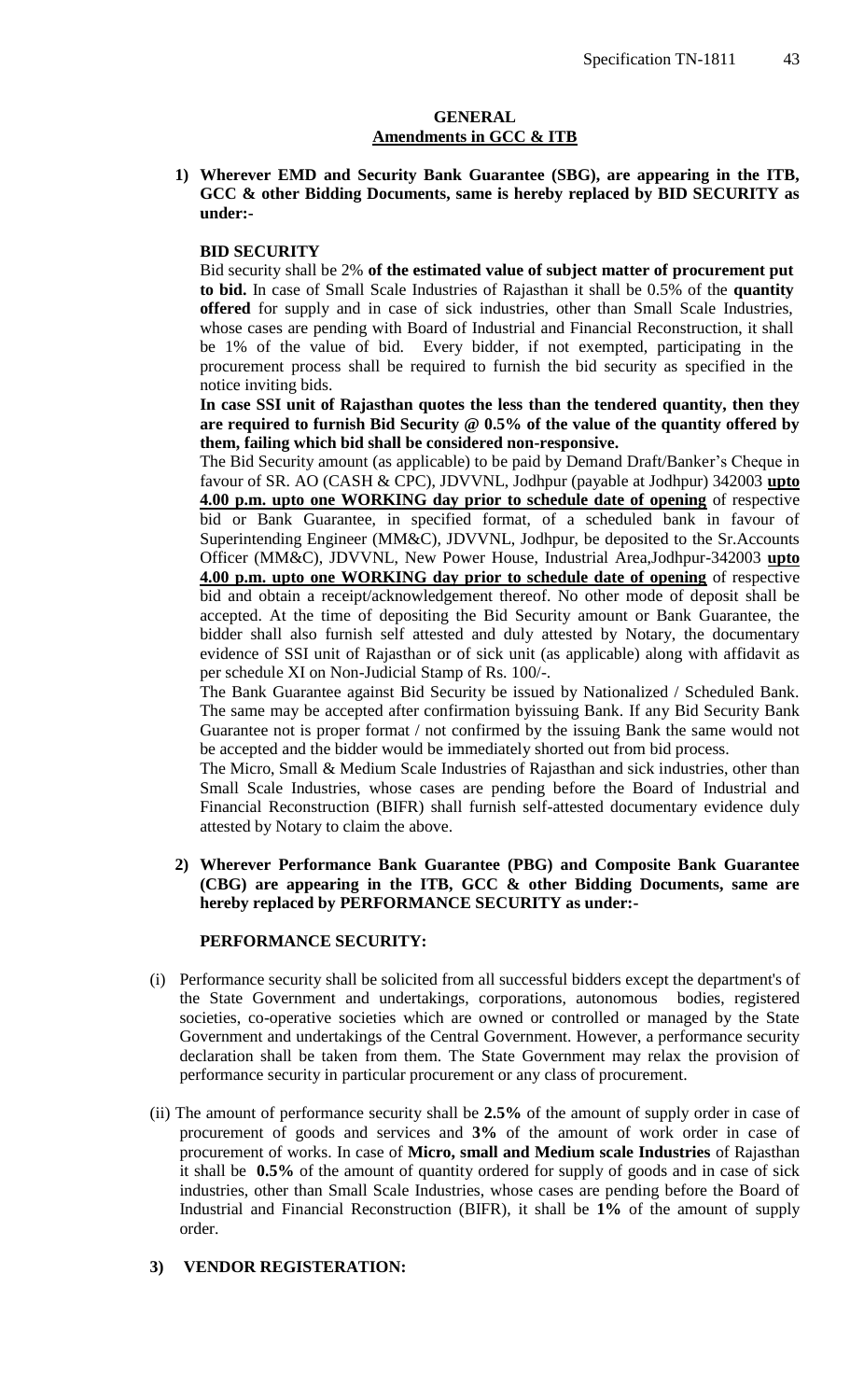**The relaxation/exemption given to the registered vendors of the Nigam in respect of EMD/SBG, wherever appearing in the ITB, GCC & other Bidding documents, are hereby WITHDRAWN.**

- **4) The indirect taxes i.e. Excise Duty, Service Tax, VAT/CST, Entry Tax etc. mentioned in G.C.C., may now be read as G.S.T.**
- **5) Due Date of payment:**

**Payment shall be due and payable by the purchaser in accordance with the provision of the contract within a reasonable period from the date of receipt of each invoice by the contractor / supplier duly supported by a certificate of the Engineer.** 

**The purchaser will take all possible effort to make payment to the contractor / supplier generally on 45th day after receipt of duly verified challans / receipts / bill in the office of paying authority {Sr. Accounts Officer (Cash & CPC) Jodhpur Discom,** 

**Jodhpur / Concerned Circle Accounts Officer} and completion of contractual formalities. But in case of delay in payment the purchaser shall not be liable to pay any interest on the outstanding amount to the contractor / supplier.**

**6)** The GST will be charge extra at the prevailing rate on all the settlement fees as applicable and amended time to time.

#### **7) APPEAL**:

i. If any Bidder or prospective bidder is aggrieved that any decision, action or omission of the procuring entity is in contravention to the provisions of this Act or the rules or guidelines issued there under, he may file 1st & 2nd appeal under section 38 of RTPP Act-2012 to the following appeal authorities **within a period of ten days from the date of such decision or action, omission, as the case may be, clearly giving the specific ground or grounds on which he feels aggrieved:** 

| Sr.No | Type of Appeal | Name & Designation of appellate authority  |
|-------|----------------|--------------------------------------------|
|       | First appeal   | Chairman, Discoms                          |
|       |                |                                            |
|       | Second appeal  | Energy Department, Government of Rajasthan |

ii) The form of appeal shall be as per Rule 83 of RTPP Rules, 2013 and memorandum of appeal shall be filled as per form-1 as prescribed under RTPP Rules, 2013.

Fee for appeal: - Subject to rule 84 of the RTTP Rule 2013 the fee shall be as under: a. For First Appeal:- Rs. 2,500/- (Rupees Two Thousand Five Hundred Only)+GST.

b. For Second Appeal:- Rs. 10,000/- (Rupees Ten Thousand Only)+GST.

iii) It is further intimated that the fee shall be paid in the form of Demand Draft of Bankers Cheque of a Scheduled Bank payable in the name of Sr. Accounts Officer (Cash & CPC), JdVVNL, Jodhpur.

iv) Provided that after the declaration of a Bidder as successful the appeal may be filed only by a Bidder who has participated in procurement proceedings:

v) Provided further that in case a Procuring Entity evaluates the Technical Bids before the opening of the Financial Bids, an appeal related to the matter of Financial Bids may be filed only by a Bidder whose Technical Bid is found to be acceptable.

vi) The officer to whom an appeal is filed under para (1) shall deal with the appeal as expeditiously as possible and shall endeavour to dispose it of within thirty days from the date of the appeal.

vii) If the officer designated under para (1) fails to dispose of the appeal filed within the period specified in para (2), or if the Bidder or prospective bidder or the Procuring Entity is aggrieved by the order passed by the First Appellate Authority, the Bidder or prospective bidder or the Procuring Entity, as the case may be, may file a second appeal to Second Appellate Authority specified in the Bidding Document in this behalf within fifteen days from the expiry of the period specified in para (2) or of the date of receipt of the order passed by the First Appellate Authority, as the case may be.

**8)** The bidders should be qualified, not be insolvent, not be in receivership, not be bankrupt or being wound up, should not have affairs administered by a court or a judicial officers, should not have business activities suspended, should not be blacklisted or debarred by any utility/ government agency, should not have a conflict of interest. For this bidder is required to furnish a Declaration as per Appendix-C, on Rajasthan Non-Judicial Stamp Paper of Rs. 100/ (excluding surcharge on Stamp Paper, as per rules)."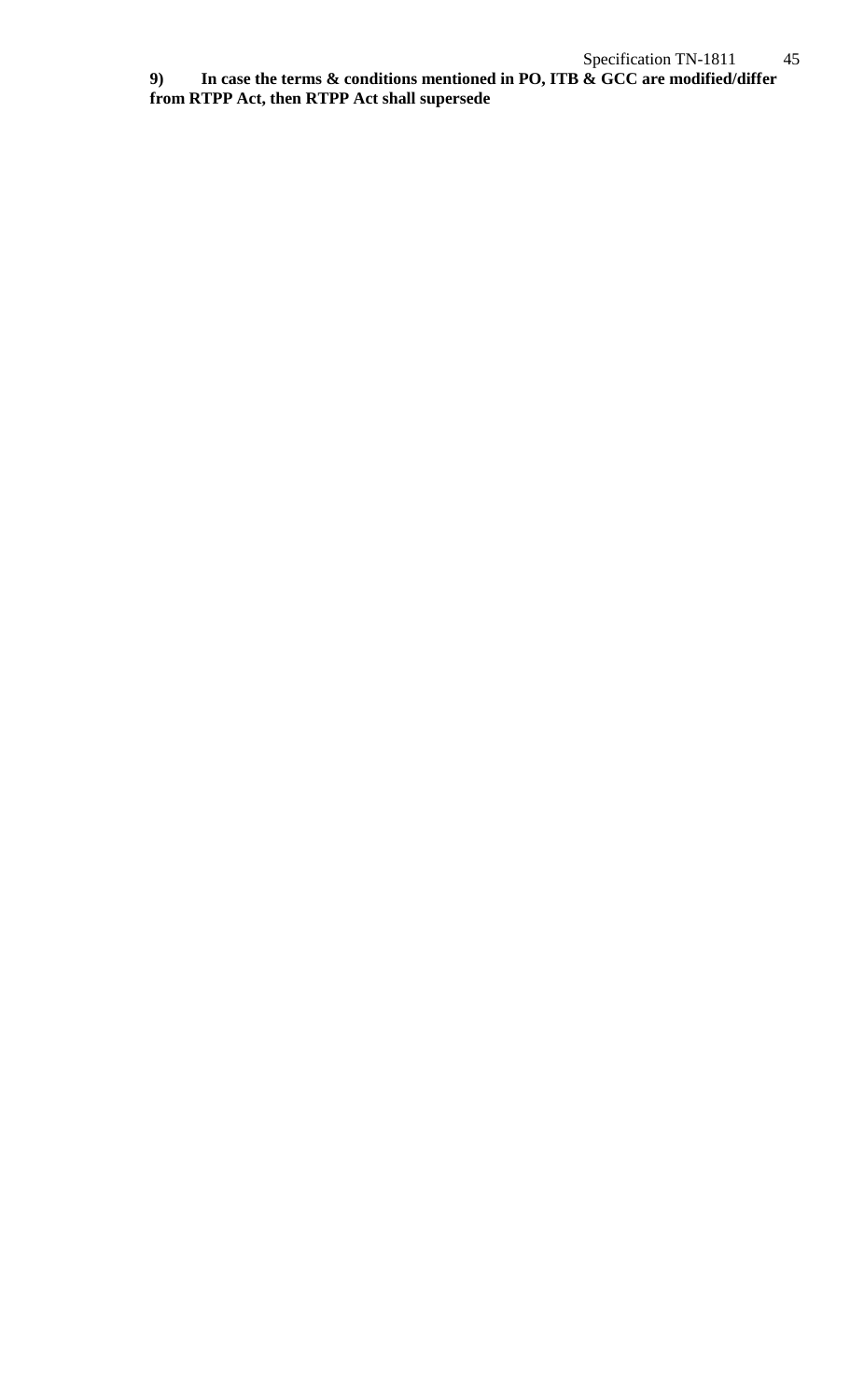## **ADDENDUM IN ITB**

## **Addendum in the provision of Instruction to Bidder (ITB) in the clause No. 1.12.2 for quantity allocation as per award criteria of purchase manual in accordance to the clause no. 74 of RTPP rules:**

## **1.12.2 (A) for quantity allocation**

#### **(i) Trial order under Para No. 22.17 (a) & (b) of purchase manual**

(a) Any bidder located within or outside the state of Rajasthan has participated for the first time in a particular Discom& meeting minimum qualification requirement and has supplied the tendered material/or of higher rating in other utility shall be treated as an old supplier. Rajasthan"s firms although supplied in past but not meeting minimum quantity supplied criterion including altogether new units which have not supplied any quantity but having adequate  $\&$ required manufacturing and testing facility and technical know-how of the tendered material shall be considered as new firms and would be eligible for trial order only. In case supply made to the licensed power utility outside India, the C.A. certificate furnished by the firm shall be considered.

Note:- The material supplied and accepted for same/higher rating for turnkey project (s) to a licensed power utility/Govt. shall be considered for the purpose of evaluating criteria. The certificate given by C.A. shall indicate above quantity separately.

(b) (i) The trial order for a particular item shall not generally exceed 10% of the total quantity considered for placement of order. This ceiling may, however, be relaxed by the corporate level purchase committee up to the extent of 30% to take the advantage of lower price where situation of differential price offering is arising.

(ii) The capacity & capability assessment of a bidder located outside state of Rajasthan who otherwise qualifies but is participating for the first time shall not be carried out.

Similarly, for the tendered item(s) where the valid BIS license is an essential qualification requirement and the bidder possesses the valid BIS but new to the utility. The capacity/capability assessment of such a bidder shall also not be carried out.

#### **(ii) Award criteria under Para No. 10.2 (iii) of purchase manual**

(a) In case of distribution transformers of rating 40 KVA and below, LT cables & conductors and fabricated steel items, order quantity may be distributed in the following manner:-

> **20% to L1 15% to L2 10% to L3 05% to L4**

50% to be distributed equally among other firms subject to the condition that not more than 5% of the quantity to be purchased will be allotted to any one of such firms. The balance, if any will be distributed in the same proportion as indicated above among the first four firms.

(b) In case of other items except poles, order quantity may be distributed in the following manner:-

> **40% to L1 20% to L2 10% to L3 06% to L4**

The balance quantity may be equally distributed among other firms subject to the condition that not more than 4% of the quantity to be purchased will be allotted to any one of such firm. The balance, if any will be distributed in the same proportion as indicated above among the first four firms.

(c) In case of poles, the order may be awarded on the basis of landed cost (material and transportation taken together). The allocation of quantity location/destination wise may be made among the eligible firms in equal proportion as far as possible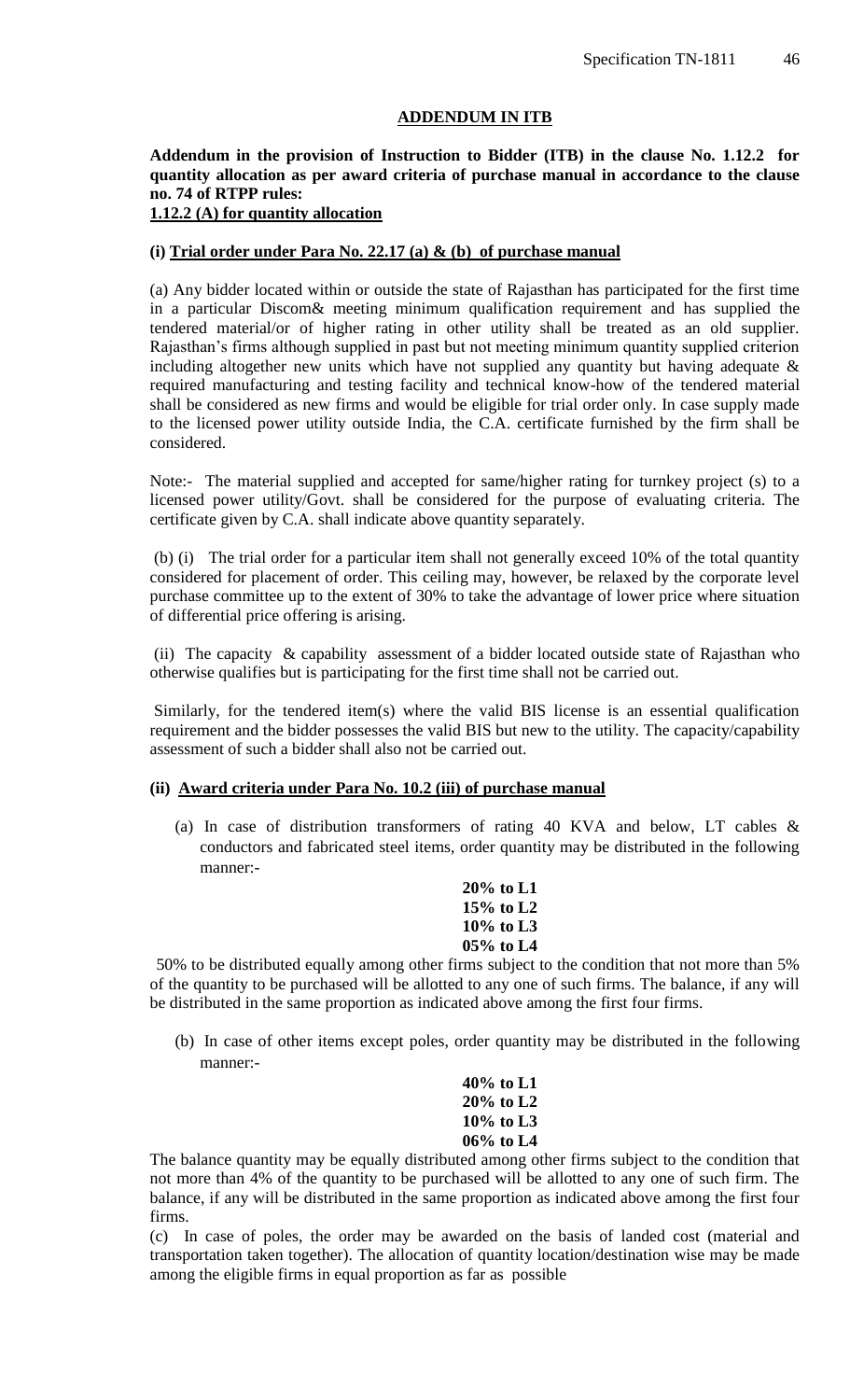#### **APPENDIX-A**

Bank Guarantee No. Security Amount : \_\_\_\_\_\_\_\_. Issued on dated : \_\_\_\_\_\_\_\_\_. Valid upto : \_\_\_\_\_\_\_\_. Claim upto / Grace period:

#### **PERFORMA OF BANK GUARANTEE FOR BID SECURITY**

(Bank Guarantee in lieu of bid Security on non-judicial Stamp Paper of Rajasthan State of 0.25% of the B.G. value or Rs.25,000/-, whichever is less)

To,

The Superintending Engineer (MM&C), Jodhpur VidyutVitaran Nigam Limited, Jodhpur.

1. Whereas (name of the Bidder) (hereinafter called "the Bidder") has submitted its bid dated \_\_\_\_\_\_ (date of submission of bid) for \_\_\_\_\_\_\_\_\_ (name of contract/ name of the material with Bid no. / TN No. \_\_\_\_\_\_) (hereinafter called 'the Bid'').

2. KNOW ALL PEOPLE by these presents that WE \_\_\_\_\_\_\_\_\_\_\_\_ (name and address of branch of Bank ) of \_\_\_\_\_\_\_\_\_ (name of country), having our registered office at \_\_\_\_\_\_\_\_\_\_\_\_\_\_\_\_\_\_\_\_\_\_ (addresses of bank) (hereinafter called "the Bank"), are bound unto (name of Purchaser) (hereinafter called "the Purchaser") in the sum of Rs.  $*$  for which payment well and truly to be made to the said Purchaser, the Bank binds itself, its successors, and assigns by these presents sealed with the Common Seal of the said Bank this  $\frac{1}{20}$  day of  $\frac{20}{20}$ 

3. THE CONDITIONS of this obligation are :

i. If the bidder withdraws its Bid during the period of bid validity specified by the Bidder in the Bid Form; or

ii. If the bidder refuses to accept the correction of error in his Bid; or

iii. If the bidder, having been notified of the acceptance of its Bid by the purchaser during the period of bid validity:

a. Fails or refuses to execute the Contract Agreement within the time specified in purchase / work order, if required, or

b. Fails or refuses to furnish the performance security within the time specified in purchase / work order in accordance with the GCC, or

c. Fails to commence supply of goods or services or execute work as per purchase / work order within time specified.

iv. If the bidder breaches any provision of the Code of integrity specified in the RTPP Act and Chapter VI of the RTPP Rules.

4. We undertake unconditionally and irrevocably to guarantee as primary obligator and not as surety merely to pay to the purchaser a sum of Rs. \_\_\_\_\_\_\_\_\_\_\_ (in words Rs.

\_\_\_\_\_\_\_\_\_\_\_\_\_\_\_\_\_\_\_\_\_\_\_\_\_\_\_\_\_\_\_\_\_\_\_\_\_\_) upon receipt of its first written demand, without the purchaser having to substantiate its demand, provided that in its demand the Purchaser will note that the amount claimed by it is due to it owing to the occurrence of one or all of the above three conditions specifying the occurred condition or conditions.

5. The decision of the Superintending Engineer (MM&C), Jodhpur VidyutVitaran Nigam Limited, Jodhpur shall be final whether breach has been committed on the right to demand the amount of guarantee from us which has accrued to the purchaser.

6. This guarantee shall not cease or determine, if the purchaser grants time or indulgence or vary the terms of the contract with the Contractor or without our consent or knowledge.

7. The guarantee herein contained shall not be affected by any change in the constitution of the Contractor.

8. We \_\_\_\_\_\_\_\_\_\_(Bank Name) further undertake not to revoke this guarantee during its currency except with the previous consent of the Superintending Engineer (MM&C), Jodhpur VidyutVitaran Nigam Limited, Jodhpur.

9. All disputes arising under the said guarantee between the Bank and the Nigam or between the Contractor and the Nigam pertaining to the guarantee, shall be subject to the jurisdiction of the Courts in Jodhpur, Rajasthan alone.

10. This guarantee will remain in force up to and including one hundred eighty (180) days after the date of the opening of bids, i.e. upto \_\_\_\_\_\_\_\_\_\_\_, with a further grace period of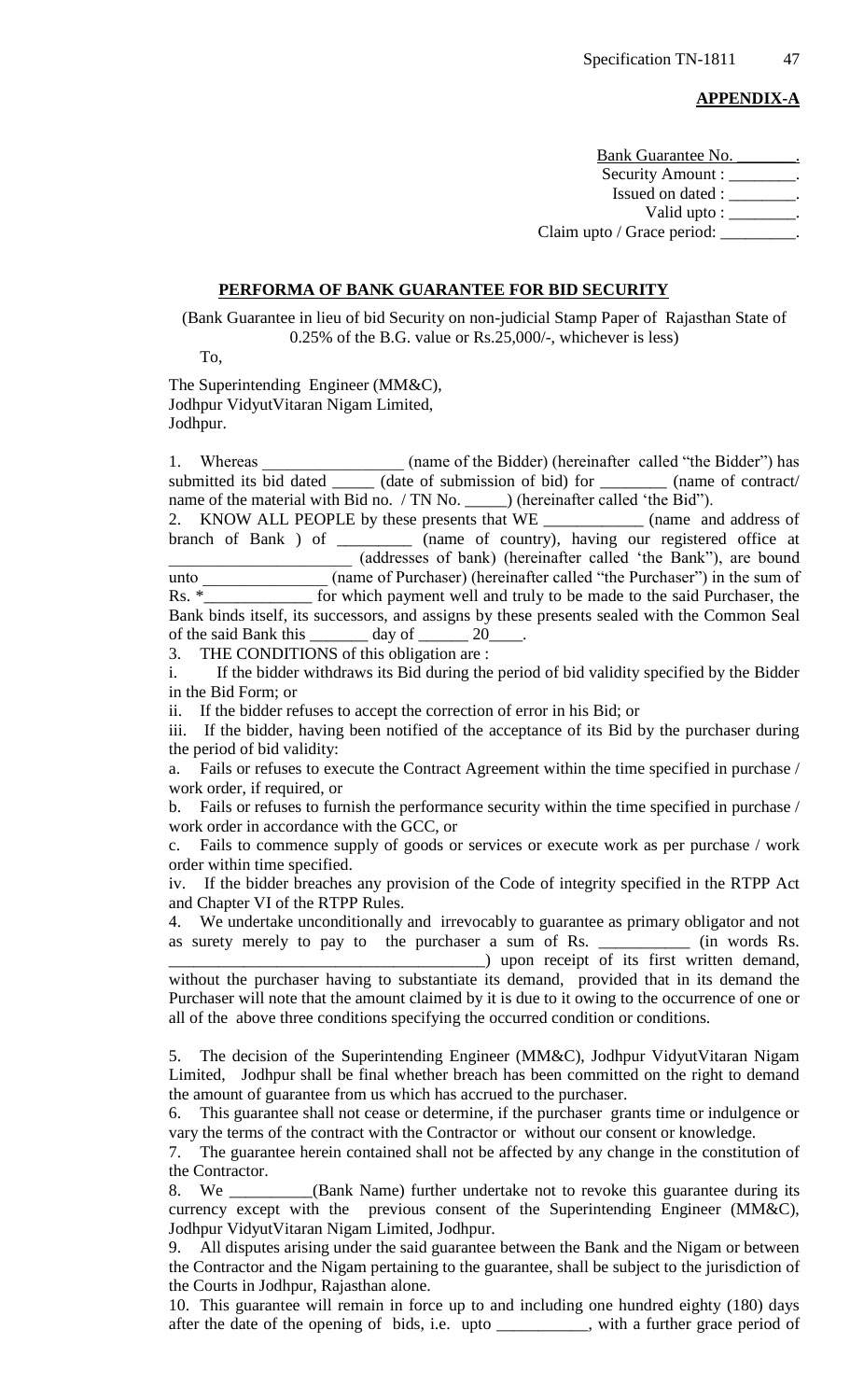Yours faithfully, Bankers (EXECUTANT) Signed by the above named Bank in presence of : (signature with full Name and Address)

| Witness: |  |
|----------|--|
|          |  |

.

2. \_\_\_\_\_\_\_\_\_\_\_\_\_\_\_\_\_\_.

Attested by Notary Public, First Class Magistrate or directly confirmed by the executing Bank.

\* The Bidder should insert the amount of the guarantee in words and figures denominated in the currency of bid.

**Note** : In case the bid is submitted by a Joint Venture, the Bid Bank guarantee shall be in the name of Lead partner or in the name of joint venture partners submitting the Bid covering all the partners of the joint venture.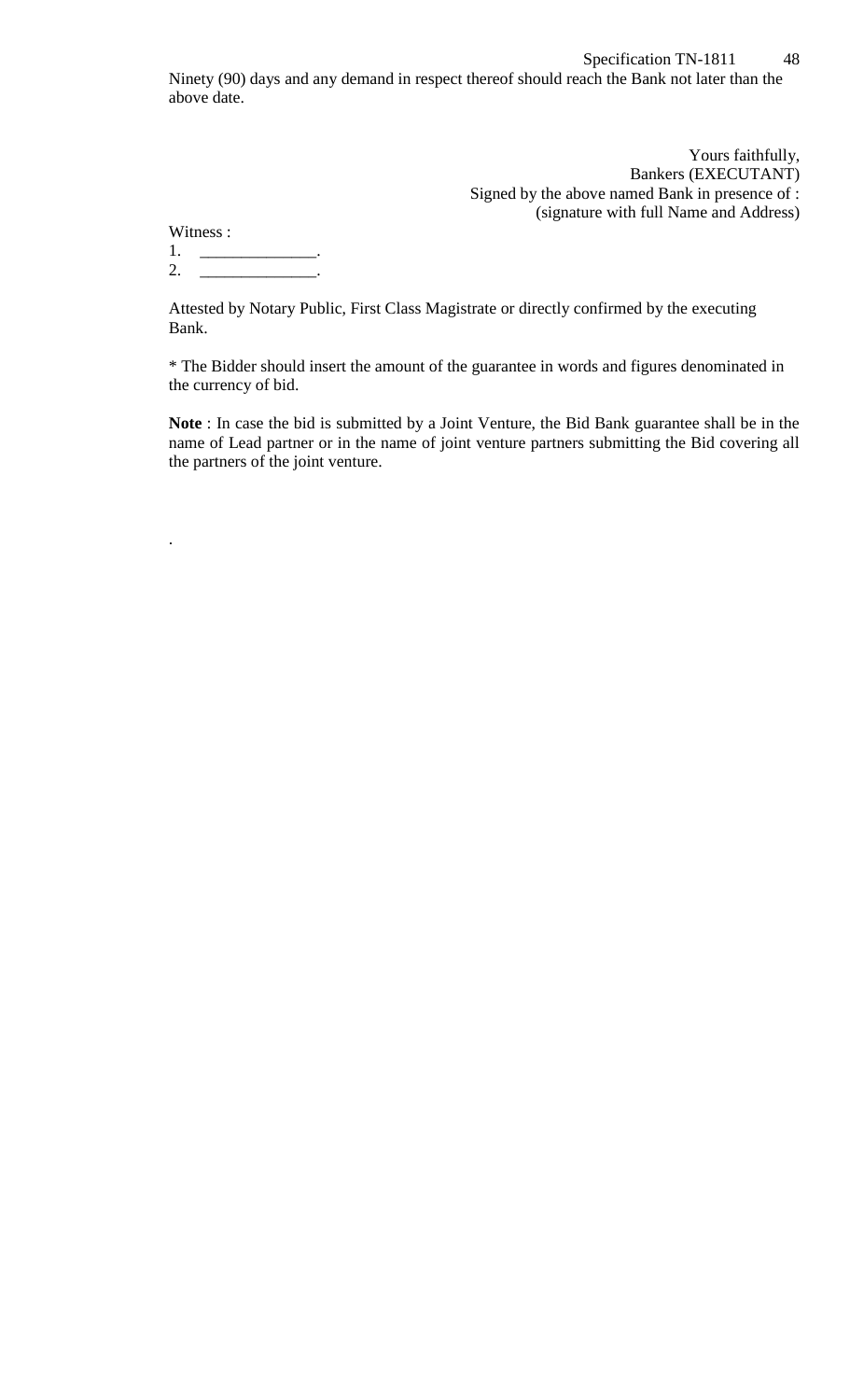## **Declaration by the Bidder**

## **(On Rajasthan Non-Judicial Stamp Paper worth Rs.100/- + Surcharge on Stamp Paper as per rules)**

In relation to my/ our bid submitted to SE (MM&C) JdVVNL, Jodhpur, For procurement of

in response to their notice inviting bids under TN-<br>
<u>I</u>/ We hereby declare under section 7 and 11 of Rajasthan Transparency in Public Procurement Act, 2012, that :

- **1.** I/We possess the necessary professional, technical, financial and managerial resources and competence required by the bidding document issued by the procuring entity.
- **2.** I/We have fulfilled my/ our obligation to pay such of the taxes payable to the Union and the State Government or any local authority as specified in the bidding document.
- **3.** I/We are not insolvent, in receivership, bankrupt or being wound up, not have my/ our affairs administered by a court or a judicial officer, not have my/ our business activities suspended not blacklisted by any utility/ Govt. agency, not have a conflict of interest and not the subject of legal proceeding for any of the foregoing reasons.
- **4.** I/We further undertake that I/We have not been debarred under the provisions of Section 46 of RTPP ACT, and Rules as mentioned hereunder by any procurement entity/ Govt. agency:-
- a) We are not convicted of an offence under the prevention of corruption Act, 1988 (Central Act No, 49 of 1988); or
- b) We are not convicted of an offence under the Indian Penal Code, 1860 (Central Act No,45 of 1860) or any other law for the time being in force, for causing any loss of life or property or causing a threat to public health as part of execution of a public procurement contract; or
- c) We have not breached the code of integrity prescribed in terms of Code of integrity.
- **5.** I/We do not have, and our directors and officers not have, been convicted of any criminal offence related to my/ our professional conduct or the making of false statements or misrepresentations as to my/ our qualifications to enter into a procurement contract within a period of three years preceding the commencement of this procurement process, or not have been otherwise disqualified pursuant to debarment proceedings.
- **6.** I/We do not have a conflict of interest as specified in the Rajasthan Transparency in Public Procurement Act, 2012, Rajasthan Transparency in Public Procurement Rules, 2013 and the bidding document, which materially affects fair competition.
- **7.** I/We have complied and shall continue to comply with the Code of Integrity as specified in the Rajasthan Transparency in Public Procurement Act 2012, Rajasthan Transparency in Public Procurement Rules, 2013, and this Bidding Document, till completion of all obligations under the Contract.

**Date : Signature of bidder Place : Name : Name : Designation : Address :**